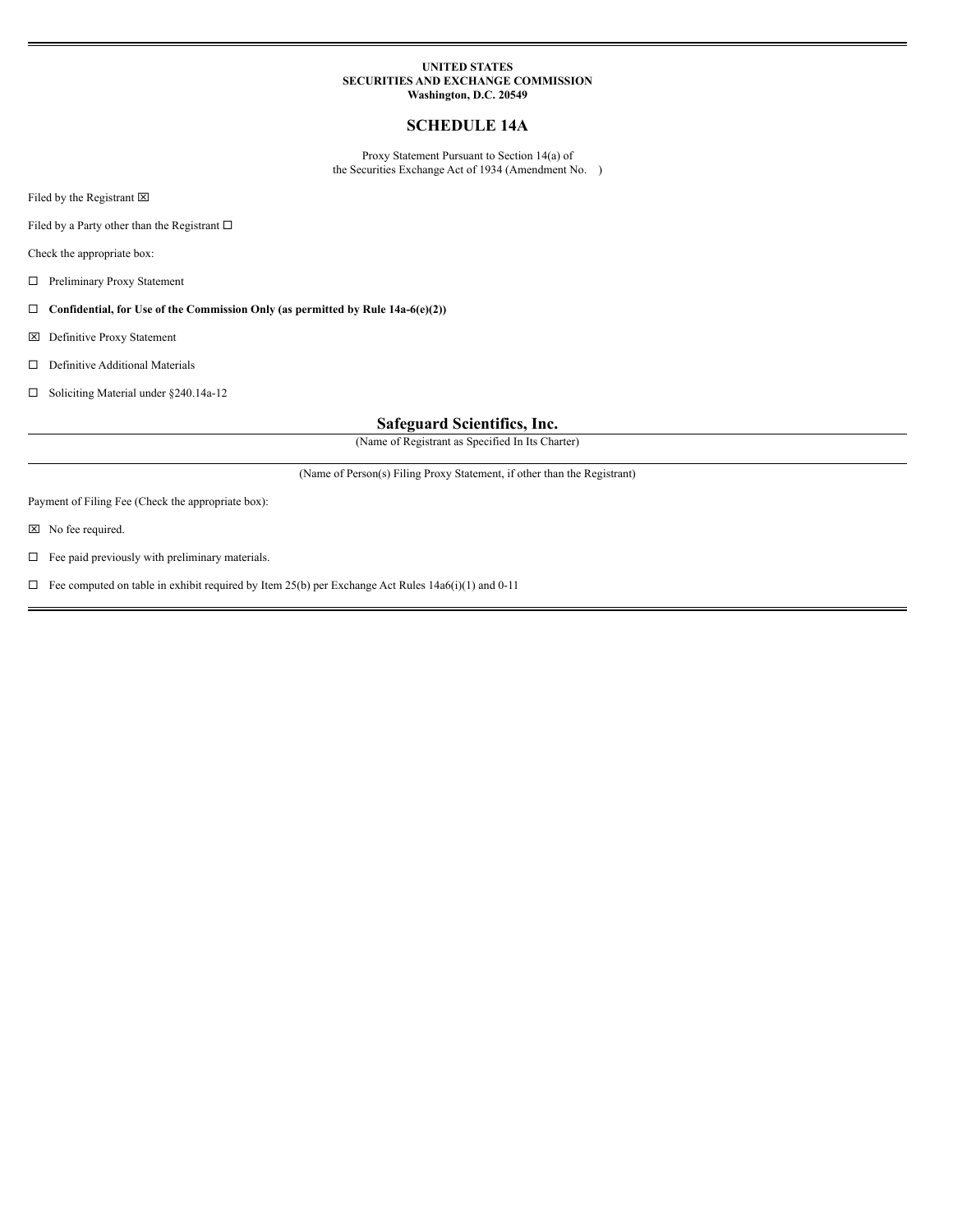

## **SAFEGUARD SCIENTIFICS, INC. NOTICE OF ANNUAL MEETING OF SHAREHOLDERS**

Dear Safeguard Shareholder:

You are invited to attend the Safeguard Scientifics, Inc. 2022 Annual Meeting of Shareholders. This year's annual meeting will be conducted solely as a virtual meeting over the Internet. You will be able to attend our 2022 annual meeting via live webcast by visiting: meetnow.global/MY5CMXV and entering the control number and password included in: (i) the Notice of Internet availability of our proxy materials or (ii) other proxy materials that will be mailed to shareholders on or about April 5, 2022. Please see the "**Questions and Answers about the Proxy Materials and our Annual Meeting**" section below for detailed instructions regarding attendance at this year's virtual annual meeting.

| <b>DATE AND TIME:</b>     | May 25, 2022, 8:00 a.m. Eastern Time.                                                                                                                                                                                                                                            |
|---------------------------|----------------------------------------------------------------------------------------------------------------------------------------------------------------------------------------------------------------------------------------------------------------------------------|
| PLACE:                    | To be held virtually at meetnow.global/MY5CMXV.                                                                                                                                                                                                                                  |
| <b>RECORD DATE:</b>       | Only shareholders of record as of the close of business on March 23, 2022 are entitled to vote at this meeting and any adjournments,<br>continuations, reschedulings or postponements that may take place.                                                                       |
| <b>ITEMS OF BUSINESS:</b> | $\Box$ To elect as directors of Safeguard the five persons named in the accompanying proxy statement to serve on the Board of Directors for<br>terms expiring at the 2023 annual meeting of shareholders and, thereafter, until their successors are duly elected and qualified; |
|                           | To cast an advisory vote to approve the compensation of the named executive officers for the year ended December 31, 2021, as                                                                                                                                                    |

- $\square$  To ratify the Audit Committee's appointment of Grant Thornton LLP as our independent registered public accounting firm for the fiscal year ending December 31, 2022; and
- $\Box$  To transact any other business properly brought before the meeting.

disclosed in the accompanying proxy statement ("say-on-pay");

*YOUR VOTE IS IMPORTANT TO US.* The accompanying proxy statement contains important information, including a description of the business that will be acted upon at the meeting, voting procedures, and documentation required to attend the meeting. We encourage you to read the proxy statement and (i) vote by proxy over the Internet or by telephone or (ii) if you received paper copies of the proxy materials by mail, vote by following the instructions on the proxy card or voting instruction form. Voting over the Internet or by telephone or completing and returning a proxy card or voting instruction form will ensure your representation at our virtual annual meeting, regardless of whether you plan to attend the virtual annual meeting.

April 5, 2022 By Order of the Board of Directors,

1. Path Bannual

G. Matthew Barnard, *General Counsel and Corporate Secretary*

**IMPORTANT NOTICE REGARDING THE AVAILABILITY OF PROXY MATERIALS FOR THE ANNUAL MEETING OF SHAREHOLDERS TO BE HELD ON MAY 25, 2022**

The Notice of Annual Meeting, Proxy Statement and our Annual Report on Form 10-K for the fiscal year ended December 31, 2021, are available at **www.envisionreports.com/SFE.**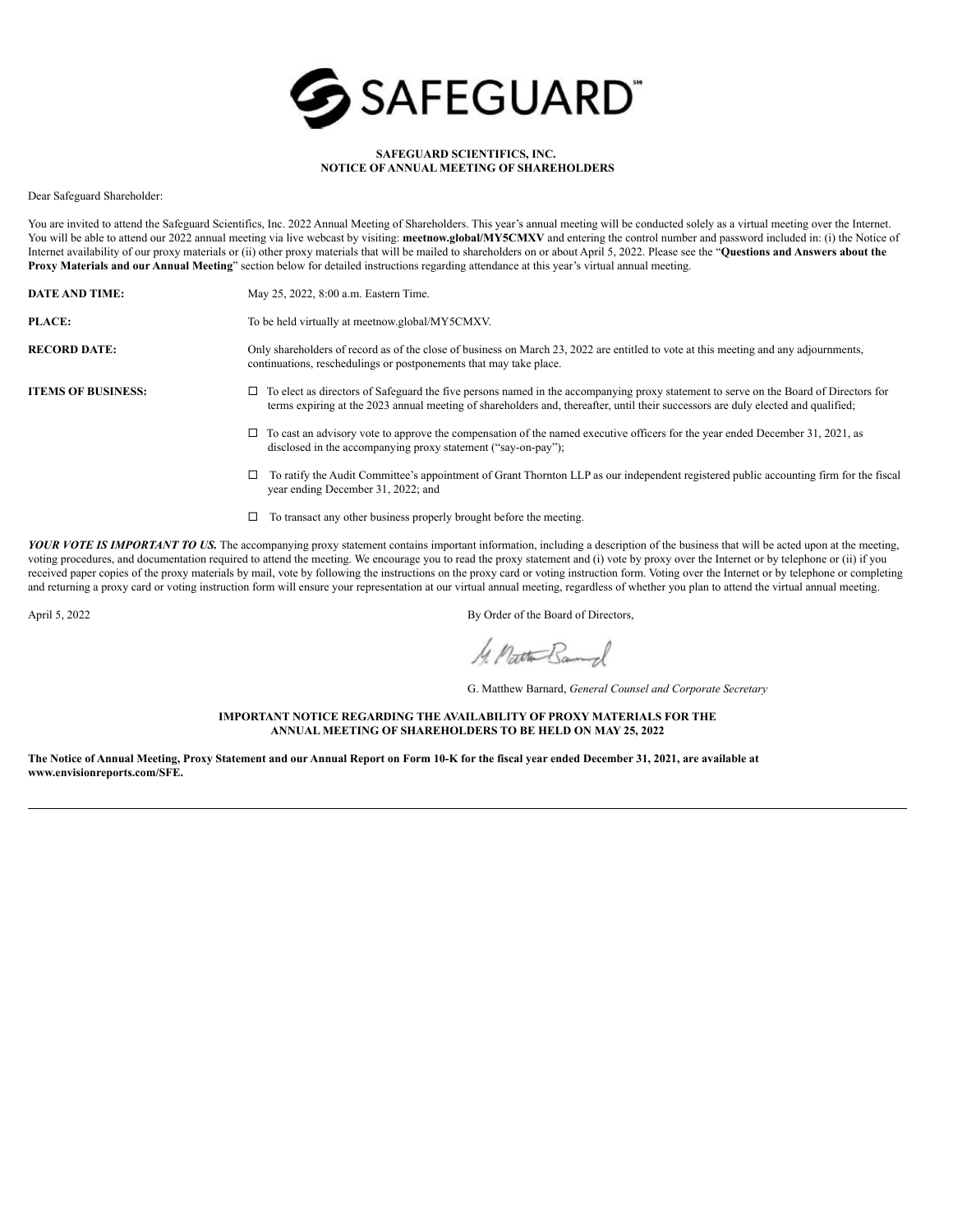# **TABLE OF CONTENTS**

| <b>Proxy Statement – Summary</b>                                                           | $\mathbf{1}$                                                                                                                    |
|--------------------------------------------------------------------------------------------|---------------------------------------------------------------------------------------------------------------------------------|
| <b>Ouestions and Answers about the Proxy Materials and our Annual Meeting</b>              | $\overline{3}$                                                                                                                  |
| <b>PROPOSAL NO. 1 - ELECTION OF DIRECTORS</b>                                              | 10                                                                                                                              |
| Director Nominee Experience and Oualifications                                             | $\overline{10}$                                                                                                                 |
| 2022 Nominees for Director                                                                 | $\overline{11}$                                                                                                                 |
| <b>Skills and Qualifications of Director Nominees</b>                                      | $\frac{13}{13}$                                                                                                                 |
|                                                                                            |                                                                                                                                 |
| <b>CORPORATE GOVERNANCE AND BOARD MATTERS</b>                                              | $\frac{14}{14}$                                                                                                                 |
| <b>Board Independence</b>                                                                  |                                                                                                                                 |
| Director Attendance at Meetings                                                            |                                                                                                                                 |
| <b>Executive Sessions of the Board</b>                                                     | $\frac{14}{14}$ $\frac{14}{15}$ $\frac{15}{15}$ $\frac{16}{16}$ $\frac{16}{17}$ $\frac{17}{17}$ $\frac{17}{17}$ $\frac{18}{19}$ |
| Leadership Structure and Committee Composition                                             |                                                                                                                                 |
| <b>Audit Committee</b>                                                                     |                                                                                                                                 |
| <b>Compensation Committee</b>                                                              |                                                                                                                                 |
| <b>Nominating &amp; Corporate Governance Committee</b>                                     |                                                                                                                                 |
| <b>Annual Performance Evaluations</b>                                                      |                                                                                                                                 |
| <b>Board Refreshment and Tenure</b>                                                        |                                                                                                                                 |
| <b>Review and Approval of Transactions with Related Persons</b>                            |                                                                                                                                 |
| <b>Risk Management</b>                                                                     |                                                                                                                                 |
| <b>Communications with Safeguard's Board</b>                                               |                                                                                                                                 |
| Process for Shareholders to Recommend Potential Director Candidates                        |                                                                                                                                 |
| <b>Board Compensation</b>                                                                  |                                                                                                                                 |
| Director Compensation - 2021                                                               |                                                                                                                                 |
| <b>Stock Ownership Guidelines</b>                                                          |                                                                                                                                 |
|                                                                                            |                                                                                                                                 |
| <b>PROPOSAL NO. 2 - NON-BINDING, ADVISORY VOTE ON NAMED EXECUTIVE OFFICER COMPENSATION</b> | 20                                                                                                                              |
|                                                                                            |                                                                                                                                 |
|                                                                                            |                                                                                                                                 |
| <b>COMPENSATION DISCUSSION AND ANALYSIS</b>                                                |                                                                                                                                 |
| <b>Executive Summary</b>                                                                   | $\frac{21}{21}$                                                                                                                 |
| <b>Recent Business Highlights</b>                                                          |                                                                                                                                 |
| <b>Key 2021 Compensation Decisions</b>                                                     |                                                                                                                                 |
| <b>Effective Corporate Governance Principles</b>                                           |                                                                                                                                 |
| <b>Compensation Philosophy and Objectives</b>                                              |                                                                                                                                 |
| Role of the Compensation Committee in Compensation Decisions                               |                                                                                                                                 |
| Role of Executive Officers in Compensation Decisions                                       |                                                                                                                                 |
| <b>Setting Executive Compensation</b>                                                      |                                                                                                                                 |
| Outcome of the 2021 Say-on-Pay Vote and Shareholder Outreach                               |                                                                                                                                 |
| 2021 Compensation Program                                                                  |                                                                                                                                 |
| Severance and Change-in-Control Arrangements                                               |                                                                                                                                 |
| <b>Key Employee Compensation Recoupment Policy</b>                                         |                                                                                                                                 |
| Deductibility of Executive Compensation                                                    |                                                                                                                                 |
| <b>Stock Ownership Guidelines</b>                                                          |                                                                                                                                 |
| Prohibition on Speculation in Safeguard Stock                                              |                                                                                                                                 |
| The Strategy – Changes in Compensation Policies and Practices                              | 21<br>22<br>23<br>23<br>23<br>24<br>24<br>27<br>27<br>27<br>28<br>28                                                            |
| <b>EXECUTIVE COMPENSATION</b>                                                              |                                                                                                                                 |
| Summary Compensation Table – Fiscal Years Ended December 31, 2021 and 2020                 |                                                                                                                                 |
| Grants of Plan-Based Awards - 2021                                                         |                                                                                                                                 |
| Outstanding Equity Awards at Fiscal Year-End - 2021                                        |                                                                                                                                 |
| Option Exercises and Stock Vested - 2021                                                   |                                                                                                                                 |
| Potential Payments upon Termination or Change in Control                                   | $\frac{30}{30}$ $\frac{31}{32}$ $\frac{32}{32}$ $\frac{32}{33}$                                                                 |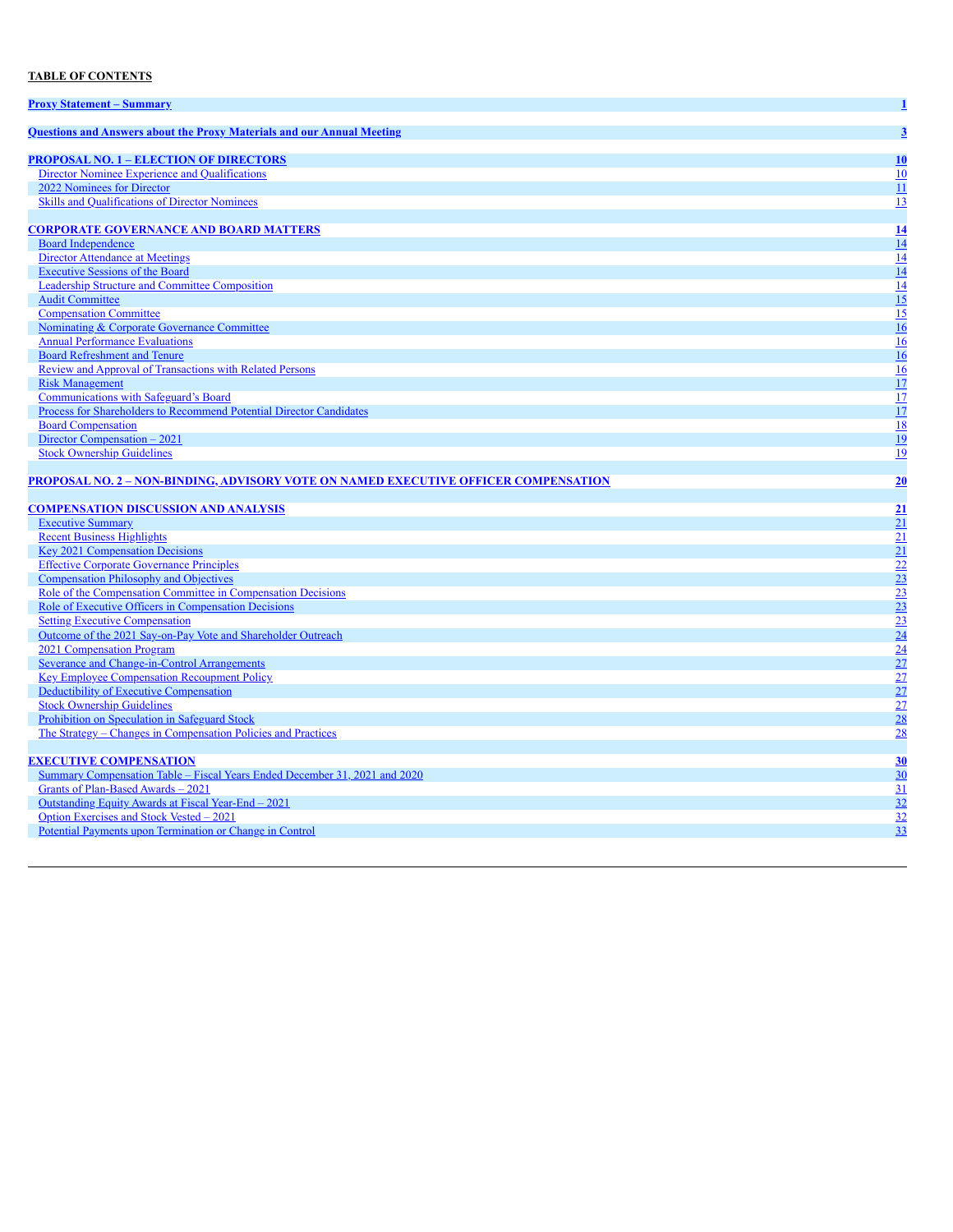| PROPOSAL NO. 3 - RATIFICATION OF THE AUDIT COMMITTEE'S APPOINTMENT OF INDEPENDENT REGISTERED PUBLIC ACCOUNTING FIRM | 35        |
|---------------------------------------------------------------------------------------------------------------------|-----------|
|                                                                                                                     |           |
| <b>AUDIT COMMITTEE REPORT</b>                                                                                       | 36        |
| <b>STOCK OWNERSHIP OF CERTAIN BENEFICIAL OWNERS, DIRECTORS AND OFFICERS</b>                                         | 37        |
|                                                                                                                     |           |
| <b>SECTION 16(A) BENEFICIAL OWNERSHIP REPORTING COMPLIANCE</b>                                                      | 38        |
| <b>OTHER MATTERS</b>                                                                                                | <b>38</b> |
| <b>Shareholder Proposals and Director Nominations</b>                                                               | 38        |
| <b>Additional Information</b>                                                                                       | 39        |
|                                                                                                                     |           |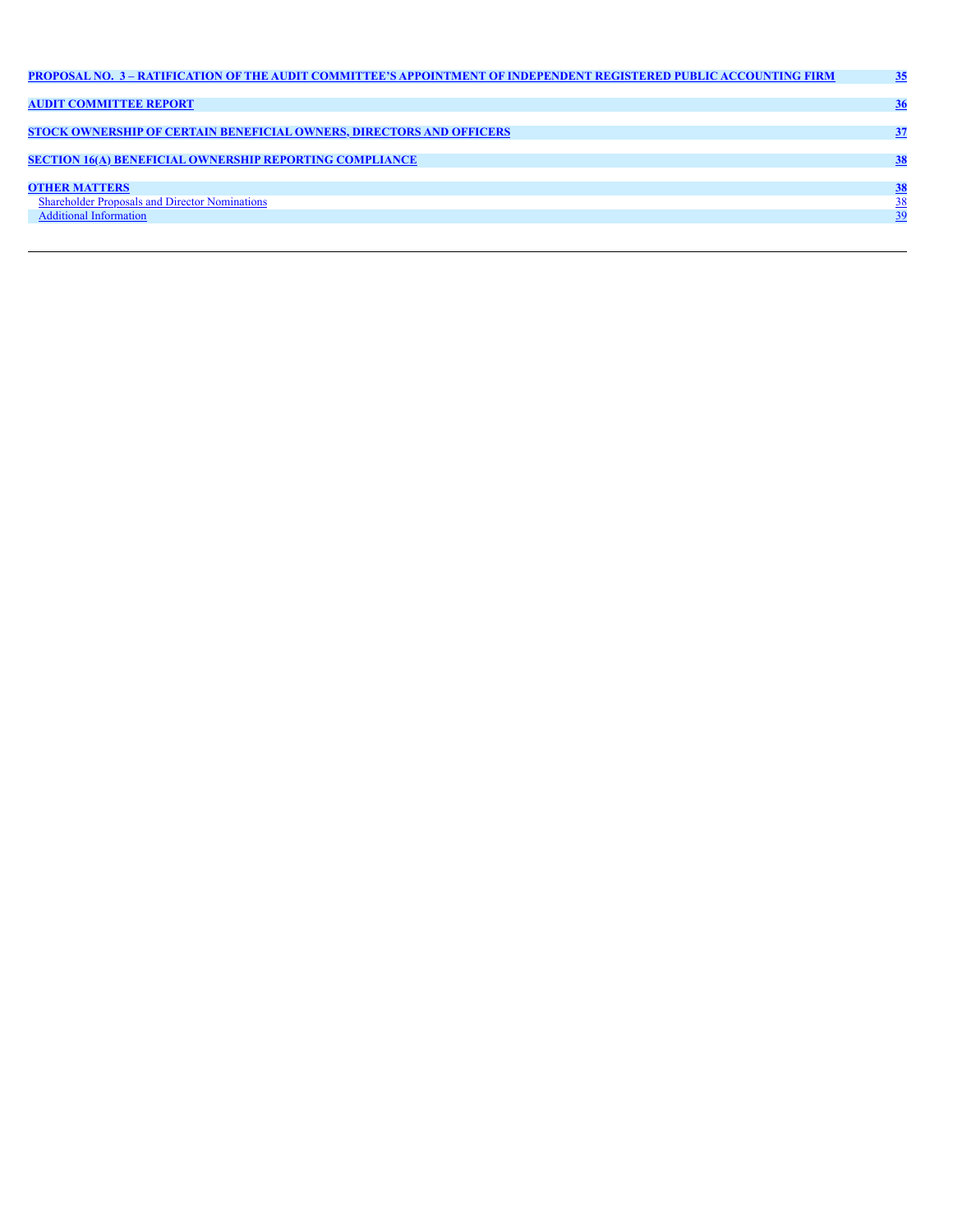

## **PROXY STATEMENT FOR ANNUAL MEETING OF SHAREHOLDERS**

#### **Proxy Statement – Summary**

The following summary highlights information contained elsewhere in this Proxy Statement, but does not contain all of the information you should consider. You should read the entire Proxy Statement carefully before voting.

|                                              | <b>General Information</b>                                       |
|----------------------------------------------|------------------------------------------------------------------|
| Meeting:                                     | 2022 Annual Meeting of Shareholders                              |
| <b>Meeting Location:</b>                     | To be held virtually via live webcast at: meetnow.global/MY5CMXV |
| <b>Time and Date:</b>                        | 8:00 a.m. ET on May 25, 2022                                     |
| <b>Record Date:</b>                          | March 23, 2022                                                   |
| <b>Shares Outstanding as of Record Date:</b> | 16,627,302                                                       |
| <b>Stock Exchange /Stock Symbol:</b>         | <b>NYSE: SFE</b>                                                 |
| Registrar & Transfer Agent:                  | Computershare Trust Company, N.A. /1-800-736-3001                |
|                                              | www.computershare.com/investor                                   |
| <b>State /Year of Incorporation:</b>         | Pennsylvania / 1953                                              |
| Website:                                     | www.safeguard.com                                                |
|                                              | <b>Notice and Access Availability of Proxy Materials</b>         |

On or about April 5, 2022, we will furnish this proxy statement and related proxy materials over the Internet to our shareholders under the notice and access rules of the Securities and Exchange Commission ("SEC"). Most of our shareholders will receive a Notice Regarding the Availability of Proxy Materials (the "Notice") in the mail instead of a paper copy of this proxy statement, a proxy card or voting instruction form, and our 2021 annual report on Form 10-K. The Notice contains instructions on how to access our proxy materials and vote over the Internet and how shareholders can receive a paper copy of the materials, including this proxy statement, a proxy card or voting instruction form and our 2021 annual report on Form 10-K. The Notice is not itself a proxy card and should not be returned with voting instructions. Shareholders who do not receive a Notice, including shareholders who have previously requested to receive paper copies of proxy materials, will receive a paper copy of the proxy materials by mail. Shareholders who have previously requested delivery of proxy materials electronically will not receive a Notice and will instead receive an electronic notification with instructions for accessing the proxy materials.

|                                                                                 |                                                                                                                                                                                     | Proposals to be Voted On                                                                                                                                                                    |
|---------------------------------------------------------------------------------|-------------------------------------------------------------------------------------------------------------------------------------------------------------------------------------|---------------------------------------------------------------------------------------------------------------------------------------------------------------------------------------------|
|                                                                                 | Proposal                                                                                                                                                                            | <b>Board Recommendation</b>                                                                                                                                                                 |
| successors are duly elected and qualified                                       | Election as directors of Safeguard of the five nominees named in this proxy statement<br>for terms expiring at the 2023 annual meeting of shareholders and, thereafter, until their | FOR all five nominees named in this proxy statement for terms expiring at the 2023 annual<br>meeting of shareholders and, thereafter, until their successors are duly elected and qualified |
| 2. Advisory "say-on-pay" vote regarding the compensation of our named executive | officers for the year ended December 31, 2021, as disclosed in this proxy statement                                                                                                 | FOR approval, on an advisory basis, of Safeguard's named executive officer compensation<br>for the year ended December 31, 2021, as disclosed in this proxy statement                       |
| 3 <sub>1</sub><br>2022                                                          | Ratification of the Audit Committee's appointment of Grant Thornton LLP as our<br>independent registered public accounting firm for the fiscal year ending December 31,             | FOR ratification of the Audit Committee's appointment of Grant Thornton LLP as our<br>independent registered public accounting firm for the fiscal year ending December 31, 2022            |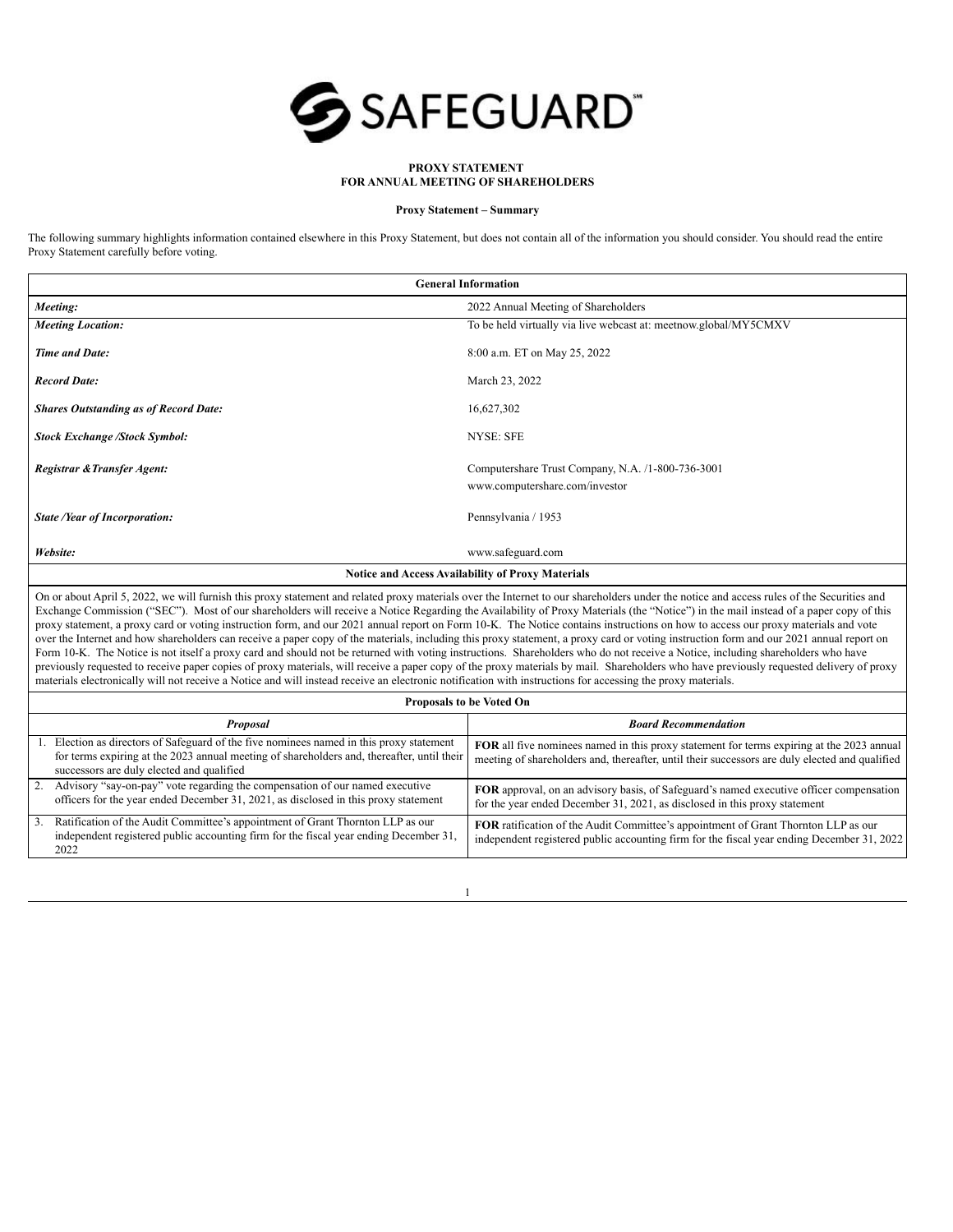|                                                      | <b>Corporate Governance</b>                                              |
|------------------------------------------------------|--------------------------------------------------------------------------|
| <b>Board Meetings in 2021:</b>                       | 8                                                                        |
| <b>Standing Board Committees (meetings in 2021):</b> | Audit $(6)$<br>Compensation (4)<br>Nominating & Corporate Governance (2) |
| Separate Chairman & CEO:                             | Yes (independent non-executive chairman)                                 |
| <b>Annual Election of Directors:</b>                 | Yes                                                                      |
| Director and Officer Share Ownership Guidelines      | Yes                                                                      |
| <b>Hedging and Short Sale Policy:</b>                | Yes                                                                      |
| <b>Key Employee Compensation Recoupment Policy</b>   | Yes                                                                      |
|                                                      | <b>Recent Business Highlights</b>                                        |

● We exited several ownership interests during 2021 resulting in aggregate cash proceeds of \$61 million.

- We completed a modified Dutch auction self-tender that resulted in the repurchase of 4.3 million shares of our common stock for an aggregated price of \$38.7 million, or \$9.00 per share.
- We prudently managed follow-on deployments. Follow-on deployments totaled \$2.7 million during 2021, which was less than the \$5 million to \$7 million expected at the beginning of the year primarily due to certain expected events being postponed until 2022.
- General and administrative expenses continued to decrease, totaling \$7.2 million for 2021 as compared to \$9.5 million for 2020.
- Our Board continues to be compensated solely with Safeguard equity.
- Payments for 2021 performance under Safeguard's Management Incentive Program were paid one-half in Safeguard equity and one-half in cash.

|                                 |              |                    | <b>Directors</b>                                                        |       |                         |      |
|---------------------------------|--------------|--------------------|-------------------------------------------------------------------------|-------|-------------------------|------|
| <b>Director Nominees (five)</b> |              |                    |                                                                         |       | <b>Board Committees</b> |      |
| Name                            | <b>Since</b> | <b>Independent</b> | <b>Position</b>                                                         | Audit | Comp                    | N&CG |
| Ross D. DeMont                  |              | $\ast$             | Chief Investment Officer, Rainin Group, LLC                             |       |                         |      |
| Russell D. Glass                | 2018         | $*$                | Founder and Managing Member of RDG Capital LLC                          |       |                         |      |
| Joseph M. Manko, Jr.            | 2019         | $*$                | Managing Member and Senior Principal, Horton Capital Management,<br>LLC |       |                         |      |
| Beth S. Michelson               | -            | *                  | Senior Managing Director, Cartesian Capital Group                       |       |                         |      |
| Maureen F. Morrison             | 2017         | *                  | Retired Audit Partner, PricewaterhouseCoopers LLP                       |       | v                       |      |

| ٧<br>I |  |
|--------|--|
| ×      |  |
|        |  |
|        |  |
|        |  |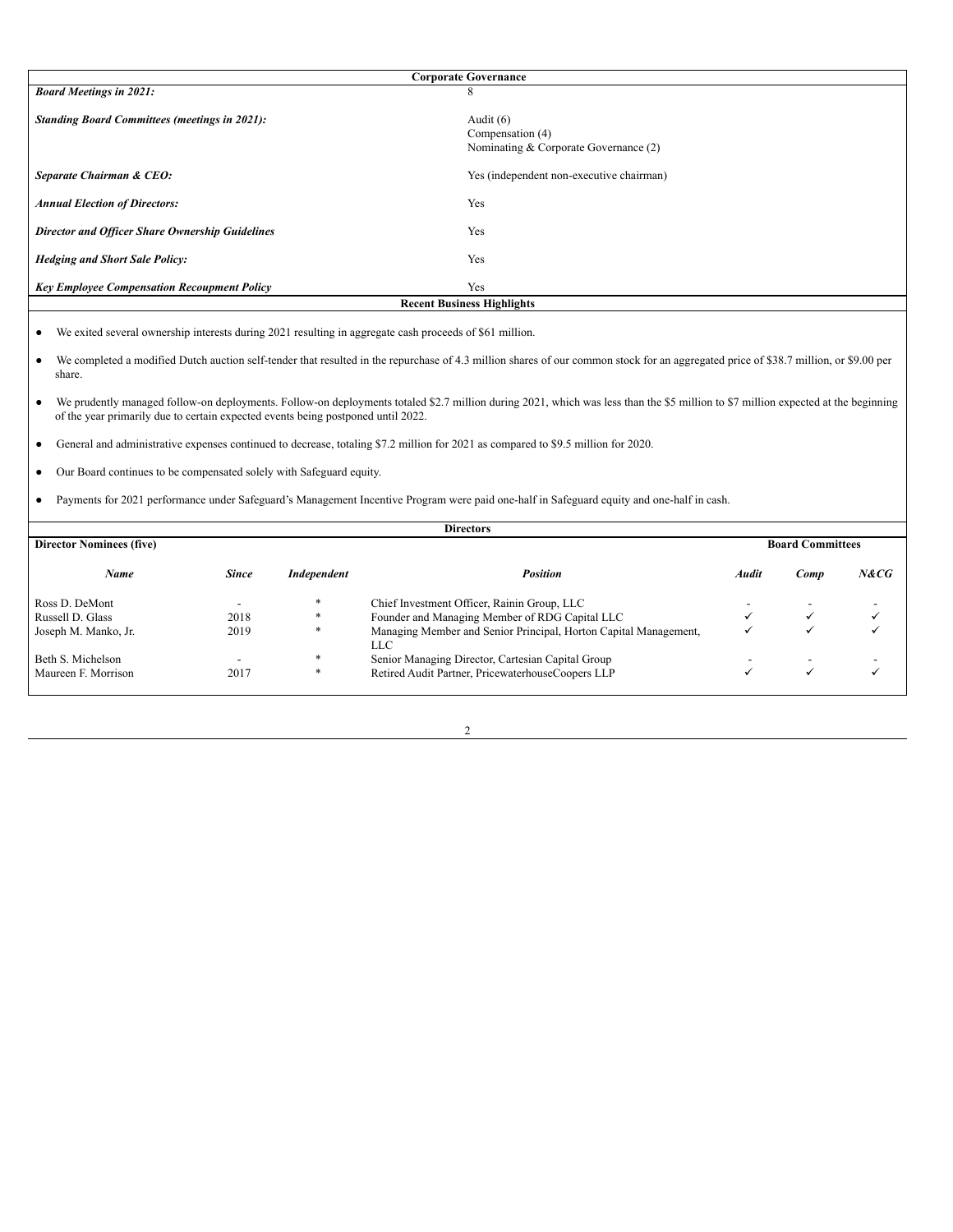## <span id="page-6-0"></span>**Questions and Answers about the Proxy Materials and our Annual Meeting**

#### *Why am I receiving these materials?*

We have made these materials available to you in connection with the solicitation by our Board of proxies for proposals that will be presented for a vote at our annual meeting and at any reconvened or rescheduled meeting following any adjournment or postponement of our annual meeting, which will take place on May 25, 2022, at 8:00 a.m. ET, virtually via live webcast at: meetnow.global/MY5CMXV. As a shareholder, you are invited to attend our annual meeting virtually and vote on the proposals described in the proxy statement. The proxy statement includes information that we are required to provide to you under SEC rules and is designed to assist you in making an informed decision on how to vote your shares.

## Why did I receive a notice in the mail regarding the Internet availability of proxy materials instead of a paper copy of the full set of proxy materials?

In accordance with SEC rules, we are providing our shareholders of record at the close of business on March 23, 2022 with access to the proxy materials over the Internet for our annual meeting. We believe that this process expedites receipt of the proxy materials by our shareholders, reduces the cost of our annual meeting and conserves natural resources. The Notice contains instructions on how to access our proxy materials over the Internet and how to vote online. The Notice is not itself a proxy card and should not be returned with voting instructions. As described in the Notice, you will not receive a printed copy of our annual meeting proxy materials (including a proxy card) unless you specifically request paper copies or have previously asked to receive paper copies. You may request printed copies of our proxy materials free of charge by following the instructions contained in the Notice. For shareholders who have previously elected delivery of our proxy materials electronically, those shareholders should receive an email containing a link to the website where those materials are available.

#### *How can I attend the annual meeting?*

This year's annual meeting will be conducted solely as a virtual meeting over the Internet. You will be able to attend our 2022 annual meeting via live webcast at: meetnow.global/MY5CMXV. You are entitled to attend our annual meeting only if you were a Safeguard shareholder as of the close of business on March 23, 2022, or if you hold a valid proxy for our annual meeting. You will be able to attend the annual meeting online and submit your questions during the meeting by visiting: meetnow.global/MY5CMXV. You also will be able to vote your shares online if you register to attend, and attend, the annual meeting pursuant to the instructions below.

To participate in the annual meeting, you will need to review the information included on your Notice, on your proxy card or on the instructions that accompanied your proxy materials. If you hold your shares through an intermediary, such as a bank or broker, you must register in advance using the instructions below.

The meeting will begin promptly at 8:00 a.m. ET. We encourage you to access the meeting prior to the start time.

#### *How do I register to attend the annual meeting virtually on the internet?*

If you are a registered shareholder (i.e., you hold your shares through our transfer agent, Computershare), you do not need to register in advance to attend the annual meeting virtually on the Internet. Please follow the instructions on the Notice or proxy card that you received to attend the annual meeting.

If you hold your shares through an intermediary, such as a bank or broker, you must register in advance to attend the annual meeting virtually on the Internet. To register to attend the annual meeting online by webcast you must submit proof of your proxy power (legal proxy) reflecting your Safeguard holdings along with your name and email address to Computershare. Requests for registration must be labeled as "Legal Proxy" and be received no later than 5:00 p.m., Eastern Time, on May 19, 2022.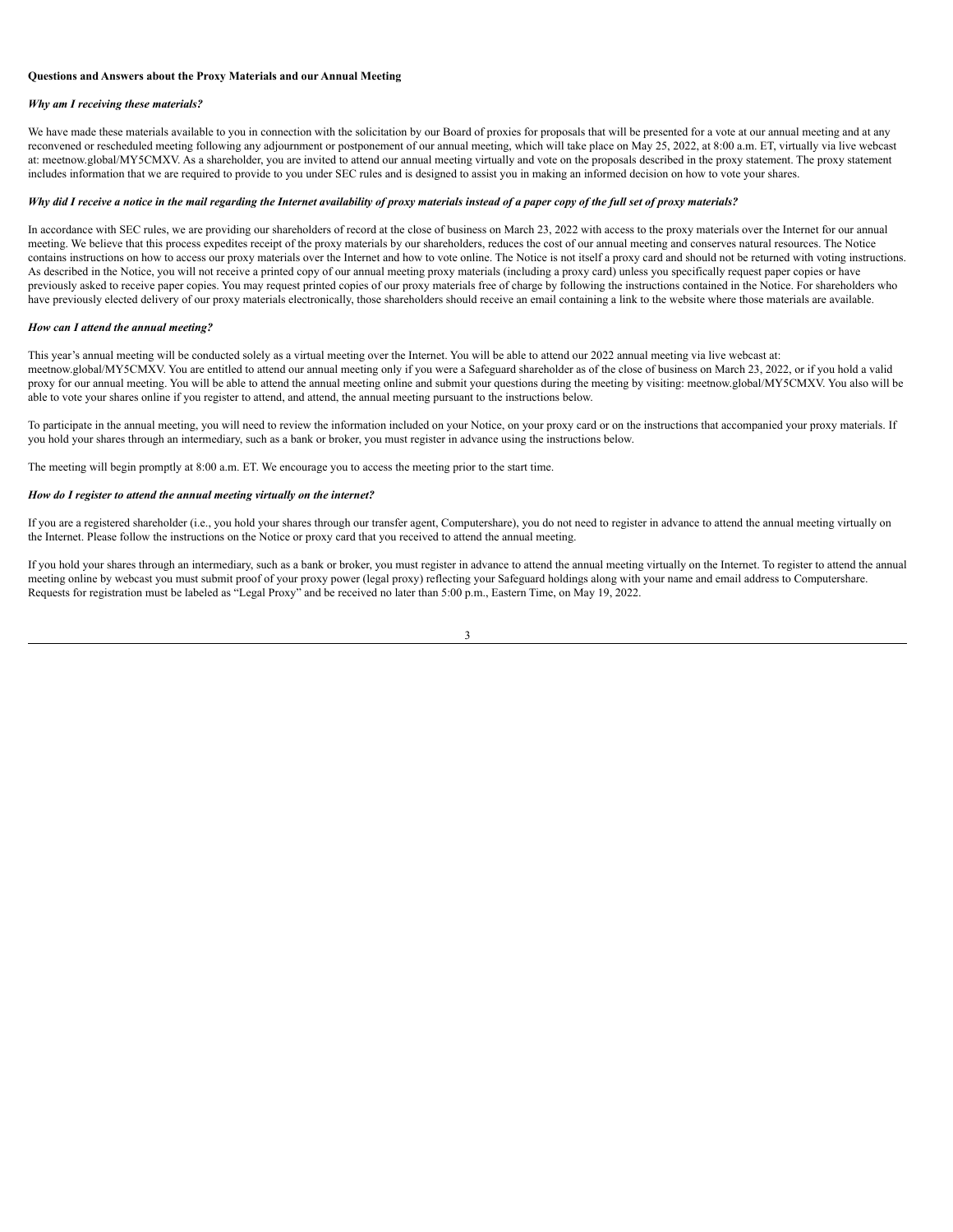You will receive a confirmation of your registration by email after Computershare receives your registration materials. Requests for registration should be directed as follows:

By email: Forward the email from your broker, or attach an image of your legal proxy, to: legalproxy@computershare.com

By mail:

Computershare Safeguard Legal Proxy P.O. Box 43001 Providence, RI 02940-3001

# *What if I have technical problems accessing the annual meeting virtually?*

The virtual meeting platform is fully supported across MS Edge, Firefox, Chrome and Safari browsers and devices (desktops, laptops, tablets and cell phones) running the most up-to-date version of applicable software and plugins. Please note that Internet Explorer is no longer supported. Participants should ensure that they have a strong WiFi connection wherever they intend to participate in the meeting. We encourage you to access the meeting prior to the start time. A link on the meeting page will provide further assistance should you need it, or you may call in the U.S. & Canada: 1-888-724-2416 or 1-781-575-2748.

#### *How many shares must be present to hold the annual meeting?*

To hold our annual meeting, a quorum must be present and represented by proxy. A quorum is a majority of our outstanding shares entitled to vote as of March 23, 2022. Abstentions and broker non-votes are treated as present at our annual meeting for purposes of establishing a quorum. For purposes of determining whether a quorum exists, we count as present any shares that are voted over the Internet, by telephone, by mail or that are represented at our virtual annual meeting. If a quorum is not present, we expect to adjourn our annual meeting until we obtain a quorum.

### *Who can vote on the matters to be presented for a vote at the annual meeting?*

You are entitled to vote your shares of common stock on the matters to be presented for a vote at our annual meeting and any adjournments, continuations, reschedulings or postponements that may take place if you were a shareholder at the close of business on March 23, 2022, the record date for our annual meeting. On the record date, we had 16,627,302 shares of common stock, \$0.10 par value (the "Common Stock"), outstanding, each of which entitles the holder to one vote for each matter to be voted on at our annual meeting. In the election of directors, shareholders have cumulative voting rights and may elect to cumulate their votes as described below.

#### *What does cumulative voting mean?*

Since Safeguard is a Pennsylvania corporation, Safeguard's shareholders have cumulative voting rights under the Pennsylvania Business Corporation Law. Cumulative voting applies only in the election of directors. Cumulative voting means that a shareholder has the right to give any one director candidate who has been properly placed in nomination a number of votes equal to the number of directors to be elected multiplied by the number of Safeguard shares the shareholder is entitled to vote, or to distribute such votes on the same principle among as many properly nominated director candidates (up to the number of persons to be elected) as the shareholder may wish. For example, since five directors are standing for election at the annual meeting, if you hold 100 shares of Safeguard stock as of the Record Date, you may cast 500 votes (5 times 100) in the election of directors. You may distribute those votes among as few or as many of the five nominees as you wish. In other words, in the example provided, you may cast all 500 votes FOR one nominee or allocate your 500 votes among two or more nominees, as long as the total equals 500 votes.

#### *How can I cumulate my votes in the election of directors at the annual meeting?*

If you are a shareholder of record and choose to cumulate your votes, you will need to request, complete, and submit a proxy card by mail and follow the instructions on the proxy card for allocating your votes. If you vote cumulatively, please check to be sure that the votes you cast add up to the number of shares you own multiplied by five. If the number of votes does not add up correctly, your votes will not be counted until a properly completed proxy card has been received. If you provide vote allocation instructions for less than all of the votes that you are entitled to cast, the proxy holders will have discretionary authority to cast your remaining votes pursuant to the instructions of the Board, except for any nominee for whom you have withheld authority by marking the "FOR ALL EXCEPT" box. If you wish to grant the proxy holders discretionary authority to allocate votes among all our nominees, you may check the "FOR ALL NOMINEES" box, but you are not required to do so. The proxy holders will retain discretionary authority to allocate votes among all our nominees except where you provide a specific instruction by hand marking the number of votes to be allocated or by marking the "FOR ALL EXCEPT" box.

If you are the **beneficial owner** of shares held in street name and wish to vote cumulatively, you will need to contact your broker, bank or other custodian holder of your shares before the day of our annual meeting. Because each broker, banker or custodian has its own procedures and requirements, a shareholder holding shares in street name who wishes to allocate votes to specific nominees should contact its broker, banker or other custodian for specific instructions on how to provide vote allocation instructions.

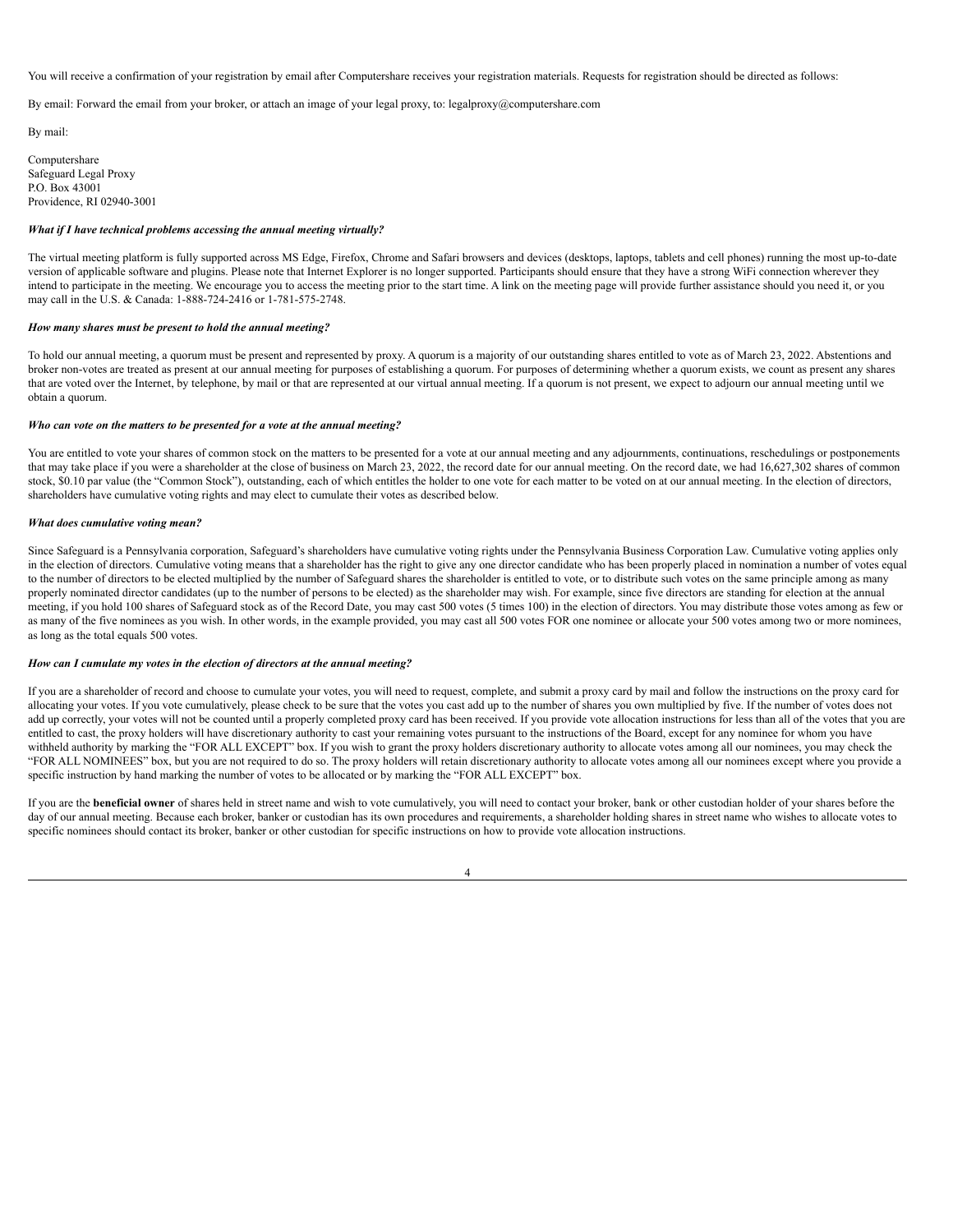The cumulative voting feature for the election of directors also is not available if you vote by telephone or the Internet. Further, automated cumulative voting on the day of our annual meeting is not available. *If you have any questions regarding cumulative voting, please email us at ir@safeguard.com*.

## What is the difference between holding shares as a "shareholder of record" and as a "beneficial owner"?

Most of Safeguard's shareholders hold their shares through a broker, bank or other nominee rather than directly in their own name. There are important distinctions between shares held of record and those owned beneficially.

**Shareholder of Record.** If your shares are registered directly in your name with our transfer agent, Computershare, you are considered the **shareholder of record** with respect to those shares. By voting before our annual meeting by Internet, by telephone or by submitting a proxy card, you will have granted your voting proxy to Safeguard and your shares will be voted as you have instructed. You also may cast your vote directly by voting at our annual meeting.

**Beneficial Owner.** If your shares are held in street name (such as in a brokerage account or by another nominee, such as a bank or trust company), you are considered the **beneficial owner** of the shares. You have the right to direct your broker or other nominee with respect to how to vote your shares, which you can do by Internet, by telephone or by voting instruction form (depending on the voting procedures of your broker or other nominee) before our annual meeting. You also are invited to attend, and may vote at, our annual meeting.

### *How do I vote my shares?*

You are encouraged to vote prior to our annual meeting to ensure that your shares will be represented. If you are a shareholder of record, you have three ways to vote prior to our annual meeting:

| By Internet or smartphone (24 hours a day) | Go to www.envisionreports.com/SFE or scan the OR code on your Notice or proxy card with your smartphone                                                      |
|--------------------------------------------|--------------------------------------------------------------------------------------------------------------------------------------------------------------|
| By telephone (24 hours a day)              | Shareholders who live in the United States or Canada may call 1-800-652-8683                                                                                 |
| By mail                                    | If you received proxy materials by mail, you may vote by completing, signing and returning a properly executed<br>and dated proxy card that was sent to you. |

You also may vote at our annual meeting. If you vote by Internet or by telephone, or wish to attend and/or vote at our annual meeting, you will need to use the control number provided in your Notice or other proxy materials you received.

If you hold your shares through a broker or other nominee, please follow the directions provided to you by your broker or other nominee; your ability to vote over the Internet or by telephone depends on the voting procedures of your broker or other nominee. Beneficial owners also may attend and vote at our annual meeting, but will need to register in advance of the annual meeting in accordance with the above instructions under "How do I register to attend the annual meeting virtually on the internet."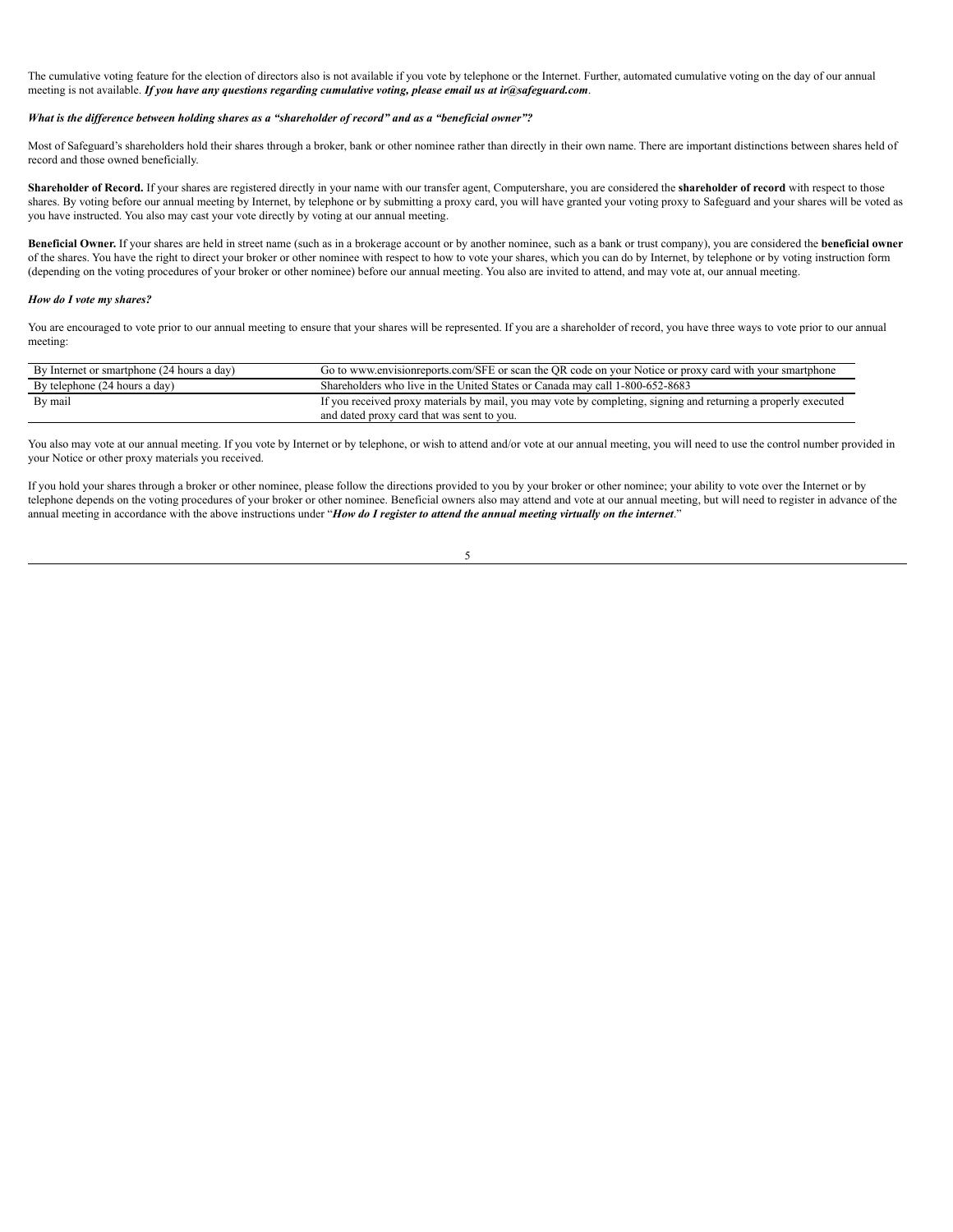#### How does Safeguard's Board recommend I vote and what vote is required for adoption or approval of each matter to be voted on?

| Proposal                                                                                                                                                                           | <b>Board Recommendation</b>                                                                                                                                                                       | <b>Vote Required for Approval</b>                                                                                          |
|------------------------------------------------------------------------------------------------------------------------------------------------------------------------------------|---------------------------------------------------------------------------------------------------------------------------------------------------------------------------------------------------|----------------------------------------------------------------------------------------------------------------------------|
| Election of Directors                                                                                                                                                              | FOR all five nominees named in this proxy statement for<br>terms expiring at the 2023 annual meeting of shareholders<br>and, thereafter, until their successors are duly elected and<br>qualified | The five nominees who receive the highest number of <b>FOR</b><br>votes at the annual meeting will be elected as directors |
| Advisory "say-on-pay" vote regarding the compensation of<br>our named executive officers for the year ended<br>December 31, 2021, as disclosed in this proxy statement             | FOR approval, on an advisory basis, of Safeguard's named<br>executive officer compensation for the year ended<br>December 31, 2021, as disclosed in this proxy statement                          | Affirmative vote of the majority of the votes cast by<br>shareholders entitled to vote for the proposal                    |
| Ratification of the Audit Committee's appointment of<br>Grant Thornton LLP as our independent registered public<br>accounting firm for the fiscal year ending<br>December 31, 2022 | <b>FOR</b> ratification of the Audit Committee's appointment of<br>Grant Thornton LLP as our independent registered public<br>accounting firm for the fiscal year ending December 31,<br>2022     | Affirmative vote of the majority of the votes cast by<br>shareholders entitled to vote for the proposal                    |

Unless a contrary choice is specified, proxies solicited by our Board will be voted for the election of all five director nominees named in this proxy statement and recommended by our Board and for each of the other proposals referenced above.

#### *Are there other matters to be voted on at the annual meeting?*

We do not know of any matters that may come before the annual meeting other than as discussed in this proxy statement. If any other matters are properly presented at the annual meeting, the persons named in the accompanying proxy card intend to vote, or otherwise act, in accordance with their judgment on the matter subject to compliance with Rule 14a-4(c) of the Exchange Act.

## *How will my shares be voted if I mark "Abstain" on my proxy card?*

We will count a properly executed proxy card marked "Abstain" as present for purposes of determining whether a quorum is present, but abstentions will not be counted as votes cast for or against any given matter.

# *Who will serve as proxies for the annual meeting?*

In soliciting your proxy, our Board is asking you to give your proxy to Mark Herndon, our Chief Financial Officer, and G. Matthew Barnard, our General Counsel and Corporate Secretary. Giving your proxy to Messrs. Herndon and Barnard means that you authorize Mr. Herndon, Mr. Barnard, either of them or their duly appointed substitutes to vote your shares at our annual meeting in accordance with your instructions. All shares represented by a proxy will be voted, and where a shareholder specifies by means of the proxy a choice with respect to any matter to be acted upon, the shares will be voted in accordance with the specification so made.

If you elect to grant us your proxy and do not specifically instruct otherwise, you are authorizing the proxy holders to vote your shares in accordance with their discretion and at the instruction of the Board (or an authorized committee thereof), including to cumulate your votes in favor of certain nominees (rather than allocating votes equally among the nominees) and to determine the specific allocation of votes to individual nominees. You may withhold your authority to vote for one or more nominees, in which case the proxy holders will retain discretion to allocate your votes among our other nominees unless you specifically instruct otherwise. Under no circumstances may the proxy holders cast your votes for any nominee from whom you have withheld authority to vote.

For example, a proxy marked "FOR ALL EXCEPT" may only be voted for those of our director nominees for whom you have not otherwise specifically withheld authority to vote, a proxy marked "WITHHOLD VOTE FROM ALL NOMINEES" may not be voted for any of our director nominees, and a proxy marked "FOR ALL NOMINEES" may be voted for all of our director nominees. In exercising its discretion with respect to cumulating votes, our Board (or an authorized committee thereof) may instruct, in its sole discretion, the proxy holders to cumulate and cast the votes represented by your proxy for any of our director nominees for whom you have not otherwise withheld authority. For example, if you grant a proxy with respect to shares representing 500 cumulative votes, and mark "FOR ALL EXCEPT" one of our director nominees, our Board (or an authorized committee thereof) may instruct the proxy holders to cast the 500 votes for any or all of our four other director nominees; of those four other director nominees, moreover, our Board (or an authorized committee thereof) may allocate the 500 votes among them as it determines, such that each of those other director nominees may receive unequal portions of the 500 votes or none at all.

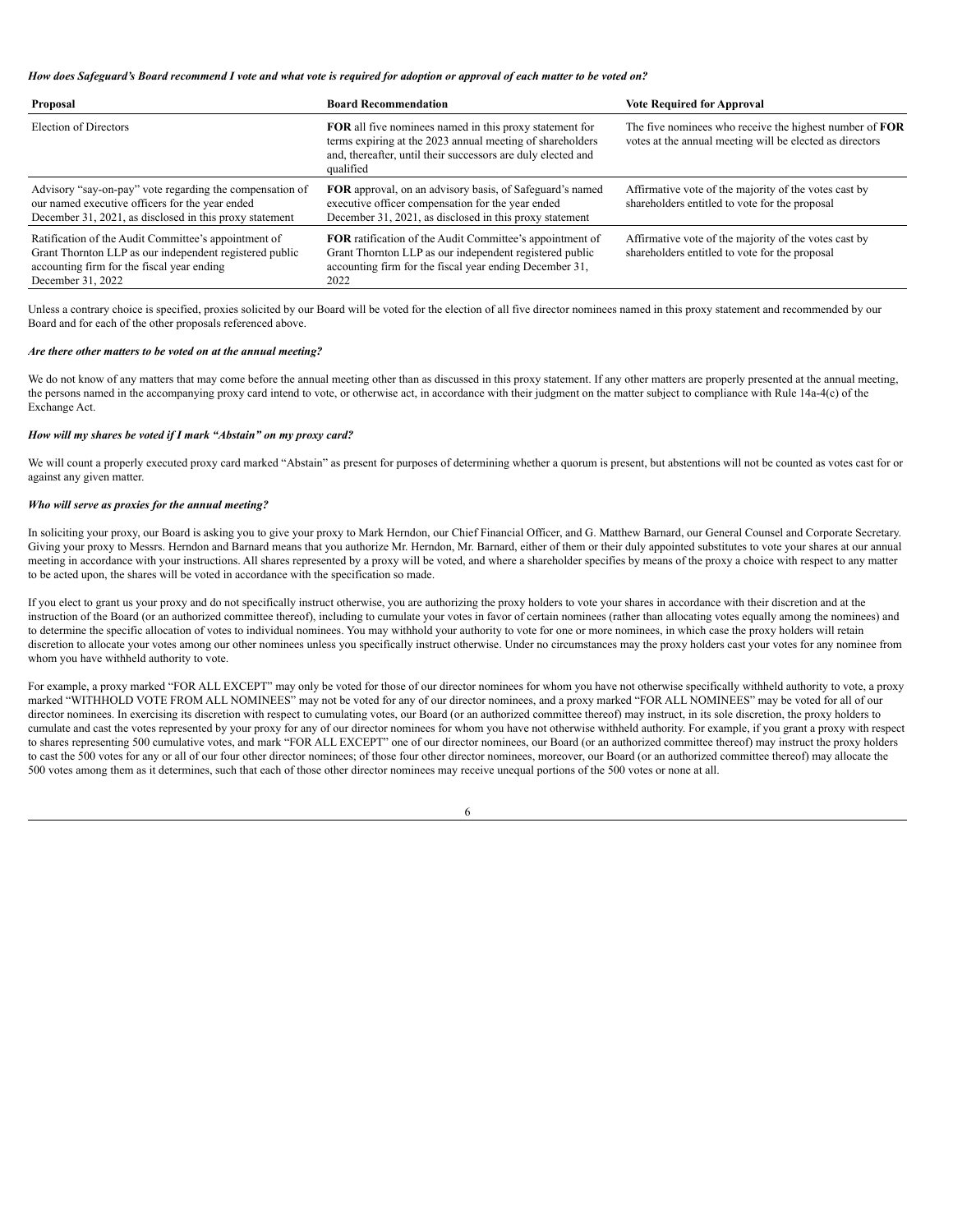*What are my choices for casting my vote on each matter to be voted on?*

| Proposal                                                                                                          | <b>Voting Options</b>                                                                       | <b>Effect of Withheld</b><br><b>Votes or Abstentions</b> | <b>Broker Discretionary</b><br><b>Voting Allowed?</b> | <b>Effect of Broker</b><br>Non-votes       |
|-------------------------------------------------------------------------------------------------------------------|---------------------------------------------------------------------------------------------|----------------------------------------------------------|-------------------------------------------------------|--------------------------------------------|
| Election of Directors                                                                                             | FOR ALL NOMINEES,<br>WITHHOLD VOTE FROM ALL<br><b>NOMINEES, or FOR ALL</b><br><b>EXCEPT</b> | No effect $-$ not counted as a "vote"<br>cast"           | N <sub>0</sub>                                        | No effect, assuming a quorum is<br>present |
| Non-binding, advisory vote to<br>approve the executive<br>compensation of Safeguard's<br>named executive officers | FOR, AGAINST, or ABSTAIN                                                                    | No effect $-$ not counted as a "vote"<br>cast"           | N <sub>0</sub>                                        | No effect, assuming a quorum is<br>present |
| Ratification of the Audit<br>Committee's appointment of an<br>independent registered public<br>accounting firm    | FOR, AGAINST, or ABSTAIN                                                                    | No effect $-$ not counted as a "vote"<br>cast"           | Yes                                                   | No effect, assuming a quorum is<br>present |

## *How can I ask a question at the annual meeting?*

If you have any questions relevant to the business to be voted on at our annual meeting, you may submit your question online through the Q&A text box on your screen.

## *Who will solicit proxies on behalf of the Board?*

Proxies may be solicited on behalf of the Board by Safeguard's directors and certain of its executive officers. The original solicitation of proxies by mail may be supplemented by telephone, facsimile, electronic mail, internet, other electronic means and personal solicitation by our directors and certain executive officers (who will receive no additional compensation for such solicitation activities). You may also be solicited by advertisements in periodicals, press releases issued by us and postings on our corporate website or other websites. Unless expressly indicated otherwise, information contained on our corporate website or other websites is not part of this proxy statement.

## *Who will bear the cost of the solicitation of proxies?*

The entire cost of soliciting proxies, including the costs of preparing, assembling, printing and mailing this proxy statement, the proxy card and any additional soliciting materials furnished to shareholders, will be borne by Safeguard. Copies of solicitation material will be furnished to banks, brokerage houses, dealers, voting trustees, their respective nominees and other agents holding shares in their names, which are beneficially owned by others, so that they may forward such solicitation material, together with our Annual Report on Form 10-K to beneficial owners. In addition, if asked, we will reimburse these persons for their reasonable expenses in forwarding these materials to the beneficial owners.

## *A note about certain information contained in this proxy statement.*

Filings made by companies with the SEC sometimes "incorporate information by reference." This means that the company is referring you to information that has previously been filed with the SEC and that such information should be considered part of the filing you are then reading. The Audit Committee Report contained in this proxy statement is not incorporated by reference into any other filings with the SEC.

| e v    |
|--------|
|        |
|        |
|        |
| I<br>I |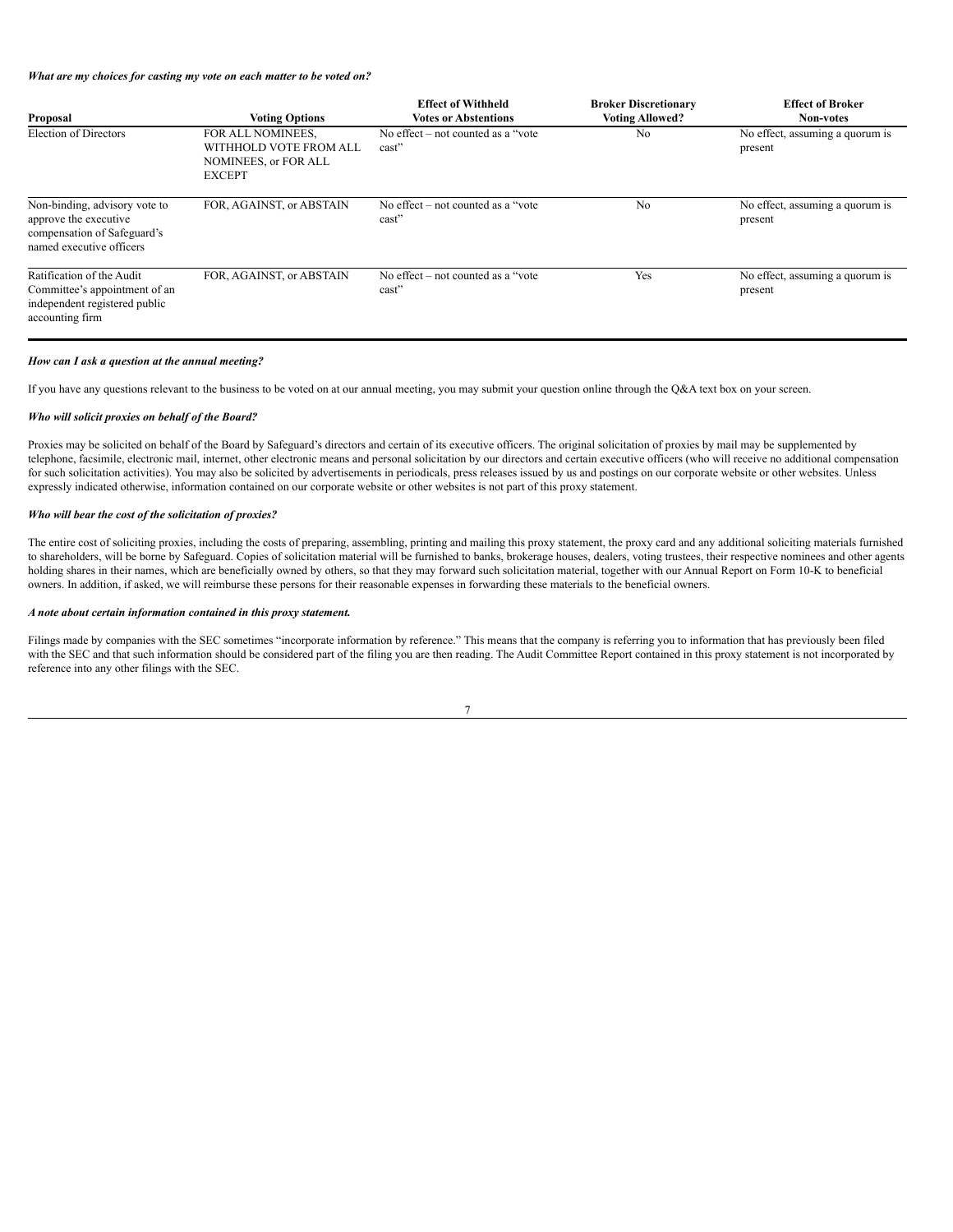# *Where can I find the voting results of the annual meeting?*

You can find the official results of the voting at our annual meeting in our Current Report on Form 8-K that we will file with the SEC within four business days after our annual meeting. If the official results are not available at that time, we will provide preliminary voting results in a Current Report on Form 8-K and will provide the final results in an amendment to the Form 8-K as soon as they become available.

## *What is a broker non-vote?*

A broker non-vote occurs when your broker submits a proxy for the meeting with respect to the ratification of the appointment of our independent registered public accounting firm, but does not vote on non-discretionary matters, absent specific instructions from you.

## Will my shares be voted if I do not vote by Internet or by telephone or do not sign and return a proxy card or voting instruction form?

Shareholder of Record. If you do not vote by Internet or by telephone or complete and return a proxy card, your shares will not be voted unless you attend our annual meeting and vote your shares. If you vote by Internet or by telephone and submit your vote without selecting any proposals individually, or if you sign and return a proxy card, but do not mark any boxes showing how you wish to vote, then the proxy holders designated by our Board to act on behalf of shareholders will vote your shares and cumulate your votes as recommended by our Board or a committee thereof and, in their discretion, will vote on any other matters that may properly arise at our annual meeting.

**Beneficial Owner.** If you hold shares through an account with a bank or broker, the voting of the shares by the bank or broker when you do not provide voting instructions is governed by the rules of the New York Stock Exchange (the "NYSE"). These rules allow banks and brokers to vote shares in their discretion on "routine" matters for which their customers do not provide voting instructions. On matters considered "non-routine," banks and brokers may not vote shares without your instruction. Shares that banks and brokers are not authorized to vote are referred to as "broker non-votes." The ratification of the Audit Committee's appointment of Grant Thornton LLP as Safeguard's independent registered public accounting firm for fiscal 2022 is considered a routine matter. Accordingly, if you do not vote by Internet or by telephone or do not otherwise provide your broker or other nominee with voting instructions, banks and brokers may vote shares on this proposal or may leave your shares unvoted, and there will be no broker non-votes with respect to this proposal. The other proposals will be considered non-routine, and banks and brokers therefore cannot vote shares on those proposals without your instructions. Please note that if you want your vote to be counted on those proposals, including the election of directors, you must instruct your bank or broker how to vote your shares. If you do not provide voting instructions, no votes will be cast on your behalf with respect to those proposals.

#### *What do I do if I change my mind after I vote my shares?*

If you are a **shareholder of record**, you may revoke your proxy and/or change your vote at any time prior to the closing of the polls at our annual meeting by:

- $\Box$  Re-voting by telephone or by Internet (only your latest vote will be counted);
- $\Box$  Signing another proxy card with a later date and delivering it to us before our annual meeting (again, only your latest vote will be counted);
- $\Box$  Sending written notice to our Corporate Secretary (which must be received at our corporate headquarters no later than 5:00 p.m. Eastern Time on May 24, 2022) stating that you would like to revoke (that is, cancel) your proxy; or
- $\Box$  Voting at our annual meeting before the polls close.

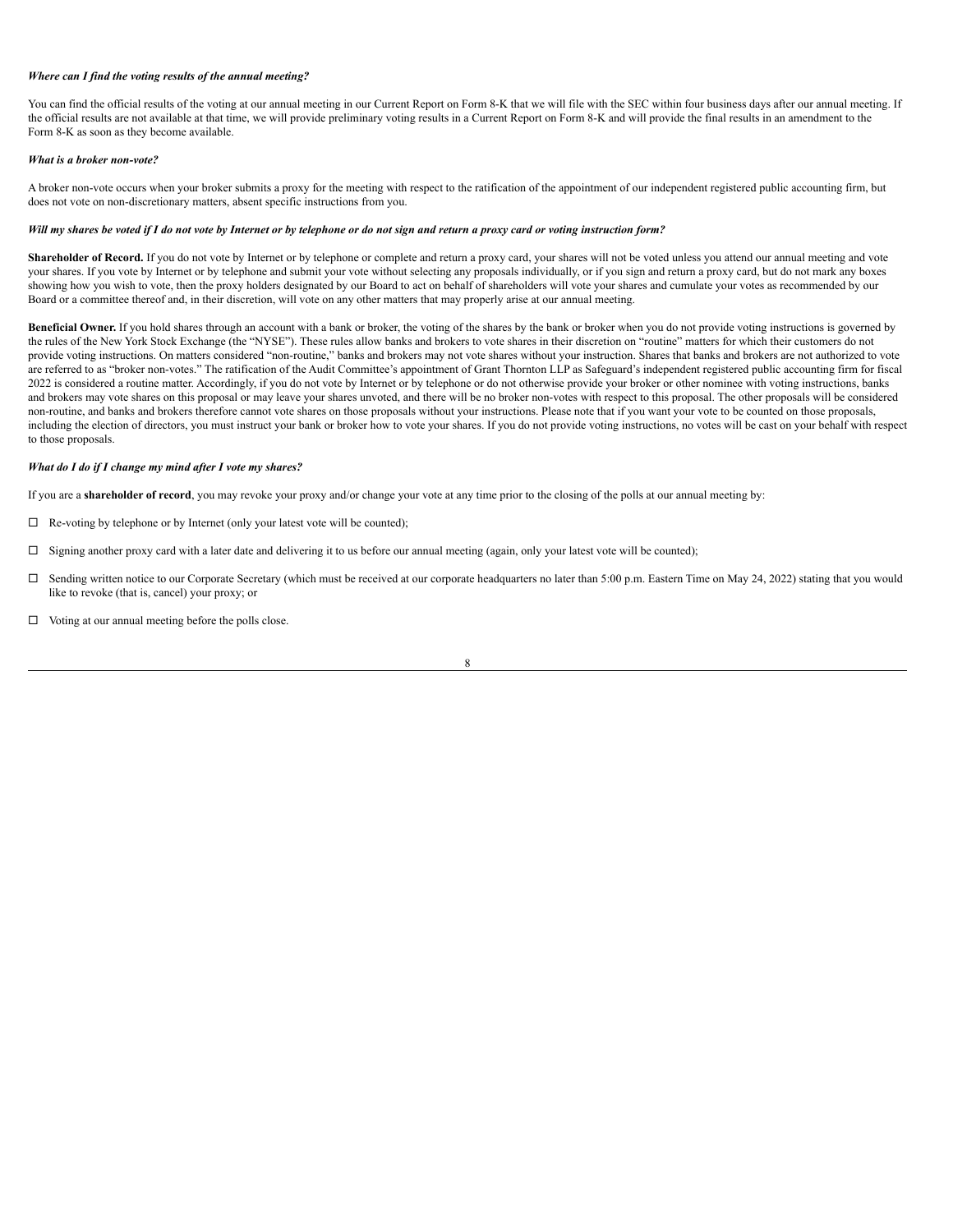If you are the **beneficial owner** of shares held in street name, you may submit new voting instructions by following the instructions provided by your broker or other nominee. You also may vote at the annual meeting, but will need to register in advance of the annual meeting in accordance with the above instructions under "How do I register to attend the annual meeting *virtually on the internet*."

## *Who will count the votes?*

A representative of Safeguard will count the votes and act as the judge of election.

## *What is Safeguard's Internet address?*

Our Internet website address is https://www.safeguard.com. You can access this proxy statement and Safeguard's Annual Report on Form 10-K for the fiscal year ended December 31, 2021, as amended from time to time, on our website. Safeguard's filings with the SEC are available free of charge via a link from this address. The information contained on our website or connected thereto are not intended to be incorporated by reference into this proxy statement. All references to our website address are intended to be inactive textual references only.

## *What is "householding" and how does it af ect me?*

If you and other residents at your mailing address are the **beneficial owner** of shares held in street name, you may receive only one paper copy of our proxy materials or Notice, as applicable, unless you have provided contrary instructions. This practice is commonly referred to as "householding" and potentially provides extra convenience for shareholders and cost savings for companies. If you would like to receive a separate set of proxy materials or Notice in the future, please request the additional copy by contacting your broker or other nominee. If you wish to receive a separate set of proxy materials or Notice now, please request the additional copy by contacting Broadridge Financial Solutions, Inc.:

| By Internet:  | www.proxyvote.com          |
|---------------|----------------------------|
| By telephone: | 1-800-579-1639             |
| By email:     | sendmaterial@proxyvote.com |

If you request a separate set of proxy materials or Notice by email, please be sure to include your control number in the subject line. A separate set of proxy materials or Notice will be sent promptly following receipt of your request.

#### *How may I obtain a copy of Safeguard's 2021 Annual Report on Form 10-K?*

Shareholders may request a free copy of our 2021 Annual Report on Form 10-K by contacting:

Safeguard Scientifics, Inc. Attention: Investor Relations 150 N. Radnor Chester Rd. STE F-200 Radnor, PA 19087

Alternatively, shareholders can access our 2021 Annual Report on Form 10-K on our website at: www.safeguard.com/proxy.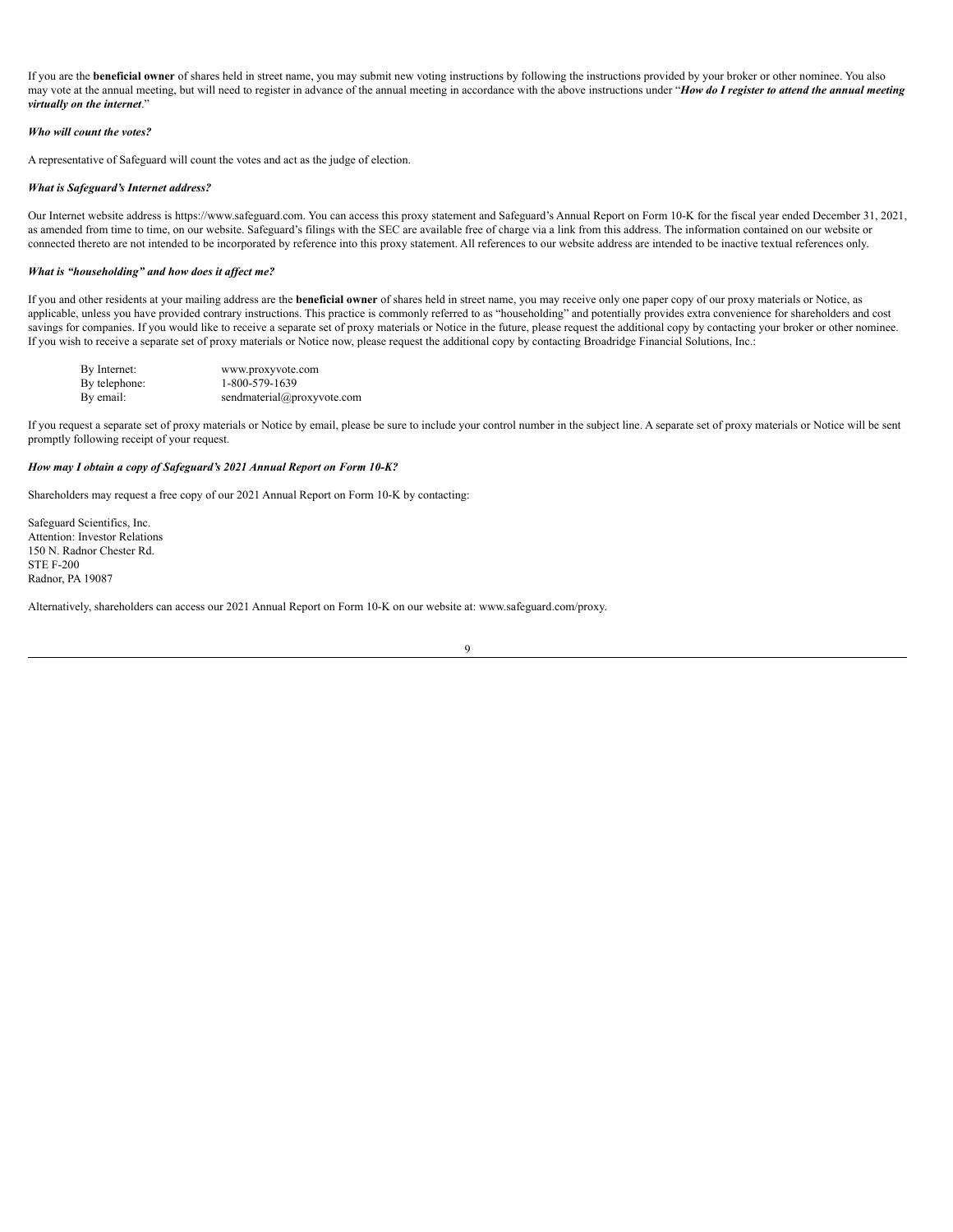# <span id="page-13-0"></span>**PROPOSAL NO. 1 — ELECTION OF DIRECTORS**

Our directors are elected annually and serve until our next annual meeting of shareholders and until their successors are duly elected and qualified. On March 22, 2022, the Board voted to increase the number of members serving on the Board of Directors from four to five members effective as of the date of the annual meeting. Three of our five nominees, Maureen F. Morrison, Russell D. Glass and Joseph M. Manko, Jr., are currently serving as directors. Ross D. DeMont and Beth S. Michelson are new nominees. Each nominee has consented to serve as a nominee for election to the Board, to being named in this proxy statement and, if elected by Safeguard's shareholders, to serve as a member of the Board until our next annual meeting. Robert J. Rosenthal, our current Chairman of the Board, recently informed the Board that he would not stand for re-election to our Board. The Board expresses its sincere appreciation to Dr. Rosenthal for his dedication and service to Safeguard. Dr. Rosenthal will continue to serve on the Board, as well as the Audit Committee, Compensation Committee and Nominating and Corporate Governance Committee, until our annual meeting

As of the date of this proxy statement, Safeguard has no reason to believe that any nominee will be unable or unwilling to serve if elected as a director. However, if for any reason a nominee becomes unable to serve or for good cause will not serve if elected, the Board upon the recommendation of its Nominating and Corporate Governance Committee may designate substitute nominees, in which event the shares represented by proxies returned to us will be voted for such substitute nominees. If any substitute nominees are so designated, Safeguard will file an amended proxy statement or additional soliciting material that, as applicable, identifies the substitute nominees, discloses that such nominees have consented to being named in the amended proxy statement or additional soliciting material and to serve as directors if elected, and includes certain biographical and other information about such nominees required by the applicable rules promulgated by the SEC.

The accompanying proxy card will not be voted for anyone other than the Board's nominees or designated substitutes.

## **Director Nominee Experience and Qualifications**

Our Board believes that directors should collectively possess a broad range of skills, expertise, knowledge and business experience that will enable the Board to fulfill its responsibilities, including providing effective oversight of our business. The Nominating & Corporate Governance Committee has developed a matrix of skills and experience that it has determined would be beneficial to have represented on our Board. The Nominating & Corporate Governance Committee regularly reviews the appropriate skills and experience required of directors in the context of the fit between Safeguard's needs regarding its Board composition and the individual skills and experience of the current Board members.

The Nominating & Corporate Governance Committee does not have a formal policy with respect to diversity. However, the Nominating & Corporate Governance Committee's charter provides that the committee shall "seek members from diverse backgrounds" and will evaluate nominees for election to our Board "with the objective of recommending a group that through its diversity of experience can provide relevant advice and counsel to management." The Board and the Nominating & Corporate Governance Committee believe that diversity must be viewed in a broad sense, including skills, experience, age, race, gender and ethnicity. This year, two of our five Board nominees (or 40% of the Board nominees) are female.

In considering whether to recommend any candidate for inclusion in the Board's slate of recommended director nominees, the Nominating & Corporate Governance Committee considers the needs of the Board as a whole as well as the staffing needs of each of its committees. With respect to the nomination of continuing directors for re-election, an individual's past contributions to the Board also are considered. The Board monitors the effectiveness of this approach via an annual internal board and peer assessment, as well as ongoing director succession planning discussions by the Board and its Nominating & Corporate Governance Committee. From time to time, as was the case this year, the Nominating & Corporate Governance Committee may conduct informal or formal searches and consider specific new candidates for potential nomination for election or for appointment to our Board. In considering potential director candidates, the Nominating & Corporate Governance Committee seeks the following attributes for director nominees:

- A strong record of personal integrity and ethical conduct;
- A leader in the companies or institutions with which he or she is affiliated;
- Competencies, skills and experiences that are complementary to the background and experience represented on Safeguard's Board and that meet the needs of Safeguard's strategy and business;
- A willingness and ability to devote sufficient time to fulfill his or her responsibilities to Safeguard and our shareholders;
- The ability to represent the interests of our shareholders; and
- The ability to provide relevant advice and counsel to management and best perpetuate the success of Safeguard's business.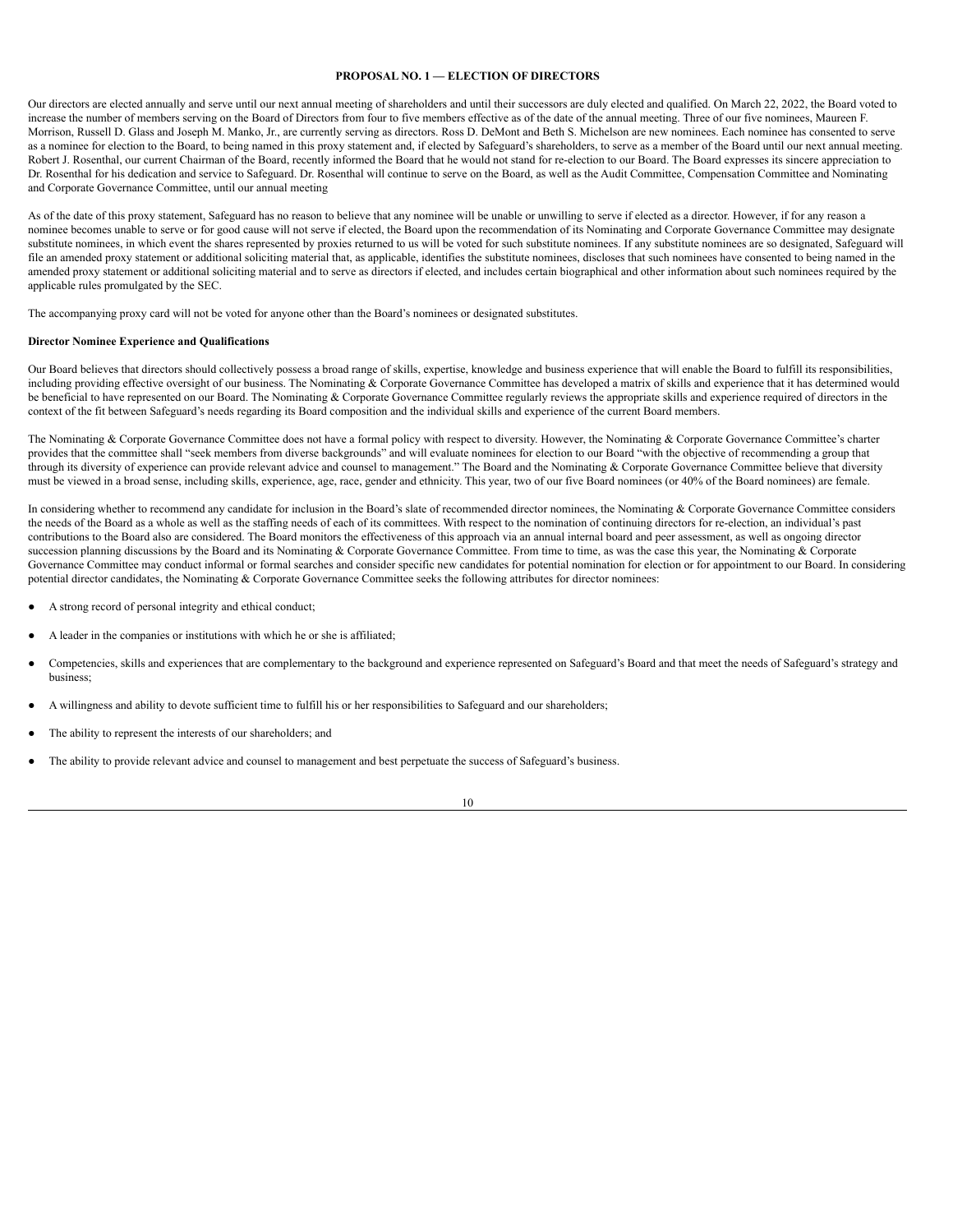## <span id="page-14-0"></span>**2022 Nominees for Director**

Our Board believes that all of the nominees named below are highly qualified and bring executive leadership skills and experience, resulting in a talented and diverse Board. The biography of each of our director nominees includes the specific experiences, qualifications, attributes and skills that caused the Nominating & Corporate Governance Committee and our Board to determine that the individual should be nominated to serve as a director until our 2023 annual meeting, given our business and structure.

# The Board recommends a vote FOR each nominee. The five nominees who receive the highest number of affirmative votes will be elected as directors.

| <b>Ross D. DeMont</b> , age 49         | <b>Other public directorships:</b> None.                                              |
|----------------------------------------|---------------------------------------------------------------------------------------|
| <b>Director since:</b> $n/a$           | <b>Former public directorships within past five years:</b> Sierra Monitor Corporation |
| <b>Safeguard Board Committees:</b> n/a |                                                                                       |

## *Career Highlights:*

- Chief Investment Officer of Rainin Group, LLC (2020 present)
- Board Observer of FREDsense Technologies (2017 present)
- Board Member of Desalitech, Inc. (2017 2020)
- Director of Research Public and Private Investments of Rainin Group, LLC (2016 2019)
- Board Member of Sierra Monitor Corp. (2018 2019)
- Portfolio Manager, Founder and Managing Member of Midwood Capital Partners, LLC (2002 2016)
- Senior Associate Public/Private Investment Fund at Igoe Capital Partners, LLC (2001 2002)
- Associate Mergers and Acquisitions at Presidio Strategies, LLC (1998 1999)
- Financial Analyst Investment Banking at J.P. Morgan, Inc. (1996 1998) — Received Bachelor of Arts in Economics, Government (both with Honors) from Connecticut College
- Received Master of Business Administration (Tuck Scholar) from the Tuck School of Business at Dartmouth

*Experience and Qualifications:* Mr. DeMont is currently Chief Investment Officer at the Rainin Group, Inc., which manages the assets of both a family office and the investments of the Kenneth Rainin Foundation. Previously, Mr. DeMont was a Managing Member and Portfolio Manager of Midwood Capital Management, a private investment partnership making concentrated investments in public companies. Before this role, Mr. DeMont was an Associate at Igoe Capital Partners, a hybrid public/private equity investment firm with a primary focus on the small- and micro-cap sectors. Mr. DeMont also worked at Presidio strategies in Mergers and Acquisitions and JP Morgan with a focus on Corporate Finance and Mergers and Acquisitions. He previously served on multiple Boards of Directors, including Desalitech, a private, venture backed company selling into the industrial water treatment industry and Sierra Monitor Corp. (Ticker: SRMC), focused on device connectivity and environmental instrumentation. Mr. DeMont graduated from Connecticut College with a BA in both Economics and Government and earned an MBA from the Tuck School of Business at Dartmouth.

| <b>Russell D. Glass, age 59</b>                                                                      | <b>Other public directorships:</b> None.                         |
|------------------------------------------------------------------------------------------------------|------------------------------------------------------------------|
| <b>Director since</b> : 2018                                                                         | <b>Former public directorships within past five years:</b> None. |
| <b>Safeguard Board Committees:</b> Audit, Compensation, Nominating & Corporate Governance<br>(Chair) |                                                                  |

## *Career Highlights:*

- Managing Member of RDG Capital LLC, a private investment company (2005 present)
- Managing Member of RDG Capital Fund Management, a private investment company (2014 present)
- Vice Chairman of Clarim Acquisition Corp., a special purpose acquisition company (2020 present)
- Director of A.G. Spanos Corporation, a national real estate development company (1993 present)
- Managing Member of Princeford Capital Management, an investment advisory firm (2009 2014)

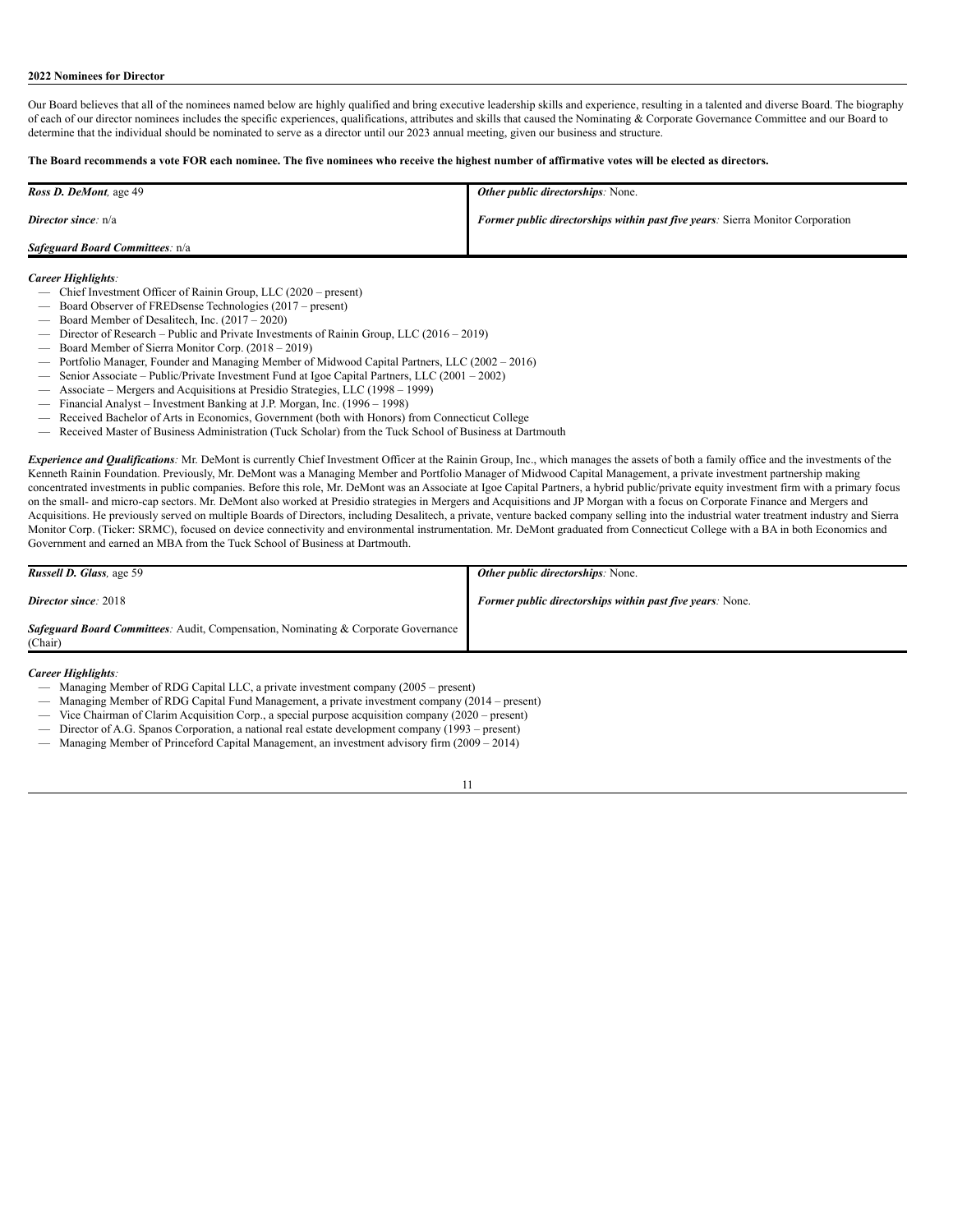- Chief Executive Officer of Cadus Pharmaceutical Corporation (n/k/a Cadus Corporation), a biotechnology holding company (2000 2003), and director (1998 2011)
- Co-Chairman and Chief Investment Officer of Ranger Partners, an investment fund company (2002 2003)
- President and Chief Investment Officer of Icahn Associates Corporation, a diversified investment firm and principal investment vehicle for Carl Icahn (1998 2002)
- Partner at Relational Investors LLC, an investment fund management company (1996 1998)
- Partner at Premier Partners Inc., an investment banking and research firm (1988 1996)
- Analyst with Kidder, Peabody & Co., an investment banking firm (1984 1986)
- Former Director of the Council for Economic Education, Automated Travel Systems, Inc., Axiom Biotechnologies, Blue Bite, Global Discount Travel Services/Lowestfare.com, National Energy Group and Next Generation Technology Holdings, Inc.
- Received A.B. in Economics from Princeton University
- Received M.B.A. from Stanford Graduate School of Business

*Experience and Qualifications*: Mr. Glass has experience relating to private equity, investment banking and serving as chief executive officer of a public company. Mr. Glass has experience serving on the boards of several public and private companies in a wide range of industries.

| <b>Joseph M. Manko, Jr., age 56</b>                                                                  | Other public directorships: Repro-Med Systems, Inc.                                                                    |
|------------------------------------------------------------------------------------------------------|------------------------------------------------------------------------------------------------------------------------|
| <b>Director since:</b> March 2019                                                                    | <b>Former public directorships within past five years:</b> Creative Realties, Inc. and Wireless<br>Telecom Group, Inc. |
| <b>Safeguard Board Committees:</b> Audit, Compensation (Chair), Nominating & Corporate<br>Governance |                                                                                                                        |

*Career Highlights:*

- Managing Member and Senior Principal of Horton Capital Management, LLC, an investment fund (2013 present)
- Minority owner and a Managing Director at Mufson Howe Hunter & Co., LLC, a boutique investment bank focusing on middle-market companies (2011 present)
- Partner and Chief Executive Officer of Switzerland-based BZ Fund Management Limited, where he was responsible for corporate finance, private equity investments, three public equity funds and the firm's Special Situations and Event-Driven strategies (2005 – 2010)
- Managing Director, Deutsche Bank AG (NYSE:DB), an investment bank in London (1997 2004)
- Vice President, Merrill Lynch & Co, Inc. (n/k/a BofA Securities (NYSE: BAC)), an investment bank (1995 1997)
- Corporate Finance Attorney at Skadden, Arps, Slate, Meagher & Flom LLP, a law firm (1991 1995)

*Experience and Qualifications:* Mr. Manko has experience serving on the boards of several companies and has participated in numerous shareholder value creation strategies and monetizations.

| <b>Beth S. Michelson, age 52</b>       | <b>Other public directorships:</b> Cartesian Growth Corporation II |
|----------------------------------------|--------------------------------------------------------------------|
| <b>Director since:</b> n/a             | Former public directorships within past five years: None.          |
| <b>Safeguard Board Committees:</b> n/a |                                                                    |

*Career Highlights:*

- Chief Financial Officer and Board Member of Cartesian Growth Corporation II (2021 present)
- Management Team of Cartesian Growth Corporation I (NASDAQ: GLBL) (2021 present)
- Senior Managing Director of Cartesian Capital Group (2006 present)
- Vice President at AIG Capital Partners / PH Capital (1999 2006)
- Associate at Wasserstein Perella Emerging Markets (1996 1999)
- Current Board Member of: Global Advisory Board, Columbia Business School Chazen Institute for Global Business; Thermal Management Solutions, Ltd.; Brilia, S.A.; BTS Torres, BV; and Replications
- Prior Board Member of: redIT; Network Management Services; Public Mobile; and AdSpace Networks
- Received Bachelor of Arts with distinction from the University of Michigan
- Received Master of Business Administration and Master of International Affairs from Columbia Business School/Columbia School of International Affairs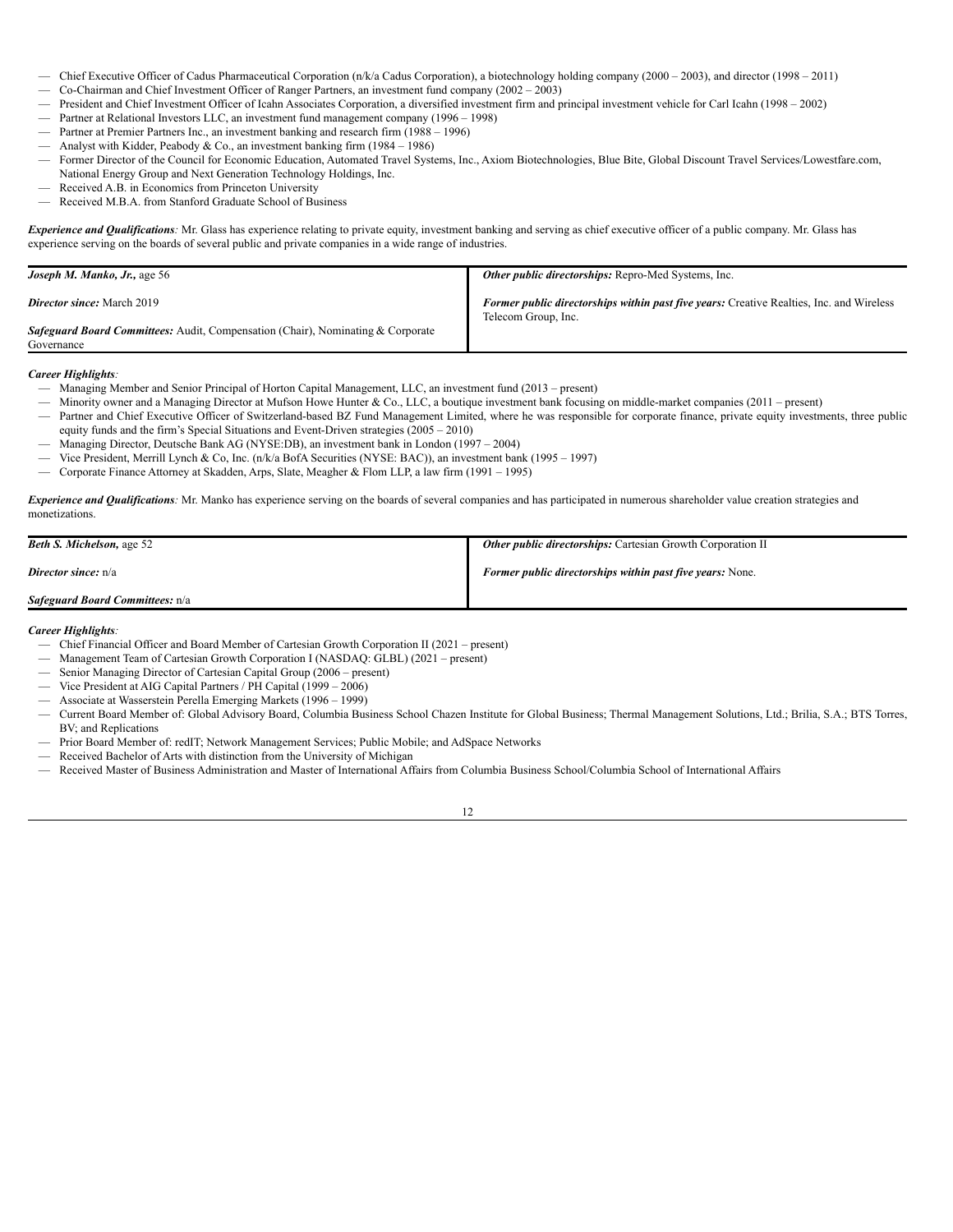*Experience and Qualifications:* Ms. Michelson is a private equity investor with more than two decades of building businesses globally. In addition to having served on audit and compensation committees, Ms. Michelson is also a Chartered Financial Analyst and has structured and deployed over \$500 million of investment capital.

| Maureen F. Morrison, age 67                                                                          | <b>Other public directorships:</b> ePlus, Inc., Asbury Automotive Group, Inc. |
|------------------------------------------------------------------------------------------------------|-------------------------------------------------------------------------------|
| <b>Director since: 2017</b>                                                                          | <b>Former public directorships within past five years:</b> None               |
| <b>Safeguard Board Committees:</b> Audit (Chair), Compensation, Nominating & Corporate<br>Governance |                                                                               |

# *Career Highlights:*

— Audit Partner with PricewaterhouseCoopers LLP for 28 years, serving public and private multi-national clients in the technology and manufacturing industries. Ms. Morrison led the Atlanta, Georgia Technology Audit Practice for six years, and held other positions at the firm, prior to her retirement in 2015.

*Experience and Qualifications*: During her tenure at PricewaterhouseCoopers LLP, Ms. Morrison worked closely with clients concentrated in the technology industry dealing with acquisitions, international expansion, financing transactions, subjective technical matters and regulatory compliance. Ms. Morrison is a certified public accountant and has extensive experience in accounting, finance, mergers and acquisitions and capital markets transactions. Ms. Morrison also has experience serving on other public company boards, including serving on the audit, risk management, capital allocation and/or nominating and corporate governance committees of such boards. Since 2018, Ms. Morrison has served as an independent director on the Board of Directors of ePlus inc. She is also chair of its Audit Committee and a member of its Nominating and Corporate Governance Committee. In 2019, Ms. Morrison joined the Board of Directors of Asbury Automotive Group as an independent director. She is currently the chair of its Audit Committee and a member of its Capital Allocation and Risk Management Committee and its Compensation and Human Resource Committee.

# <span id="page-16-0"></span>**Skills and Qualifications of Director Nominees**

The following table includes the skills and qualifications of each director nominee that led our Board to conclude that the director nominee is qualified to serve on our Board.

|                                             | Ross D.<br><b>DeMont</b> | <b>Russell D.</b><br><b>Glass</b> | Joseph M.<br>Manko. Jr. | Beth S.<br>Michelson | Maureen F.<br><b>Morrison</b> |
|---------------------------------------------|--------------------------|-----------------------------------|-------------------------|----------------------|-------------------------------|
| Operational / Direct Management Experience  |                          |                                   |                         |                      |                               |
| Capital Markets Experience                  |                          |                                   |                         |                      |                               |
| Private Equity / Venture Capital Experience |                          |                                   |                         |                      |                               |
| Financial Expertise / Literacy              |                          |                                   |                         |                      |                               |
| C-level Experience                          |                          |                                   |                         |                      |                               |
| Other Public / Private Director Experience  |                          |                                   |                         |                      |                               |

# **Recommendation of the Board of Directors**

*The Board recommends a vote "FOR" the election of all five of the Board's nominees:*

*Ross D. DeMont Russell D. Glass Joseph M. Manko, Jr. Beth S. Michelson Maureen F. Morrison*

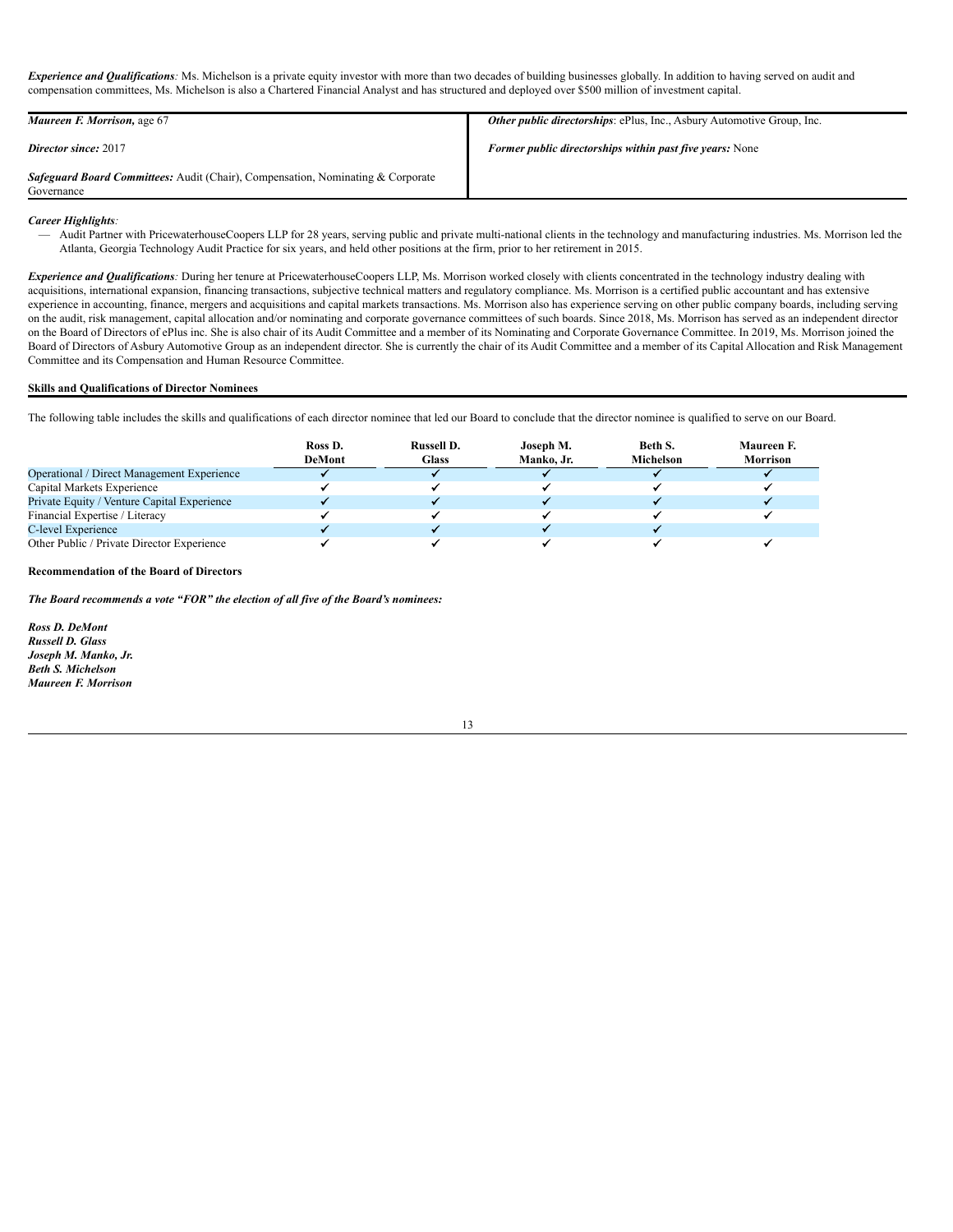# **CORPORATE GOVERNANCE AND BOARD MATTERS**

Safeguard's Corporate Governance Guidelines, Code of Business Conduct and Ethics, Audit Committee Charter, Compensation Committee Charter and Nominating & Corporate Governance Committee Charter are available at www.safeguard.com/governance. The Code of Business Conduct and Ethics is applicable to all employees of Safeguard, including each of our executive and financial officers, and the members of our Board. Safeguard will post information regarding amendments to or waivers from our Code of Business Conduct and Ethics (to the extent applicable to Safeguard's directors or executive officers) in the Corporate Governance section of our website. Our website is not part of this proxy statement. All references to our website address are intended to be inactive textual references only.

<span id="page-17-0"></span>**Board Independence.** Safeguard's common stock is listed on the NYSE. To assist the Board in making independence determinations, the Board has adopted categorical standards that are reflected in our Corporate Governance Guidelines. Generally, under these standards, a director does not qualify as an independent director if any of the following relationships exist:

- Currently or within the previous three years, the director has been employed by us; someone in the director's immediate family has been one of our executive officers; or the director or someone in the director's immediate family has been employed as an executive officer of another company where any of our present executive officers at the same time serves or served on that company's compensation committee;
- The director is a current partner or employee, or someone in the director's immediate family is a current partner of, a firm that is our internal or external auditor; someone in the director's immediate family is a current employee of the firm and personally works on our audit; or the director or someone in the director's immediate family is a former partner or employee of such a firm and personally worked on our audit within the last three years;
- The director or someone in the director's immediate family received, during any 12-month period within the last three years, more than \$120,000 in direct compensation from us (other than director and committee fees and pension or other forms of deferred compensation for prior service that are not contingent in any way on continued service);
- The director is a current employee or holder of more than 10% of the equity of another company, or someone in the director's immediate family is a current executive officer or holder of more than 10% of the equity of another company, that has made payments to or received payments from us, in any of the last three fiscal years of the other company, that exceeds the greater of \$1 million or 2% of such other company's consolidated gross revenues; or
- The director is a current executive officer of a charitable organization to which we have made charitable contributions in any of the charitable organization's last three fiscal years that exceed the greater of \$1 million or 2% of that charitable organization's consolidated gross revenues.

The Board has determined that Ross D. DeMont, Russell D. Glass, Joseph M. Manko, Jr., Beth S. Michelson and Maureen F. Morrison, and previously determined that former director, Robert J. Rosenthal (who will not stand for re-election at the 2022 annual meeting), meet the above independence standards and have no other direct or indirect material relationships with us other than their directorship; therefore, each of such directors is independent within the meaning of the NYSE listing standards and satisfies the categorical standards contained in our Corporate Governance Guidelines.

**Director Attendance at Meetings.** The Board held eight meetings in 2021 and committees of the Board held a total of twelve meetings. Each incumbent director who was on the Board in 2021 attended 100% of the total number of meetings of the Board and committees of which he or she was a member while serving on the Board in 2021. Each year, the Board meets on the same day as our annual meeting of shareholders. Although we do not have a policy requiring Board members to attend our annual meeting, all Board members are encouraged to attend and typically do so. All of our then directors attended our 2021 annual meeting.

<span id="page-17-1"></span>**Executive Sessions of the Board.** Under our Corporate Governance Guidelines and NYSE listing standards, non-employee directors meet in executive session at each regularly scheduled Board meeting, outside of the presence of any management directors and any other members of Safeguard's management. The Chairman of the Board presides at these sessions.

<span id="page-17-2"></span>**Leadership Structure and Committee Composition.** Based upon the recommendation of our Nominating & Corporate Governance Committee, the Board has determined that separating the roles of the Chief Executive Officer and Chairman of the Board is in the best interests of the shareholders at the present time. The Board views the role of the Chief Executive Officer as having responsibility for the day-to-day leadership and performance of Safeguard, while the Chairman of the Board provides guidance to the Chief Executive Officer, sets the agenda for Board meetings and presides over meetings of the Board. The Chairman of the Board also coordinates the work of the Board committees and serves as the independent director primarily responsible for consultations and communications with shareholders.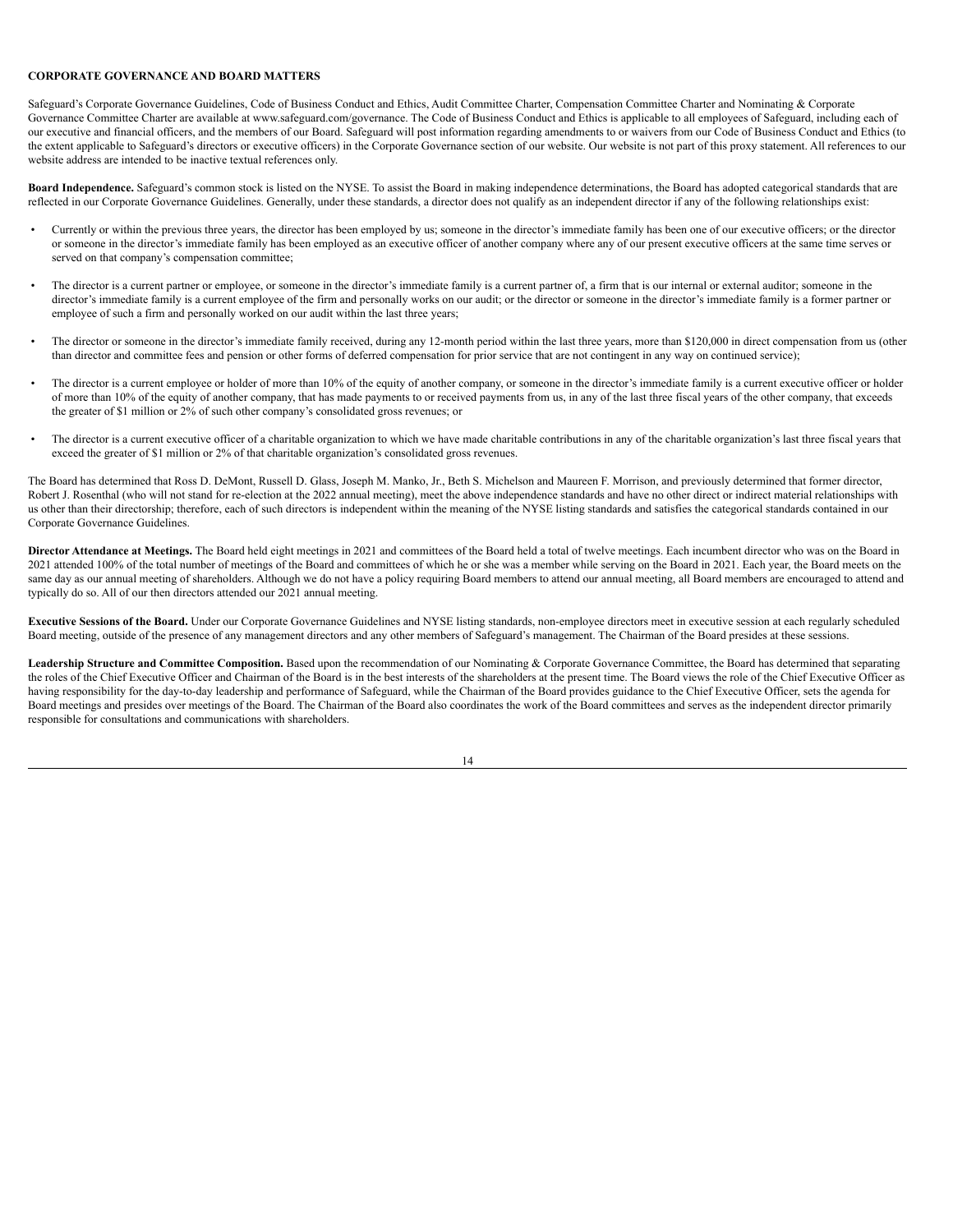Based on the recommendation of our Nominating & Corporate Governance Committee, our Board has determined that our current Board committee structure is the most appropriate for Safeguard, at present.

<span id="page-18-0"></span>**Audit Committee.** The Audit Committee held six meetings during 2021. The Audit Committee's responsibilities, which are described in detail in its charter, include, among other duties, the responsibility to:

- Assist the Board in fulfilling its responsibilities regarding general oversight of the integrity of Safeguard's financial statements, Safeguard's compliance with legal and regulatory requirements and the performance of Safeguard's internal audit function;
- Interact with and evaluate the performance, qualifications and independence of Safeguard's independent registered public accounting firm;
- Review and approve related party transactions; and
- Prepare the report required by SEC regulations to be included in the proxy statement.

The Audit Committee has the sole authority to retain, set compensation and retention terms for, terminate and oversee the relationship with Safeguard's independent registered public accounting firm (which reports directly to the Audit Committee). The Audit Committee also oversees the activities of the internal auditor, reviews the effectiveness of the internal audit function and approves the appointment of the internal auditor. The Audit Committee has the authority to obtain advice, counsel and assistance from internal and external legal, accounting or other advisors as the Audit Committee deems necessary to carry out its duties and to receive appropriate funding from Safeguard for such advice and assistance. Although the Audit Committee has the powers and responsibilities set forth in its charter, its role is oversight, and management has primary responsibility for the financial reporting process of Safeguard.

The Board has determined that each member of the Audit Committee meets the independence requirements established by SEC regulations, the NYSE listing standards and our Corporate Governance Guidelines. The Board has also determined that Mr. DeMont, Mr. Glass, Ms. Michelson and Ms. Morrison are "audit committee financial experts" within the meaning of the SEC regulations, and the Board has determined that each member of the Audit Committee has accounting and related financial management expertise within the meaning of the NYSE listing standards.

<span id="page-18-1"></span>**Compensation Committee.** The Compensation Committee held four meetings during 2021. The Compensation Committee's responsibilities, which are described in detail in its charter, include, among other duties, the responsibility to:

- Approve the philosophy for compensation of our executives and other employees;
- Establish compensation (including base salary, incentive compensation and equity-based programs) for our Chief Executive Officer and other executive officers;
- Administer the long- and short-term compensation and performance-based incentive plans (which may be cash or equity based);
- Approve employment agreements and perquisites provided to our executive officers;
- Review management's recommendations for our broad-based employee benefit plans;
- Evaluate and recommend to the Board the compensation for all non-employee directors for service on the Board and its committees; and
- Review and discuss with management the Compensation Discussion and Analysis and recommend to the Board its inclusion in our Annual Report on Form 10-K and proxy statement.

It also is the responsibility of the Compensation Committee to assess Safeguard's compensation policies and practices insofar as they may create risk for Safeguard. The Compensation Committee evaluates this risk annually and made the affirmative determination that it does not believe that any of our compensation policies and practices are reasonably likely to have a material adverse effect on Safeguard.

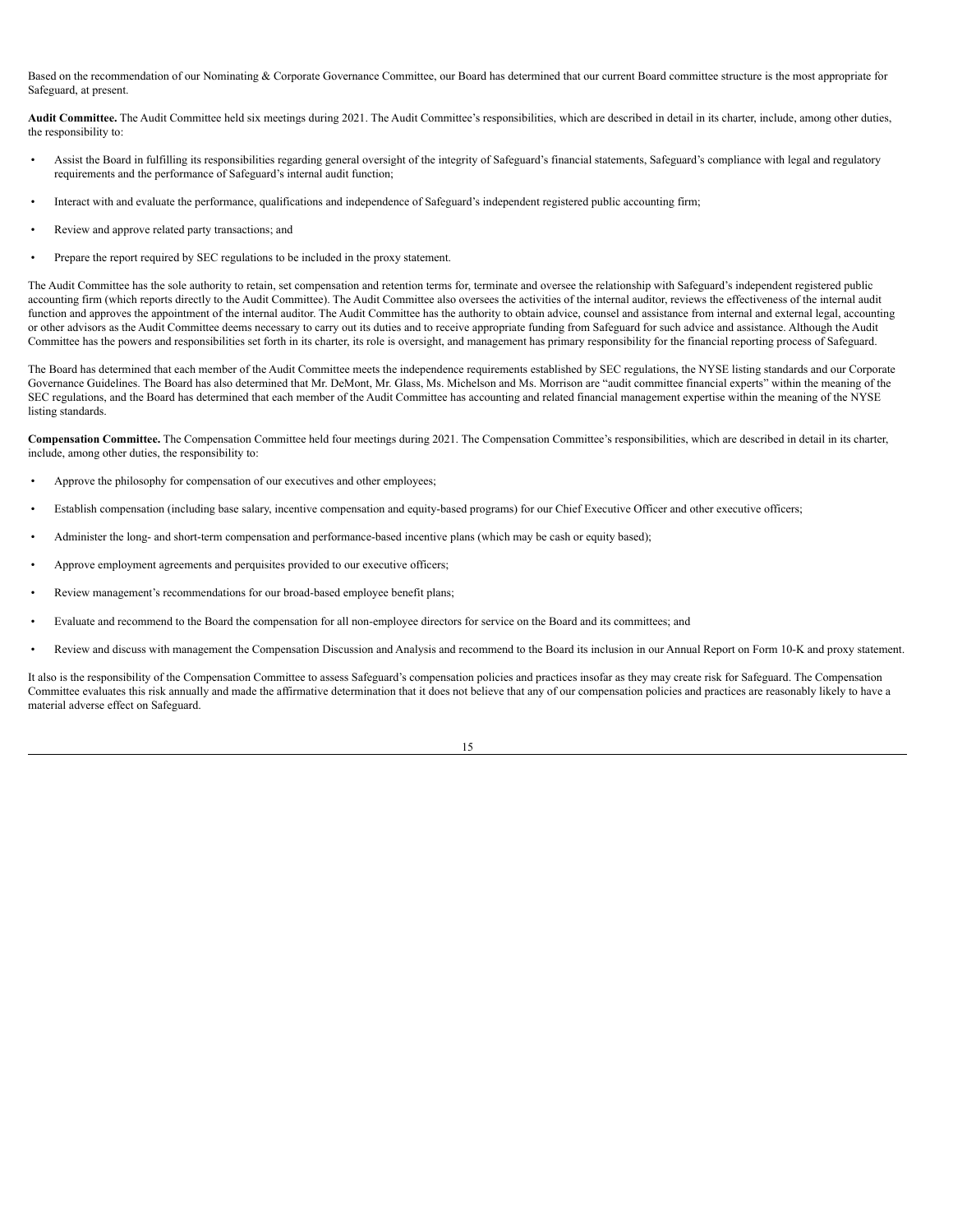The Board has determined that each member of the Compensation Committee meets the independence requirements established by SEC regulations, the NYSE listing standards and our Corporate Governance Guidelines.

<span id="page-19-0"></span>**Nominating & Corporate Governance Committee.** The Nominating & Corporate Governance Committee held two meetings during 2021. The Nominating & Corporate Governance Committee's responsibilities, which are described in detail in its charter, include, among other duties, the responsibility to:

- Establish criteria for the selection of directors;
- Evaluate and consider qualified Board candidates, including those recommended by shareholders;
- Recommend to the Board the nominees for director, including nominees for director in connection with Safeguard's annual meeting of shareholders;
- Conduct an annual evaluation of the Board and its members and oversee the evaluations of each of the Board committees;
- Take a leadership role in shaping Safeguard's corporate governance policies, including developing and recommending to the Board Safeguard's Corporate Governance Guidelines and Code of Business Conduct and Ethics;
- Review with management Safeguard's strategic direction and Safeguard's strategic plan and the implementation of management's strategy and report to the Board on such activities;
- Evaluate the performance of the Chief Executive Officer; and
- Monitor the process of succession planning for the Chief Executive Officer and executive management.

The Board has determined that each member of the Nominating & Corporate Governance Committee meets the independence requirements established in the NYSE listing standards and by our Corporate Governance Guidelines.

<span id="page-19-1"></span>**Annual Performance Evaluations.** The Nominating & Corporate Governance Committee annually assesses the performance of the Board and the individual performance of each Board member, based on input from all directors, and shares its assessment with the Board. The Audit Committee, Compensation Committee and Nominating & Corporate Governance Committee also annually assess their respective performance and committee processes. The Chairman of the Board reviews the feedback received on individual director performance with each director and solicits suggestions for improving committee and Board performance.

<span id="page-19-2"></span>**Board Refreshment and Tenure.** Our Corporate Governance Guidelines do not maintain term limits on the service of our directors. The Board believes that term limits could result in the loss of directors who have been able to develop over time increasing insight into our business and operations and an institutional memory that benefits the entire membership of the Board. Instead, the Nominating and Governance Committee reviews annually each director's continuation on the Board, which allows the director to confirm his or her desire to continue to serve and provides the Board an opportunity to refresh its membership when it deems appropriate.

There has been significant Board refreshment since 2017, with three of the five nominees for election to the Board having joined the Board during or after 2017 and the remaining two nominees being nominated for election to the Board for the first time.

Our Corporate Governance Guidelines generally restrict a non-employee director who has reached his or her 75th birthday prior to the date of our annual meeting of shareholders from being nominated for re-election to the Board. However, the Nominating and Corporate Governance Committee may, in special circumstances and where deemed in Safeguard's best interests, grant an exception to this policy on an annual basis.

Review and Approval of Transactions with Related Persons. The Board has adopted a written policy that charges the Audit Committee with the responsibility of reviewing with management at each regularly scheduled meeting and determining whether to approve any transaction (other than a transaction that is available to all employees generally on a nondiscriminatory basis) between us and our directors, director nominees and executive officers or their immediate family members. Between regularly scheduled meetings of the Audit Committee, management may preliminarily approve a related party transaction, subject to ratification of the transaction by the Audit Committee. If the Audit Committee does not ratify the transaction, management will make all reasonable efforts to cancel the transaction.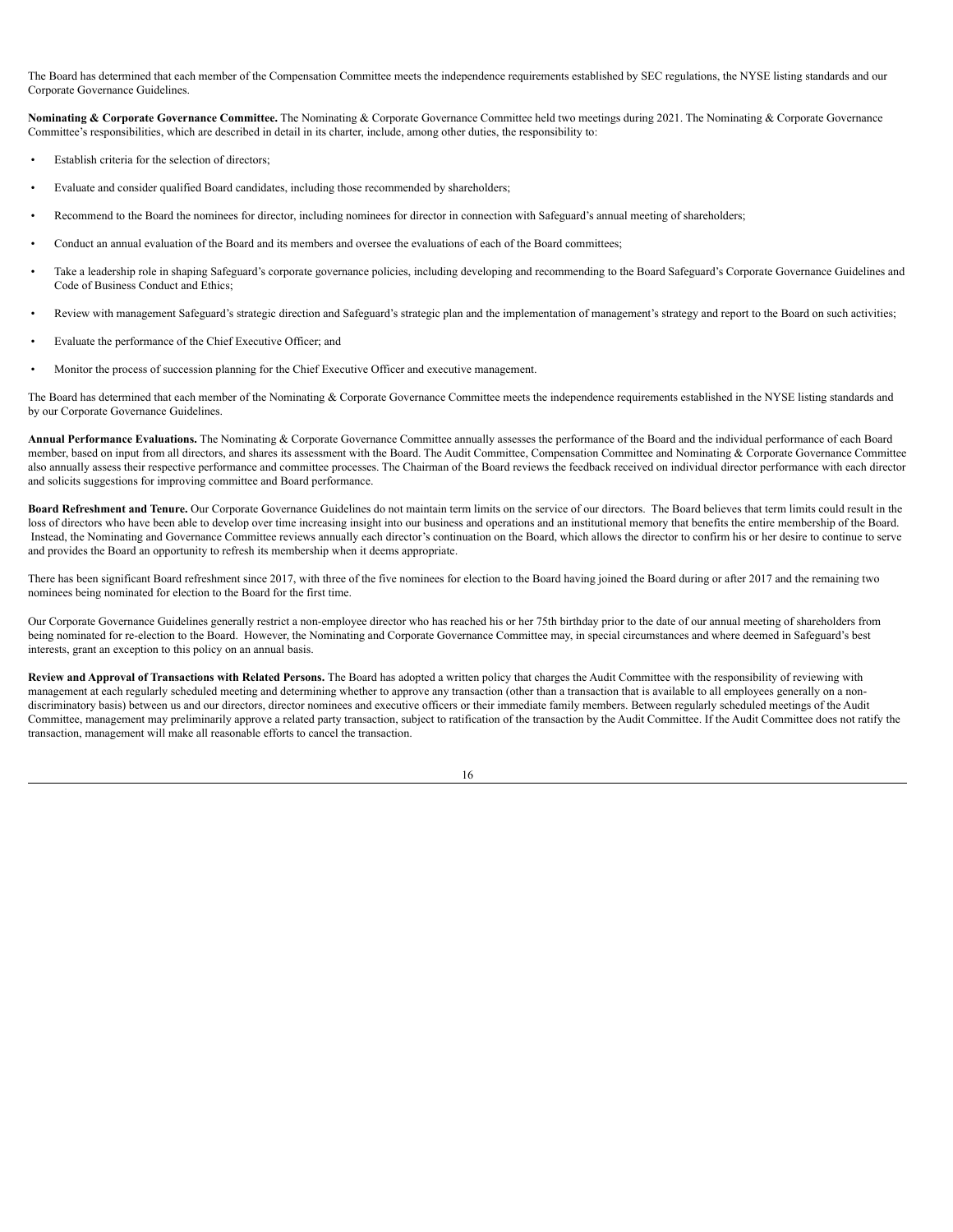<span id="page-20-0"></span>**Risk Management.** Our Board, as a whole and at the committee level, is actively involved in the oversight of risks that affect Safeguard's business. The Compensation Committee is responsible for overseeing the management of risks relating to our compensation plans and arrangements. The Audit Committee oversees the management of financial related risks and related party transactions. The Nominating & Corporate Governance Committee manages risks associated with the independence of our Board and potential conflicts of interest. Although the oversight of certain risks is conducted through committees of the Board, our full Board retains responsibility for risk oversight and no individual committee has been delegated responsibility for such function. Our Board receives reports at each regularly scheduled Board meeting by each committee chair regarding each committee's considerations and actions, as well as regular reports directly from our senior management team regarding particular risks that may impact Safeguard. This allows our Board and its committees to coordinate the risk oversight role and to keep our Board timely apprised of all risks that might impact Safeguard's business.

**Communications with Safeguard's Board.** Any shareholder or other interested party may communicate with our Board or any specified non-management director(s) by addressing the communication as follows:

c/o Corporate Secretary Safeguard Scientifics, Inc. 150 N. Radnor Chester Rd. STE F-200 Radnor, PA 19087

All communications are initially reviewed by the Corporate Secretary. The Chair of the Audit Committee is advised promptly of any such communication that alleges misconduct on the part of Safeguard's management or raises legal, ethical or compliance concerns about Safeguard's policies or practices. Typically, we do not forward to our independent directors communications from our shareholders or other communications which are of a personal nature or not related to the duties and responsibilities of the Board, including, without limitation, business plan or other business opportunity submissions, inquiries related to products or services provided by Safeguard's companies, spam, junk mail and mass mailings, resumes and other forms of job inquiries, surveys or polls, business solicitations or advertisements, and any material that relates to improper or irrelevant topics or is unduly hostile, threatening, illegal or similarly unsuitable.

<span id="page-20-1"></span>Process for Shareholders to Recommend Potential Director Candidates. In addition to its other responsibilities, the Nominating & Corporate Governance Committee is responsible for screening potential director candidates and recommending qualified candidates to the Board for nomination. The Nominating & Corporate Governance Committee may use any number of methods to identify and evaluate potential director nominees, including personal, management and industry contacts; recruiting firms; and candidates recommended by shareholders.

The Nominating & Corporate Governance Committee considers properly submitted shareholder recommendations of director candidates in substantially the same manner as it considers director candidate recommendations from other sources. Any shareholder recommendation must include the following: the nominee's name and the information about the nominee that would be required in a proxy statement under the SEC's rules; information about the relationship between the nominee and the recommending shareholder; proof of the number of shares of Safeguard common stock that the recommending shareholder owns and the length of time the shares of Safeguard common stock have been owned; and a letter from the nominee consenting to serve, if elected, as a director.

Recommendations should be addressed to the Chairperson, Nominating & Corporate Governance Committee:

c/o Corporate Secretary Safeguard Scientifics, Inc. 150 N. Radnor Chester Rd. STE F-200 Radnor, PA 19087

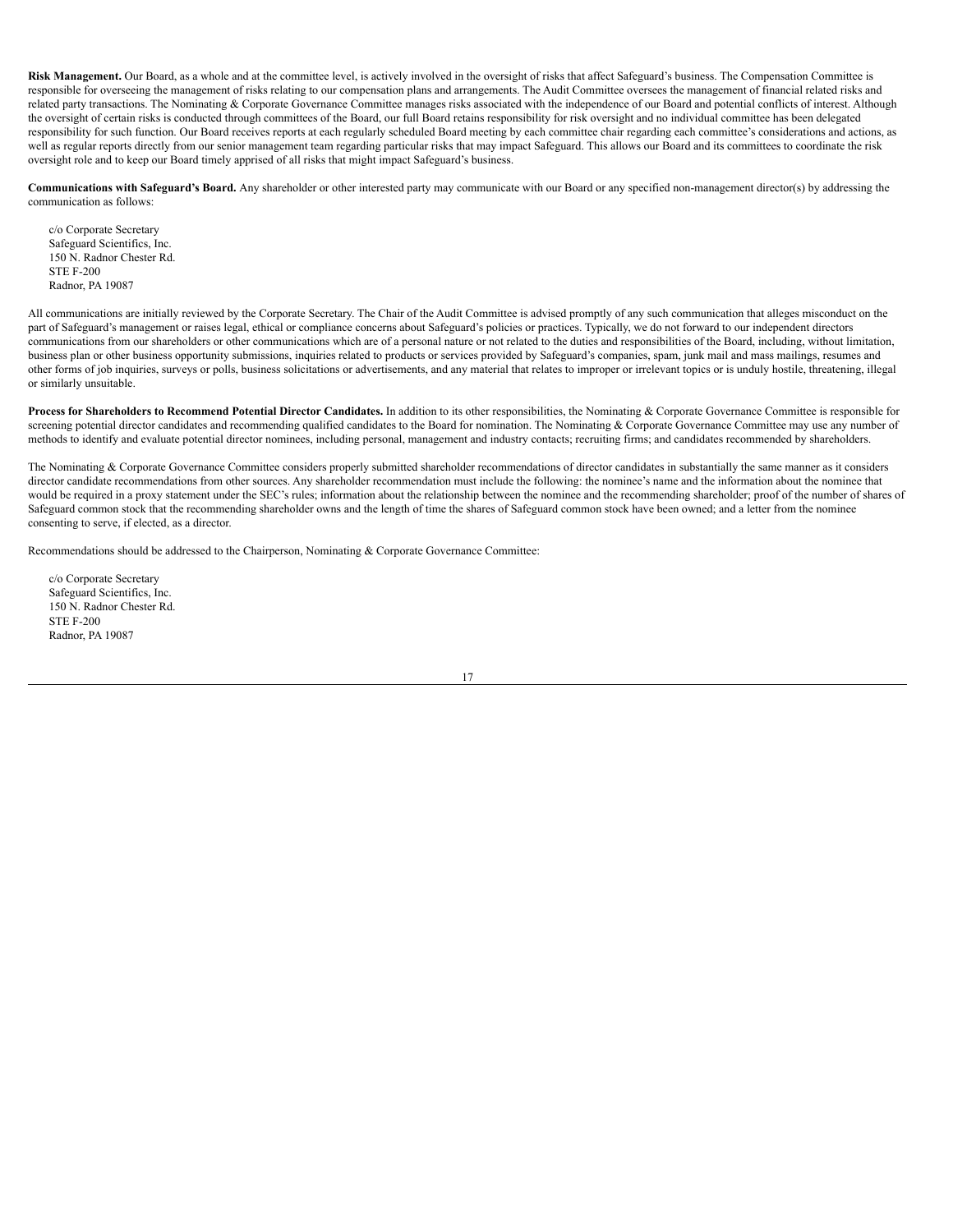**Board Compensation.** During 2021, each of our directors was compensated for his or her service as a director through payments as shown in the table below:

|                                                                                                 | Amount  |
|-------------------------------------------------------------------------------------------------|---------|
| <b>Compensation Item</b>                                                                        | (S)     |
| Annual Board Retainers (payable relative to a full year of Board service):                      |         |
| Chairman of the Board                                                                           | 110,000 |
| Other Directors                                                                                 | 50,000  |
|                                                                                                 |         |
| Additional Annual Chairperson Retainers (payable relative to a full year of committee service): |         |
| Audit Committee                                                                                 | 15.000  |
| <b>Compensation Committee</b>                                                                   | 10.000  |
| Nominating & Corporate Governance Committee                                                     | 10.000  |

The foregoing amounts are not paid in cash and are instead paid in the form of our common stock based upon the average closing price of a share of our common stock on the New York Stock Exchange composite tape for the 20 consecutive trading days immediately preceding the grant date.

Directors' fees are paid quarterly, in arrears, and retainers are prorated based on actual days of service relative to a full year of Board service or the service period during which the fees were in effect. We also reimburse our directors for expenses they incur, if any, to attend our Board and committee meetings and for attendance at one director continuing education program during each calendar year or the reasonable cost of one year's membership in an organization that is focused on director education.

Each director serving on the Board on June 30, 2021 also received 10,423 shares of restricted stock, which had a value of \$75,000 based upon the average closing price of a share of our common stock on the New York Stock Exchange composite tape for the 20 consecutive trading days immediately preceding June 30, 2021. These annual restricted stock service grants are fully vested at issuance for directors who have reached age 65 and otherwise vest on the first anniversary of the grant date or, if earlier, once a director reaches age 65.

Safeguard also maintains a Group Deferred Stock Unit Program for Directors ("Directors' DSU Program"), which was applicable when directors received cash compensation for their Board service and allowed each outside director, at his or her election, to receive DSUs in lieu of the cash retainers when such cash retainers were paid to the directors, as described above, for service on the Board and its committees ("Directors' Fees"). The deferral election applied to Directors' Fees to be received for the calendar year following the year in which the election was made and remained in effect for each subsequent year unless the director elected otherwise by the end of the calendar year prior to the year in which the services were rendered. The number of DSUs awarded was determined by dividing the Directors' Fees by the fair market value of Safeguard's stock on the date on which the director would have otherwise received the Directors' Fees. Each director also received a number of matching DSUs, based on the same fair market value calculation, equal to 25% of the Directors' Fees deferred. A director is always fully vested in DSUs awarded in lieu of Directors' Fees deferred; the matching DSUs were fully vested at grant for directors who have reached age 65 and otherwise vested on the first anniversary of the date the matching DSUs were credited to the director's account or, if earlier, once a director reaches age 65. Each DSU entitles the director to receive one share of Safeguard common stock following the date upon which the director leaves the Board. A director also may elect to receive the stock in annual installments over a period of up to five years after leaving the Board.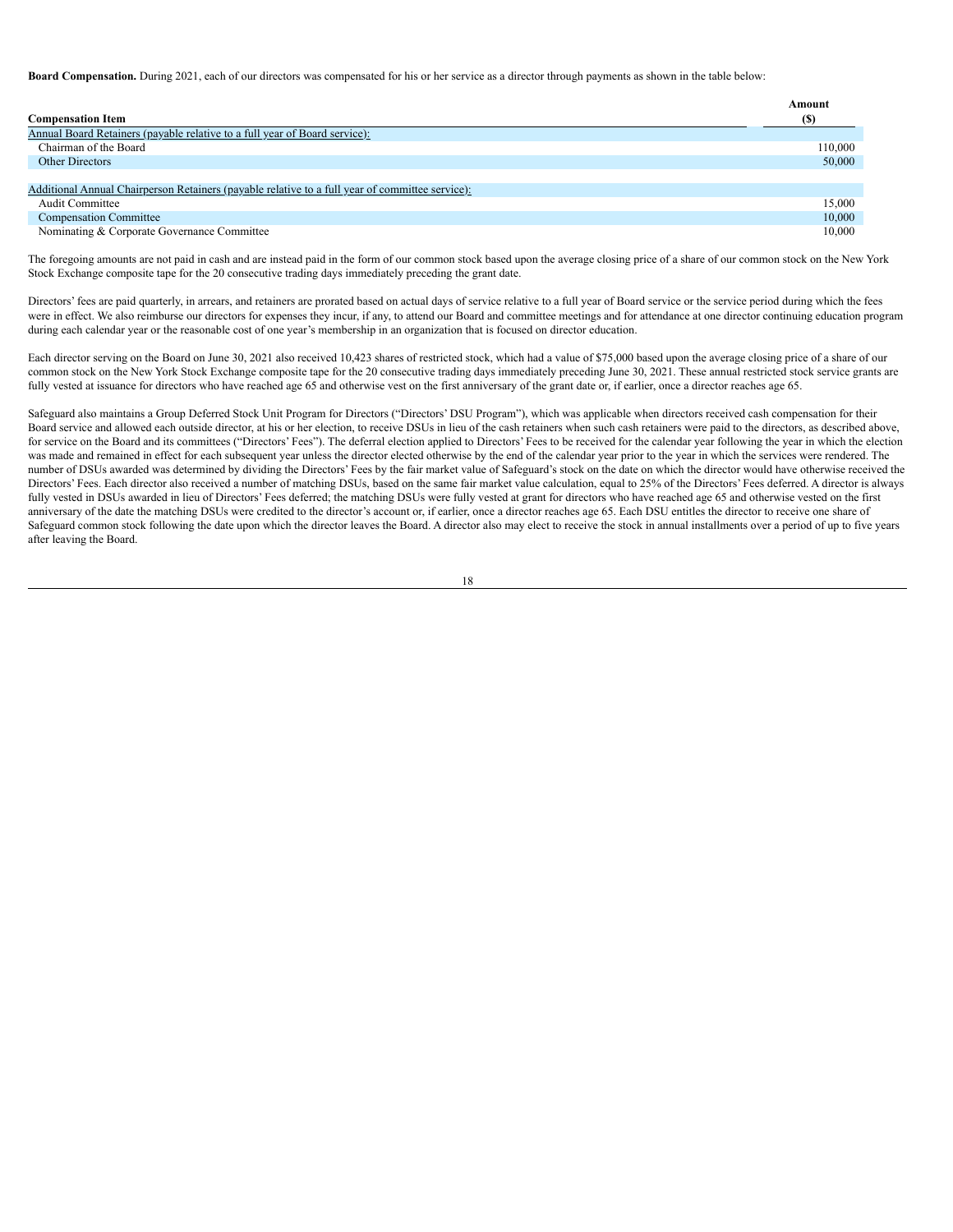<span id="page-22-0"></span>Director Compensation - 2021. The following table provides information on compensation earned for services provided during 2021 by each director who served on our Board at any time during 2021:

|                      | <b>Fees Earned or</b><br>Paid in Cash | <b>Stock</b><br>Awards | Option<br>Awards                | All Other<br>C <b>ompensation</b> | <b>Total</b> |
|----------------------|---------------------------------------|------------------------|---------------------------------|-----------------------------------|--------------|
| Name                 | (S)                                   | (S)(1)                 | $($ S) $(2)$                    | (S)(1)                            | (S)(1)(3)    |
| Russell D. Glass     |                                       | 141,795                | -                               | -                                 | 141,795      |
| Joseph M. Manko, Jr. | $\qquad \qquad -$                     | 141.795                | -                               | $\qquad \qquad -$                 | 141,795      |
| Maureen F. Morrison  | $\qquad \qquad \  \, -\qquad \qquad$  | 146.882                | $\hspace{0.1mm}-\hspace{0.1mm}$ | $\overline{\phantom{0}}$          | 146,882      |
| Robert J. Rosenthal  | $\hspace{0.05cm}$                     | 192.608                | -                               | -                                 | 192,608      |

(1) The stock awards represent the annual service grant of shares of common stock and shares of common stock issued as compensation for service on the Board for 2021, each computed in accordance with stock-based compensation accounting rules (FASB ASC Topic 718). The fair value of the shares of common stock is determined by multiplying the number of shares of common stock by the average of the high and low trading prices of Safeguard's common stock, as reported on the NYSE composite tape, on the grant date.

(2) The directors' aggregate holdings of DSUs, stock options (both vested and unvested), and unvested shares of restricted stock, as of December 31, 2021, were as follows:

| <b>Name</b>          | $DSUs$ (#)               | <b>Restricted Stock (#)</b> | <b>Stock Options (#)</b> |
|----------------------|--------------------------|-----------------------------|--------------------------|
| Russell D. Glass     | $\overline{\phantom{a}}$ | 10,423                      |                          |
| Joseph M. Manko, Jr. |                          | 10,423                      | $\overline{\phantom{a}}$ |
| Maureen F. Morrison  | $\overline{\phantom{a}}$ | $\overline{\phantom{a}}$    | 8,333                    |
| Robert J. Rosenthal  | 43.540                   | $\overline{\phantom{a}}$    | $\overline{\phantom{a}}$ |

(3) Directors also are eligible for reimbursement of expenses incurred in connection with attendance at Board and committee meetings. These amounts are not included in the table above. No such reimbursements were made during 2021.

**Stock Ownership Guidelines.** Each non-employee director is expected to own a number of shares of our stock having a value at least equal to a designated multiple of the annual retainer paid to such director for service on our Board. Such ownership is expected to be achieved within the later of five years after an individual's election to our Board or the fifth anniversary following any increase in the required multiple of the annual retainer. Since 2012, the equity position threshold in our stock that is required to be held by non-employee directors is three times the annual Board retainer. No sales of stock are permitted during the period in which the ownership requirement has not been met (except for limited stock sales to meet tax obligations), without the approval of the Board. Shares counted toward these guidelines include:

- Outstanding shares beneficially owned by the director;
- Vested shares of restricted stock;
- Vested DSUs that have been credited to the director; and
- The net value of shares underlying vested, in-the-money options ("Net Option Value").

For purposes of calculating the value to be used in monitoring compliance with the ownership guidelines, we utilize (a) the greater of the current value or the cost basis of purchased shares; (b) the greater of the current value or fees deferred in connection with vested DSUs; and (c) our trailing six-month average share price in determining Net Option Value.

Based on information they have provided to us, each non-employee director serving on the Board during 2021 has achieved the required ownership levels.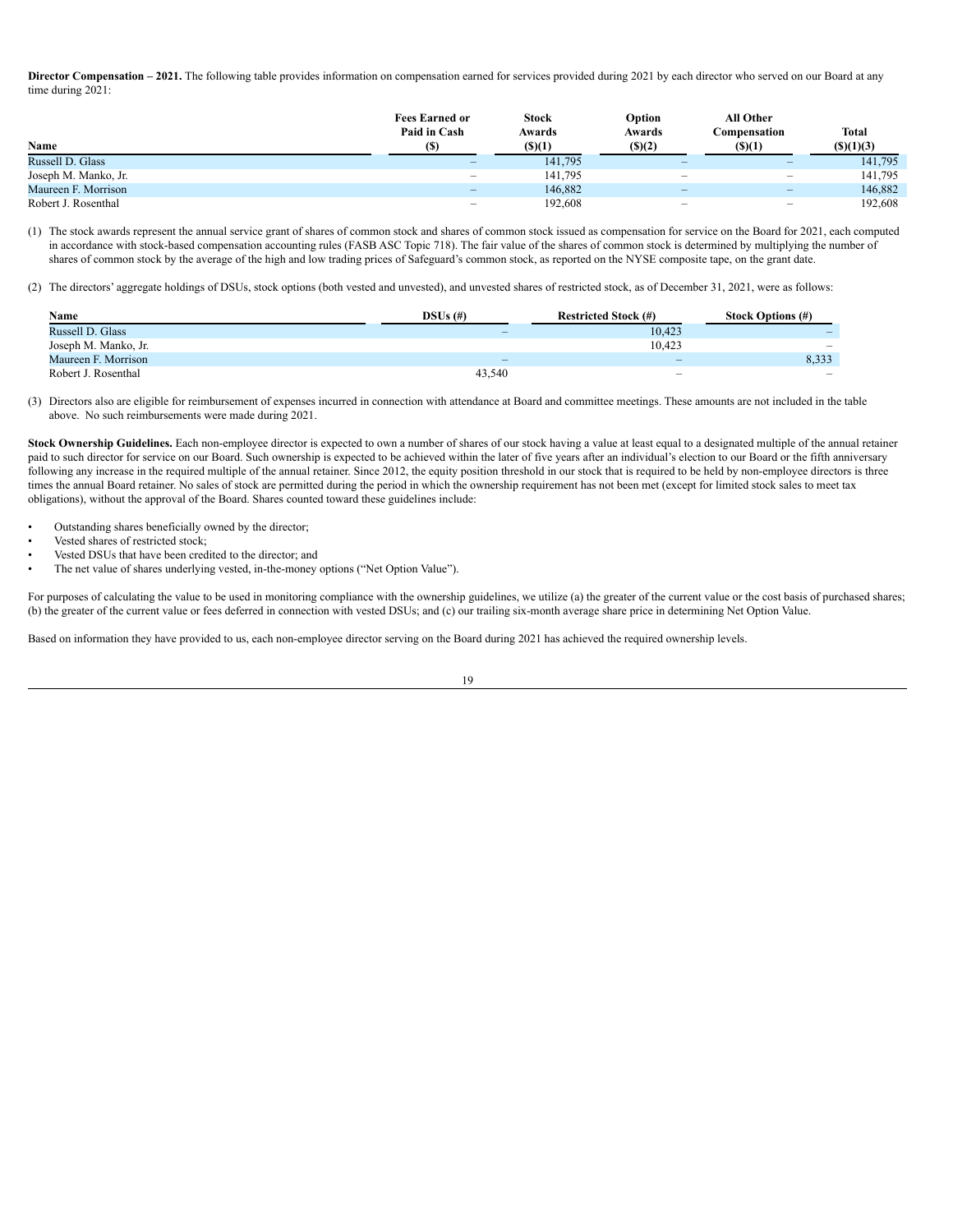# **PROPOSAL NO. 2 – NON-BINDING, ADVISORY VOTE ON NAMED EXECUTIVE OFFICER COMPENSATION**

Consistent with our Board's initial determination, in 2017 our Board again determined that an annual advisory "say-on-pay" vote on executive compensation would be the most appropriate alternative for Safeguard and approximately 81% of the votes cast by our shareholders at our 2017 annual meeting were voted in favor of future advisory say-on-pay votes being held annually.

Accordingly, pursuant to Section 14A of the Securities Exchange Act of 1934, as amended, we are providing our shareholders with the opportunity to endorse or not endorse Safeguard's 2021 executive compensation as described in this proxy statement. Shareholders also may abstain from voting.

In considering your vote, we invite you to review the Compensation Discussion and Analysis beginning on page 21 of this proxy statement. As described in the Compensation Discussion and Analysis, the purpose of Safeguard's compensation policies and procedures is to attract and retain experienced, highly qualified executives crucial to Safeguard's ultimate success and enhancement of shareholder value. The Compensation Committee has developed an executive compensation program designed to pay for performance and to align the interests of our named executive officers with the interests of our shareholders. The vote is intended to provide an overall assessment of our executive compensation program rather than focus on any specific item of compensation.

## Our Board recommends that shareholders indicate their support for the 2021 executive compensation afforded to Safeguard's named executive officers by voting FOR the **following resolution:**

"RESOLVED, that the compensation paid to Safeguard's named executive officers, as disclosed pursuant to the compensation disclosure rules of the Securities and Exchange Commission, including the Compensation Discussion and Analysis, the compensation tables and related narrative disclosure included in this proxy statement, is hereby APPROVED."

This vote will not be binding on our Board or the Compensation Committee and may not be construed as overruling a decision by our Board or the Compensation Committee or imply any additional fiduciary duty on our Board. Further, it will not affect any compensation paid or awarded to any executive.

# **Recommendation of the Board of Directors**

Our Board of Directors recommends that you vote "FOR" the approval of the compensation paid to Safeguard's named executive officers in 2021 as disclosed in this proxy statement.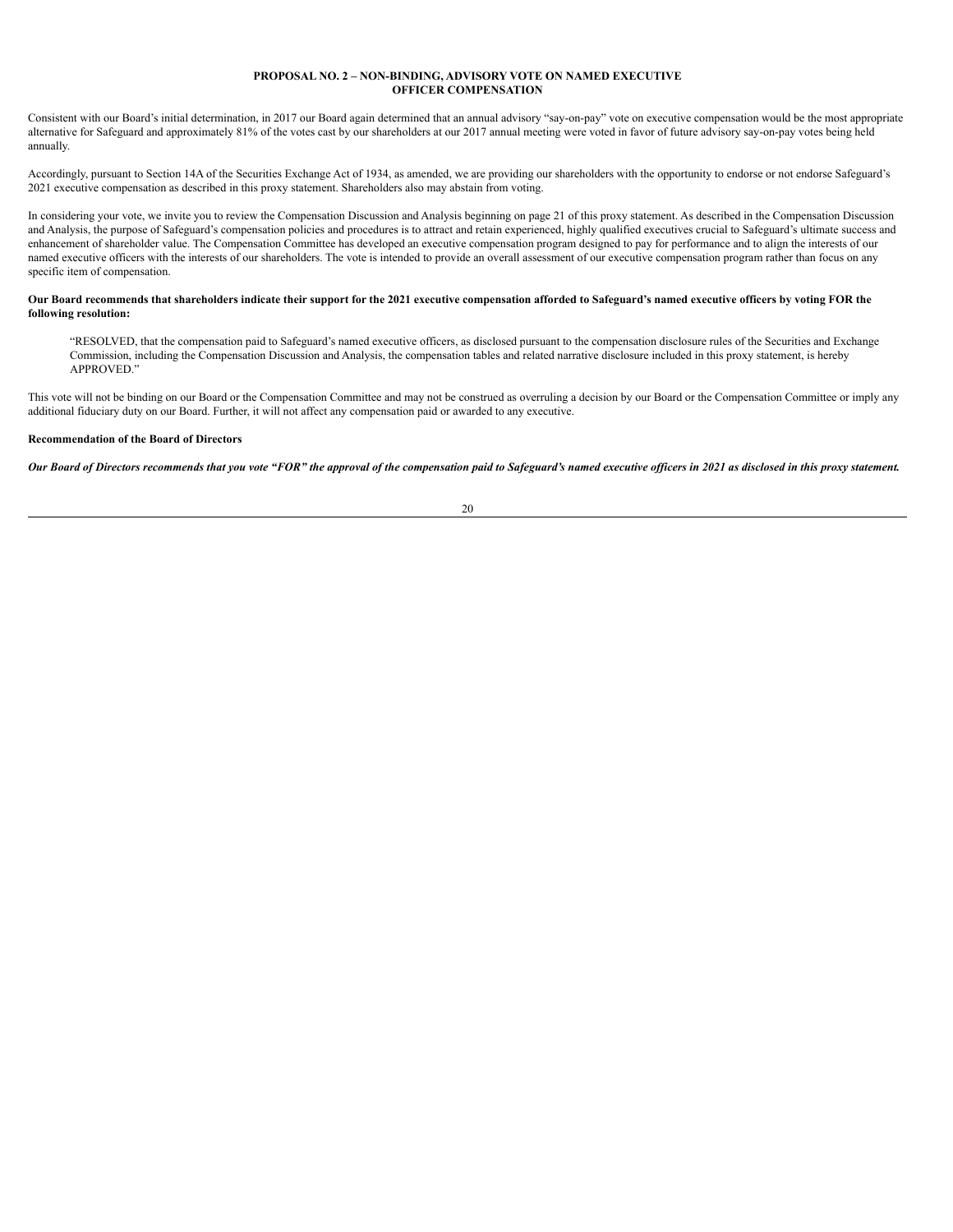### **COMPENSATION DISCUSSION AND ANALYSIS**

#### <span id="page-24-0"></span>**Executive Summary**

Our Compensation Committee (for purposes of this discussion, the "Committee") is responsible for establishing our company-wide compensation philosophy and practices, for determining the compensation for our "named executive officers" and for approving the compensation for our other senior executives, based on the recommendations of our Chief Executive Officer. This Compensation Discussion and Analysis describes our executive compensation program and the compensation decisions made for 2021 for our named executive officers.

In January 2018, Safeguard ceased deploying capital into new opportunities in order to focus on supporting the existing ownership interests (such companies are referred to throughout this Compensation Discussion and Analysis ("CD&A") as our "companies" or Safeguard's or its "companies") and maximizing monetization and other strategic opportunities to enable Safeguard to return value of such companies to its shareholders. This strategy is sometimes referred to in this CD&A as the "Strategy."

At December 31, 2021, there were two individuals serving as named executive officers of Safeguard:

| Eric Salzman    | Chief Executive Officer                           |
|-----------------|---------------------------------------------------|
| Mark A. Herndon | Senior Vice President and Chief Financial Officer |

Our senior executive group is currently comprised of a total of three executives, including our current two named executive officers. This CD&A also describes programs that apply to our senior executive group as a whole.

#### <span id="page-24-1"></span>*Recent Business Highlights*

- We exited several ownership interests during 2021 resulting in aggregate cash proceeds of \$61 million.
- We completed a modified Dutch auction self-tender that resulted in the repurchase of 4.3 million shares of our common stock for an aggregated price of \$38.7 million, or \$9.00 per share.
- We prudently managed follow-on deployments. Follow-on deployments totaled \$2.7 million during 2021, which was less than the \$5 million to \$7 million expected at the beginning of the year primarily due to certain expected events being postponed until 2022.
- General and administrative expenses continued to decrease, totaling \$7.2 million for 2021 as compared to \$9.5 million for 2020.
- Our Board continues to be compensated solely with Safeguard equity.
- Payments for 2021 performance under Safeguard's Management Incentive Program were paid one-half in Safeguard equity and one-half in cash.

### <span id="page-24-2"></span>*Key 2021 Compensation Decisions*

- On December 21, 2021, Safeguard and Mr. Salzman entered into a new employment agreement (the "New Employment Agreement"), which became effective on January 1, 2022 following the expiration of Mr. Salzman's prior employment agreement (the "Prior Employment Agreement").
- Pursuant to the terms of the Prior Employment Agreement, Mr. Salzman received a performance stock unit grant representing a right to receive up to 120,000 shares of Safeguard's common stock, which would vest if certain performance criteria were achieved by December 31, 2021. After reviewing Safeguard's performance against such criteria, in January 2022, the Committee approved the vesting of 85,000 performance stock units.
- The New Employment Agreement made no changes to Mr. Salzman's annual base salary of \$500,000.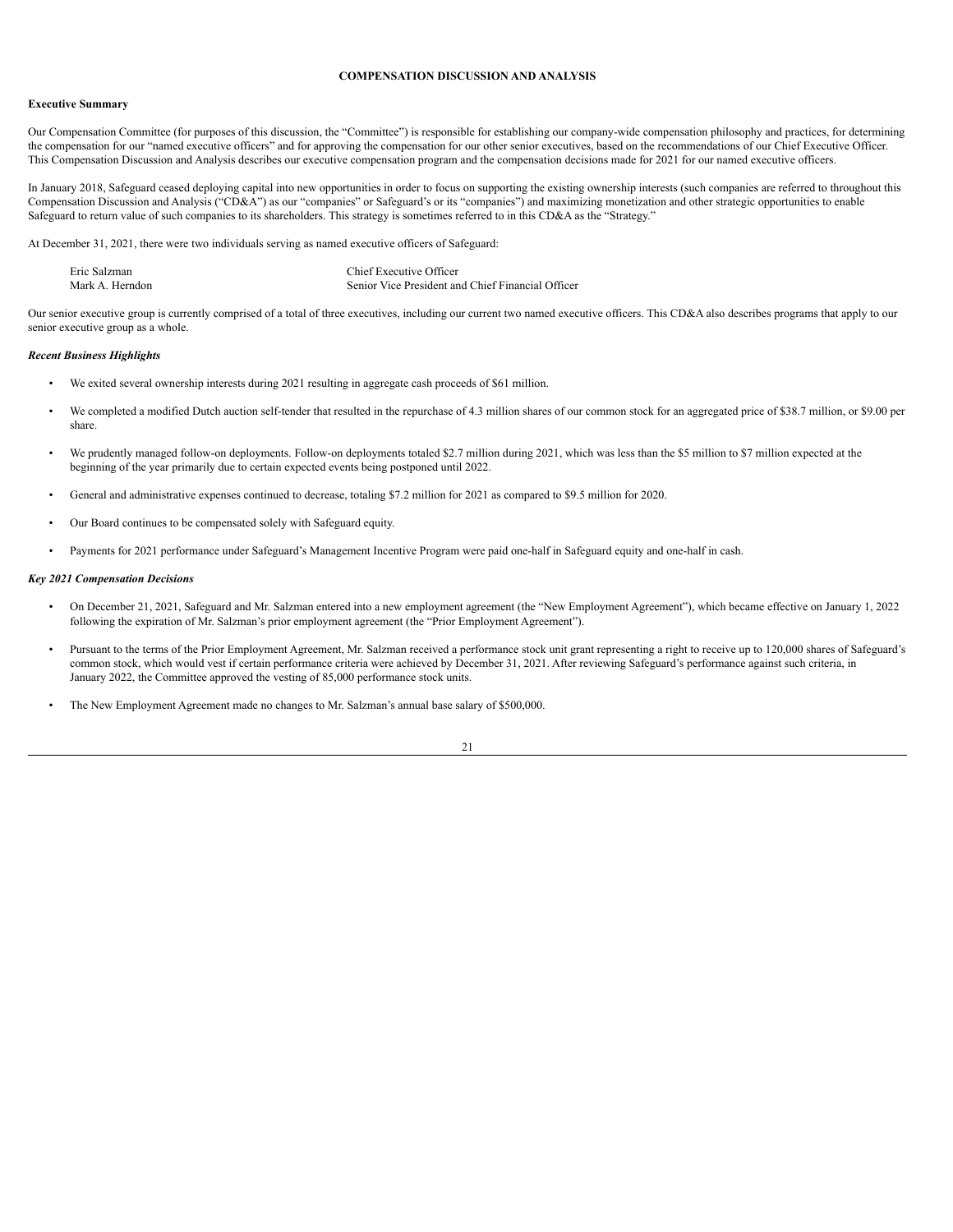- On an annualized basis, the New Employment Agreement also provided for similar equity grants as the Prior Employment Agreement. Specifically, the New Employment Agreement included the award of: (i) 60,000 shares of Safeguard's common stock, which will vest and become payable ratably on a monthly basis during 2022, and (ii) a performance stock unit grant representing a right to receive 80,000 shares of Safeguard's common stock, which will vest if certain performance criteria are achieved by December 31, 2022, in each case subject to Mr. Salzman's continued employment unless termination is without cause or Mr. Salzman resigns with good reason.
- The other members of Safeguard's management team participated in Safeguard's 2021 management incentive plan. After reviewing Safeguard's and each individual's performance against the objectives set forth in Safeguard's 2021 management incentive plan, the Committee approved a 100% achievement level. For clarity, Mr. Salzman did not participate in the 2021 management incentive plan.
- Payments under the 2021 management incentive plan were paid to employees one-half in cash and one-half in shares of Safeguard's common stock.
- Payments under the Safeguard Scientifics, Inc. Transaction Bonus Plan (as amended, the "LTIP") became due and payable for the first time during 2021. Under the LTIP, participants have a contingent right to receive payments from a cash bonus pool only after certain amounts of cash consideration are received by Safeguard in connection with the sale or other liquidation of its assets. (See below under "Compensation Discussion and Analysis— The Strategy - Changes in Compensation Policies and Practices" for a more detailed discussion of the LTIP.)
- The LTIP payments made to Mr. Salzman and Mr. Herndon in 2021 were equal to \$135,000 and \$473,333, respectively (which is equal to 5.4% and 18.9%, respectively, of the total LTIP payments).
- Effective January 1, 2022, Mr. Herndon's annual base salary was increased from \$270,000 to \$285,000 and his target annual variable incentive compensation was increased from \$162,000 to \$171,000.

## <span id="page-25-0"></span>*Ef ective Corporate Governance Principles*

Below is a summary of what we did and what we did not do relating to executive compensation during 2021:

#### *WHAT WE DID:*

- √ Emphasized variable pay for performance by providing significant equity-based compensation or by linking our named executive officers' target incentive compensation **to Safeguard's performance**
- ü **Maintained short-term and long-term incentive programs with distinct performance-based measures**
- √ Maintained a compensation recoupment policy that will permit us to seek reimbursement of cash and incentive compensation and/or equity grants in certain instances of **financial statement restatement**
- ü **Maintained meaningful stock ownership guidelines for our senior executives and Board members**

# *WHAT WE DIDN'T DO:*

- **Provide golden parachute excise tax or other tax gross-ups upon a change in control**
- **Provide any material perquisites**
- **Grant stock option awards or stock appreciation rights ("SARs") below 100% of fair market value**
- Permit hedging or short-sales transactions in our stock by our senior executives, or permit the use of Safeguard stock as collateral for indebtedness by our senior  $\otimes$ **executives**
- <sup>®</sup> Provide a pension plan or special retirement program other than our 401(k) plan, which is available to all employees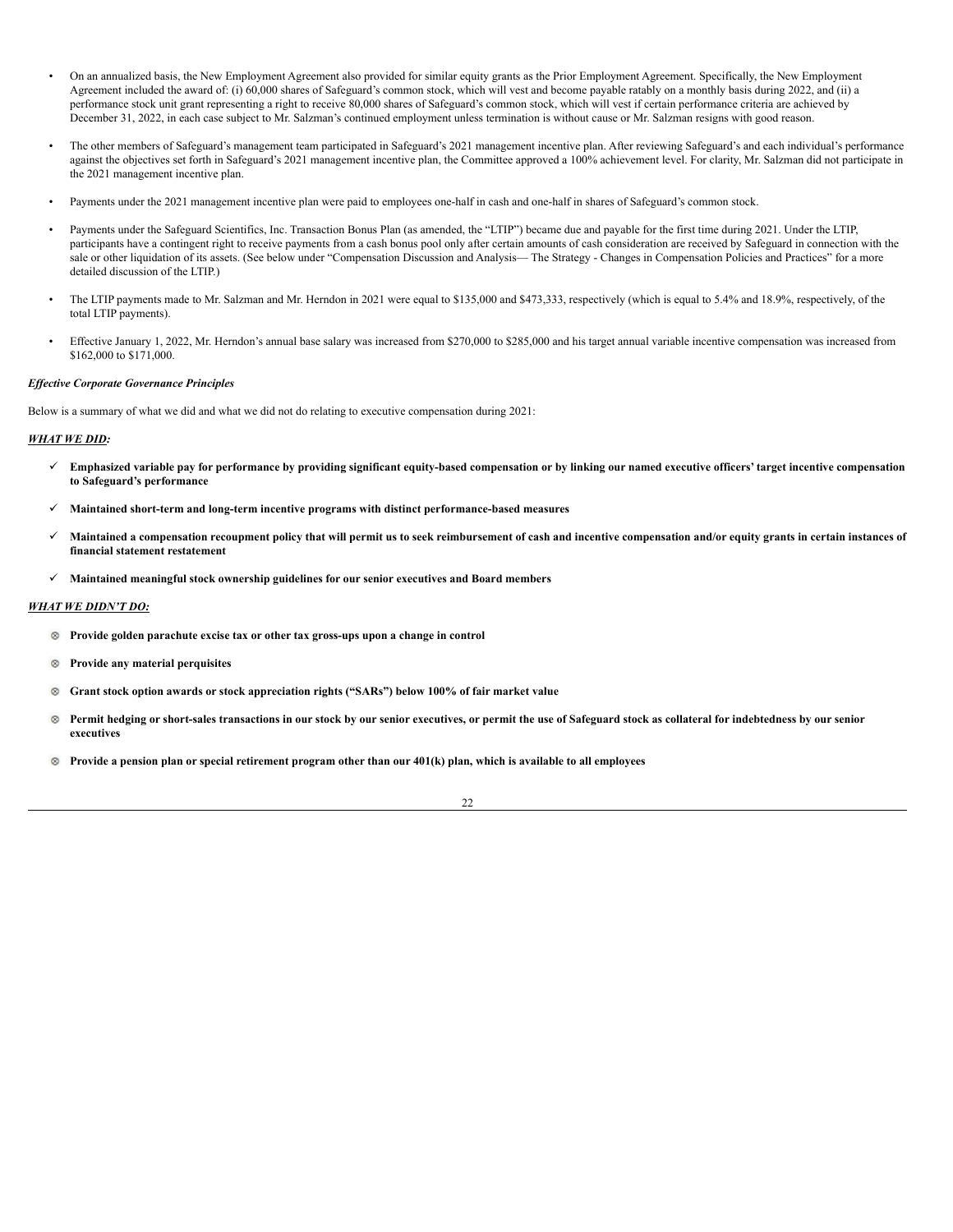The Committee reviews our compensation philosophy each year to ensure that its principles and objectives are aligned with our overall business strategy and aligned with the interests of our shareholders. We seek to apply a consistent philosophy across our executive group, not just among our named executive officers.

# <span id="page-26-0"></span>**Compensation Philosophy and Objectives**

Our overall goals in compensating our executives in 2021 were as follows:

- Encourage alignment of executive and shareholder interests as an incentive to increase shareholder value, including by way of continuing to provide equity-based compensation for our new Chief Executive Officer;
- Retain and motivate executives whose experience and skills could be leveraged to facilitate Safeguard's companies' growth, success and ultimate monetization;
- Promote and reward the achievement of short-term and long-term corporate objectives that our Board and management believe will lead to growth in shareholder value;
- Provide a mix of fixed and variable at-risk cash and equity compensation; and
- Link variable compensation to metrics that demonstrate value creation for Safeguard.

#### <span id="page-26-1"></span>**Role of the Compensation Committee in Compensation Decisions**

The Committee is responsible for the design of our executive compensation program and for making decisions regarding our named executive officers' compensation. The Committee also makes, or has final approval authority regarding, all compensation decisions for our other senior executives. Annually, the Committee reviews executive compensation practices, including the methodology for setting total named executive officers' compensation, the goals of the program and the overall compensation philosophy for Safeguard. The Committee believes that the overall objectives of its compensation philosophy are better achieved through flexibility. The Committee ultimately makes decisions regarding executive compensation based on its assessment of Safeguard's performance and the achievement of its companies' and corporate goals.

The Committee is also responsible for approving and granting equity awards to our directors, executives, employees and, from time to time, other independent advisors and consultants. The Committee's responsibilities are more fully described in its charter, which is available at www.safeguard.com/governance.

# **Role of Executive Officers in Compensation Decisions**

Within the parameters approved by the Committee each year and any applicable existing employment agreements, our Chief Executive Officer is responsible for evaluating and recommending compensation for our other employees, including annually assessing the performance of each other employee. In determining the compensation of our executives, the Committee considers our Chief Executive Officer's assessment and recommendations. However, other than for compensation that has been established contractually or under quantitative formulas established by the Committee each year under our management incentive program, the Committee exercises its own discretion in determining whether to accept or modify our Chief Executive Officer's recommendations. These individuals are not present when the Committee and our Chief Executive Officer review their performance or when the Committee makes its determinations concerning their compensation.

#### <span id="page-26-2"></span>**Setting Executive Compensation**

The Committee believes that a significant portion of each executive's total compensation should be variable or "at-risk." The Committee also believes that a significant portion of our Chief Executive Officer's total compensation should be paid in the form of equity. It is the view of the Committee that the greater the ability of an executive (based on role and responsibilities at Safeguard) to impact Safeguard's achievement of its short- and long-term objectives, the greater the percentage of such executive's overall compensation that should be "at-risk" or paid in the form of equity. In 2021, the Committee principally utilized variable/at-risk cash compensation and equity-based compensation to pursue its objectives in this regard. For further discussion of setting executive compensation, see "The Strategy - Changes in Compensation Policies and Practices" below.

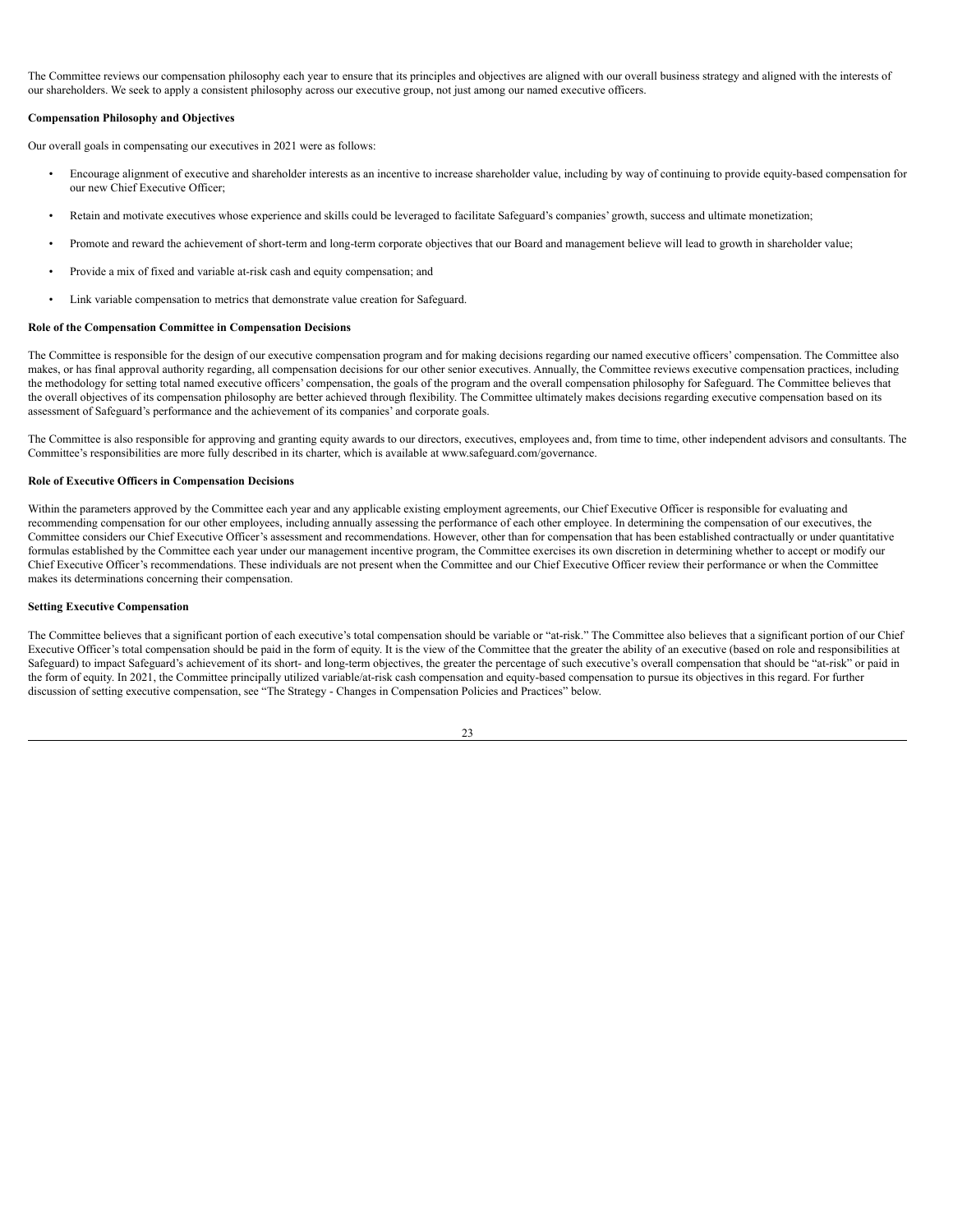# **Outcome of the 2021 Say-on-Pay Vote and Shareholder Outreach**

At our 2021 annual meeting of shareholders, our shareholders approved the compensation of our named executive officers, with approximately 52% of shareholder votes being cast in favor of our say-on-pay proposal on executive compensation. The Committee will continue to consider the outcome of our shareholders' advisory vote on executive compensation and shareholder feedback when making future compensation decisions for our named executive officers.

# <span id="page-27-0"></span>**2021 Compensation Program**

During 2021, the Committee used the following principal elements of executive compensation to meet its overall goals:

|                                                                      |                                                                                                                                                                                                       |                                                                                                                                                      | Performance/                                                                                                                                |
|----------------------------------------------------------------------|-------------------------------------------------------------------------------------------------------------------------------------------------------------------------------------------------------|------------------------------------------------------------------------------------------------------------------------------------------------------|---------------------------------------------------------------------------------------------------------------------------------------------|
| <b>Compensation Element</b>                                          | Objective                                                                                                                                                                                             | <b>Key Features</b>                                                                                                                                  | At Risk?                                                                                                                                    |
| Base Pay                                                             | Rewards an executive's core competencies<br>relative to skills, experience, responsibilities<br>and anticipated contributions to us and our<br>companies.                                             | Unless contractually determined, subject<br>to adjustment annually based on<br>individual performance, experience,<br>leadership and market factors. | No.                                                                                                                                         |
| <b>Annual Incentives</b>                                             | Rewards an executive's contributions<br>towards the achievement of annual corporate<br>objectives.                                                                                                    | The Committee establishes annual<br>performance objectives that align our<br>compensation practices with our<br>shareholders' interests.             | Yes; payout occurs only upon achievement<br>of established measurable goals. May not<br>pay out if annual performance goals are<br>not met. |
| <b>Transaction Bonus Plan</b>                                        | Rewards an executive's contributions<br>towards the achievement of the monetization<br>of ownership interests.                                                                                        | The bonus pool is principally based on<br>cash consideration received by Safeguard.                                                                  | Yes; payout occurs only upon the<br>achievement of thresholds related to cash<br>received by Safeguard or specified events.                 |
| Restricted Stock and Stock Units (subject to time-<br>based vesting) | Encourages executive ownership of our<br>stock and promotes continued employment<br>with us through the use of vesting based on<br>extended tenure with Safeguard.                                    | Value is realized based on future stock<br>price, with a direct correlation to changes<br>in shareholder value.                                      | Yes; value increases or decreases in<br>correlation to share price.                                                                         |
| Restricted Stock Units (subject to performance-<br>based vesting)    | Correlates realized pay with increases in<br>shareholder value.                                                                                                                                       | Aligns the incentive award with the<br>factors critical to the creation of<br>shareholder value.                                                     | Yes; executives may realize little or no<br>value if pre-determined performance<br>metrics are not achieved.                                |
| Health and Welfare Benefits                                          | Provides benefits that are part of our broad-<br>based employee benefits programs,<br>including medical, dental, life insurance,<br>disability plans and our $401(k)$ plan<br>matching contributions. | Ensures competitive market practices and<br>promotes continued employment.                                                                           | No.                                                                                                                                         |
| Severance and Change-in-Control Arrangements                         | Helps us retain certain of our executive<br>officers, providing us with continuity of<br>executive management.                                                                                        | Payments are forfeited if the executive<br>resigns without good reason or is<br>terminated for cause.                                                | No.                                                                                                                                         |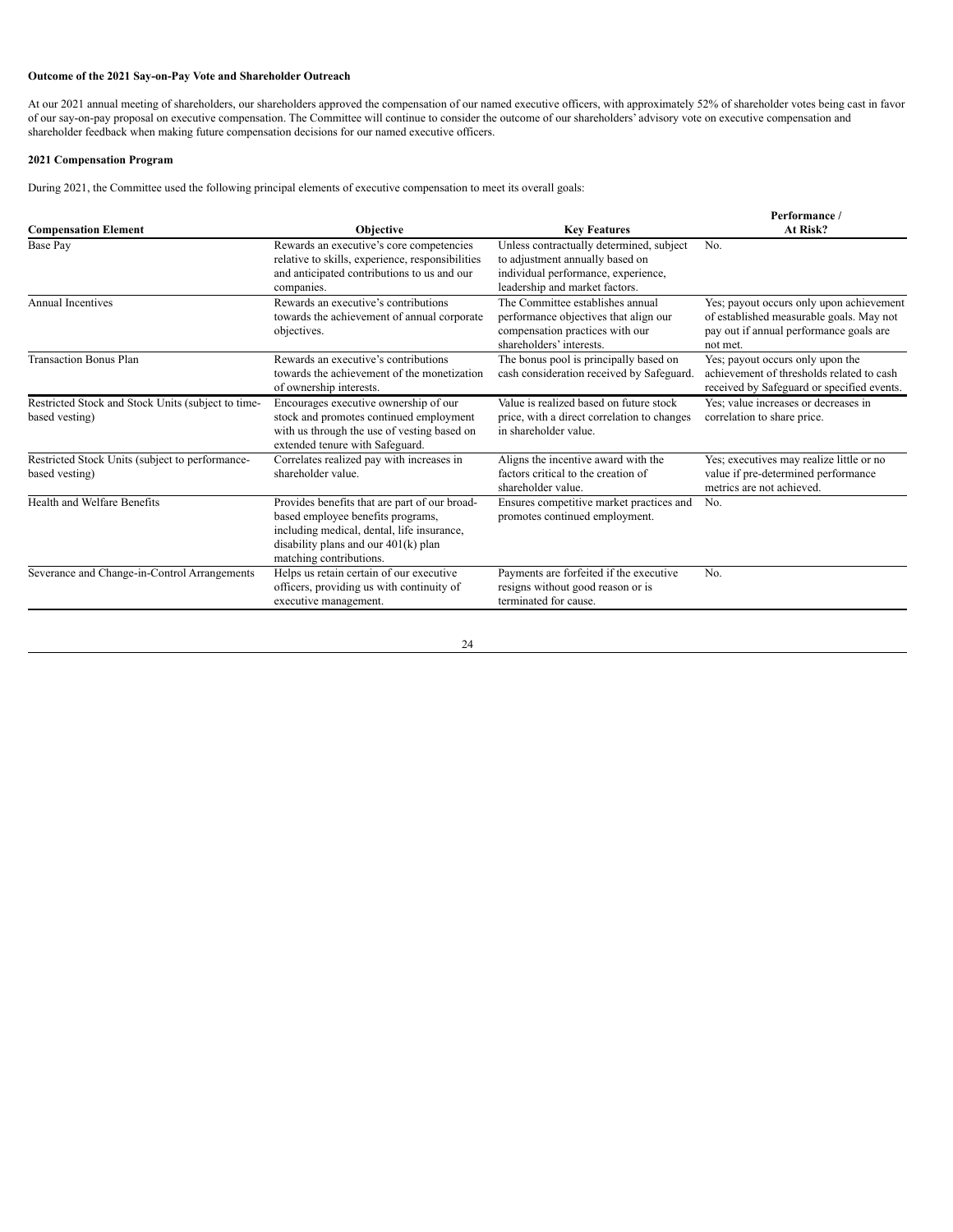**Base Pay**. Base pay is established initially on the basis of several factors, including market competitiveness; past practice; individual performance and experience; the level of responsibility assumed; the level of skills and experience that can be leveraged across our companies to facilitate their growth and success; and individual employment negotiations with executives. Each of our executive officers has an agreement with us that sets a minimum base salary.

Base salaries typically are reviewed annually (at the end of one year and the beginning of the upcoming calendar year) by the Committee, as well as in connection with a promotion or other changes in job responsibilities. Effective January 1, 2022, Mr. Herndon's annual base salary was increased from \$270,000 to \$285,000.

The Committee does not typically make adjustments to the base salary levels for our executives based on cost-of-living types of factors.

## *Incentives***.**

*General Philosophy*. We believe that short-term compensation (such as base salary and annual incentive awards) should not be based solely on the short-term performance of our stock, whether favorable or unfavorable, but also on our executives' management of Safeguard towards achieving the annual goals that we believe will contribute to shareholder value.

Incentive Opportunity for Chief Executive Officer. Effective April 1, 2020, Safeguard appointed Mr. Salzman to the position of Chief Restructuring Officer to succeed Brian Sisko, Safeguard's then President and Chief Executive Officer. Later, on December 21, 2020, Safeguard appointed Mr. Salzman to the position of Chief Executive Officer. Mr. Salzman does not participate in Safeguard's Management Incentive Program ("MIP"). Instead, Mr. Salzman receives significant equity-based compensation. The initial six-month period (i.e., April 1, 2020 through September 30, 2020) of Mr. Salzman's employment included equity-based compensation that consisted of: (i) a fully vested stock grant of 8,000 shares of Safeguard's common stock, (ii) 20,000 additional shares of Safeguard's common stock, which vested during such period, and (iii) an additional 17,000 shares of Safeguard's common stock, which were issued at the end of such initial six-month period. Following such initial six-month period, Mr. Salzman received: (i) a restricted stock award of 75,000 shares of Safeguard's common stock, which vested and was paid ratably on a monthly basis through December 31, 2021, and (ii) a performance stock unit grant representing a right to receive up to 120,000 shares of Safeguard's common stock, which would vest if certain performance criteria were achieved by December 31, 2021. After reviewing Safeguard's performance against such criteria, in January 2022, the Committee approved the vesting of 85,000 of such performance stock units.

Effective January 1, 2022, Mr. Salzman received an additional restricted stock award of 60,000 shares of Safeguard's common stock, which will vest and be paid ratably on a monthly basis through December 31, 2022, subject to Mr. Salzman's continued employment, and a performance stock unit grant representing a right to receive 80,000 shares of Safeguard's common stock, which will vest based on the Committee's discretion and if certain performance criteria are achieved by December 31, 2022, subject to Mr. Salzman's continued employment.

Incentive Opportunity for other Officers. The Committee annually awards bonuses to our other executives under the MIP. The MIP is designed to provide a variable short-term incentive to our named executive officers and our other executives and employees principally based on Safeguard's annual performance and/or individual achievement. These awards are determined annually following the end of each calendar year based on the Committee's assessment of the achievement of objectives established at the beginning of the year. Payments may be made in cash and/or equity, in the Committee's discretion. The awards for the 2021 calendar year were paid one-half in cash and one-half in shares of Safeguard's common stock. Neither the actual awards to be made under the MIP nor the minimum long-term value of any equity grants made is guaranteed.

For 2021, the Committee determined that our named executive officers and other senior executives participating in the MIP would be eligible to receive an award under the MIP based on the achievement by Safeguard of corporate objectives as well as personal performance. Other employees also participated in our 2021 MIP based on the achievement by Safeguard of corporate objectives as well as personal performance. The Committee may adjust the relative weightings of corporate and, when applicable, individual objectives for specified employees under our MIP, including our named executive officers, in the future in light of Safeguard's overall compensation goals.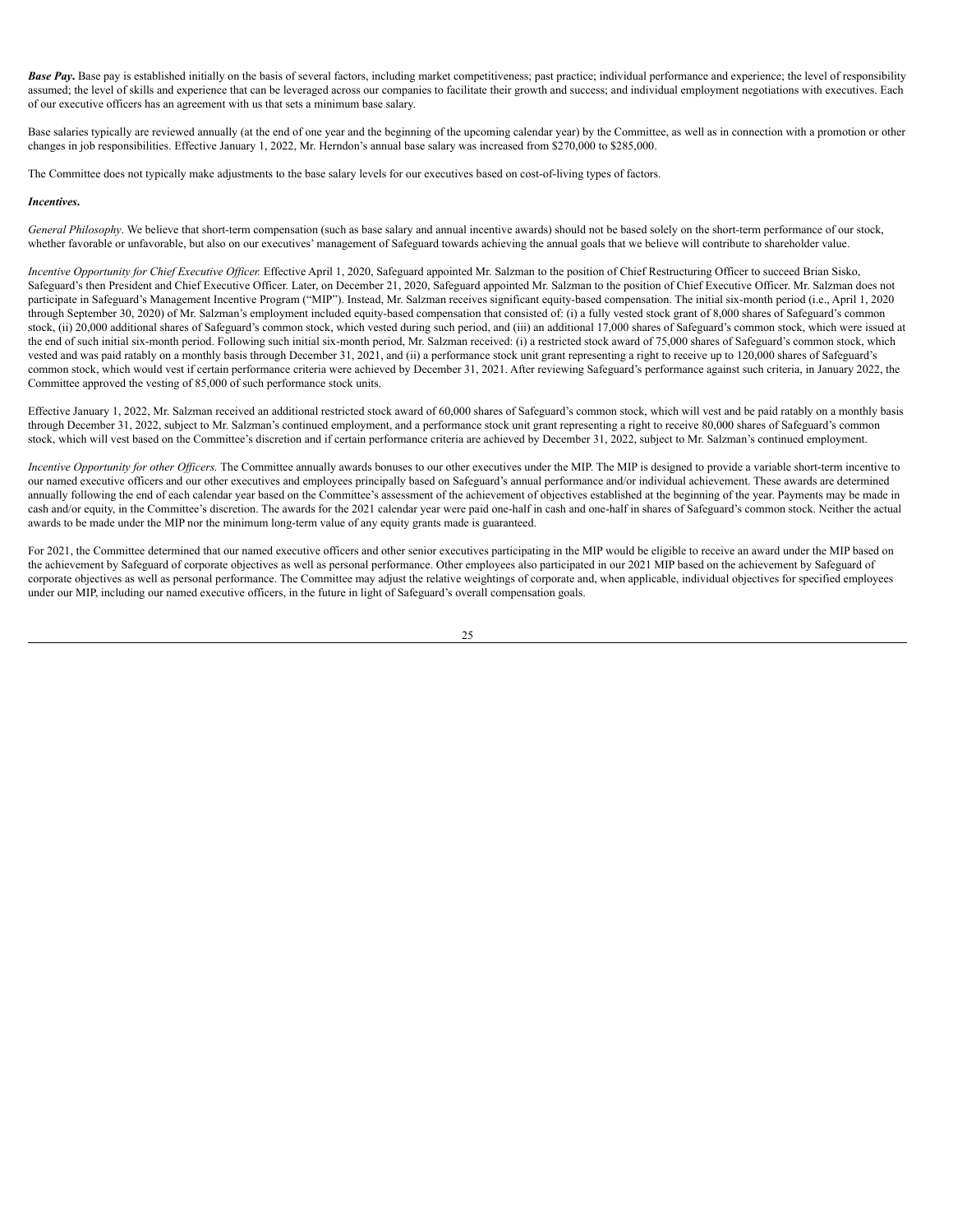*2021 MIP Performance Measures.* The Committee established specific performance criteria under the 2021 MIP, incenting the senior executives participating in the MIP to actively drive our companies' value creation and monetization and manage our operating liquidity and minimize our operating costs. Within the specific parameters of the 2021 MIP, the Committee reserved a significant level of discretion generally and in reaching final determinations of achievement levels attained. The determination to reserve such discretion and flexibility arose from the Committee's belief that, given Safeguard's business activities, as circumstances change throughout a given fiscal year, on a macro and/or a micro level, specific/rigid formulas or guidelines for measuring achievement set in the beginning of a year, if strictly applied, may well incent activity that does not result in, or compensation grants that do not match, actual shareholder value creation and that the execution of the Strategy would likely entail the arising of unforeseen circumstances. The award criteria finally adopted were designed to provide management with a meaningful guideline for meeting the Committee's criteria for a target award, but not guarantee achievement or make achievement somewhat inevitable or impossible. This approach is also intended to provide the possibility of exceeding target awards and some economic recognition, albeit reduced, for near achievement of the target.

Consistent with their respective employment agreements and Safeguard's overall compensation philosophy, and based upon multiple factors reviewed by the Committee, including an assessment of competitive compensation data in the market in which Safeguard competes for executive talent and to better align the interests of Safeguard management and our shareholders, the following target MIP awards for 2021 were set for our named executive officers:

| Name            | 2020 MIP Target<br>Variable Incentive (1) | 2021 MIP Target<br><b>Variable Incentive</b> | 2022 MIP Target<br>Variable Incentive (1) |
|-----------------|-------------------------------------------|----------------------------------------------|-------------------------------------------|
| Eric Salzman    | n/a                                       | n/a                                          | n/a                                       |
| Mark A. Herndon | 162,000                                   | 162.000                                      | 1,000                                     |

(1) The 2020 and 2022 MIP target variable incentive amounts have been included for comparison purposes.

There were no mandatory minimum awards payable under the 2021 MIP, and awards were paid based upon the Committee's determination of the level of achievement of the applicable corporate objectives and personal objectives.

*Determination of 2021 Payouts.* In late 2021 and early 2022, the Committee reviewed Safeguard's corporate performance against the corporate objectives described above and the personal achievement of the senior executives participating in the MIP. The Committee approved a combined achievement level of 100% (against targeted amounts) for the senior executives participating in the MIP.

Based on its assessment of the achievement of the 2021 MIP corporate and personal objectives, the Committee authorized the following individual awards to Safeguard's named executive officers. The Committee determined to pay the 2021 MIP payments to our executives one-half in cash and one-half in shares of Safeguard's common stock.

|                                                                  |                  | <b>Total Variable</b>    |
|------------------------------------------------------------------|------------------|--------------------------|
| Name                                                             | Payout Level (1) | <b>Incentive Payment</b> |
| Eric Salzman                                                     | n/a              | n/a                      |
| Mark A. Herndon                                                  | $100\%$          | 162,000                  |
| Named Executive Officers, as a group (1 named executive officer) | 100%             | 162,000                  |

(1) Percentage of 2021 MIP Target. Mr. Salzman does not participate in the MIP.

The Committee annually reviews the equity awards held by our executives and other employees and also may consider awards periodically during a year in an effort to retain and motivate employees and to ensure continuing alignment of executive and shareholder interests. Grants may be made at regularly scheduled meetings or at special meetings convened to approve compensation arrangements for newly hired executives or for executives who have been promoted or are otherwise subject to changes in responsibilities. Any stock options granted are granted with an exercise price equal to the average of the high and low trading prices of our common stock on the date of grant. For administrative convenience, the Committee has adopted a policy of generally issuing approved grants on the last business day of the quarter for new hires and on the last business day of the month in which grants are approved by the Committee for all other grants.

*Perquisites (fringe benefits)***.** During 2021, we provided life insurance coverage ranging from \$750,000 to \$1,000,000 to each of our named executive officers at a total cost of \$5,184. Our named executive officers also are eligible to participate in the fringe benefits that Safeguard may offer, from time to time, on a non-discriminatory basis to all of our employees.

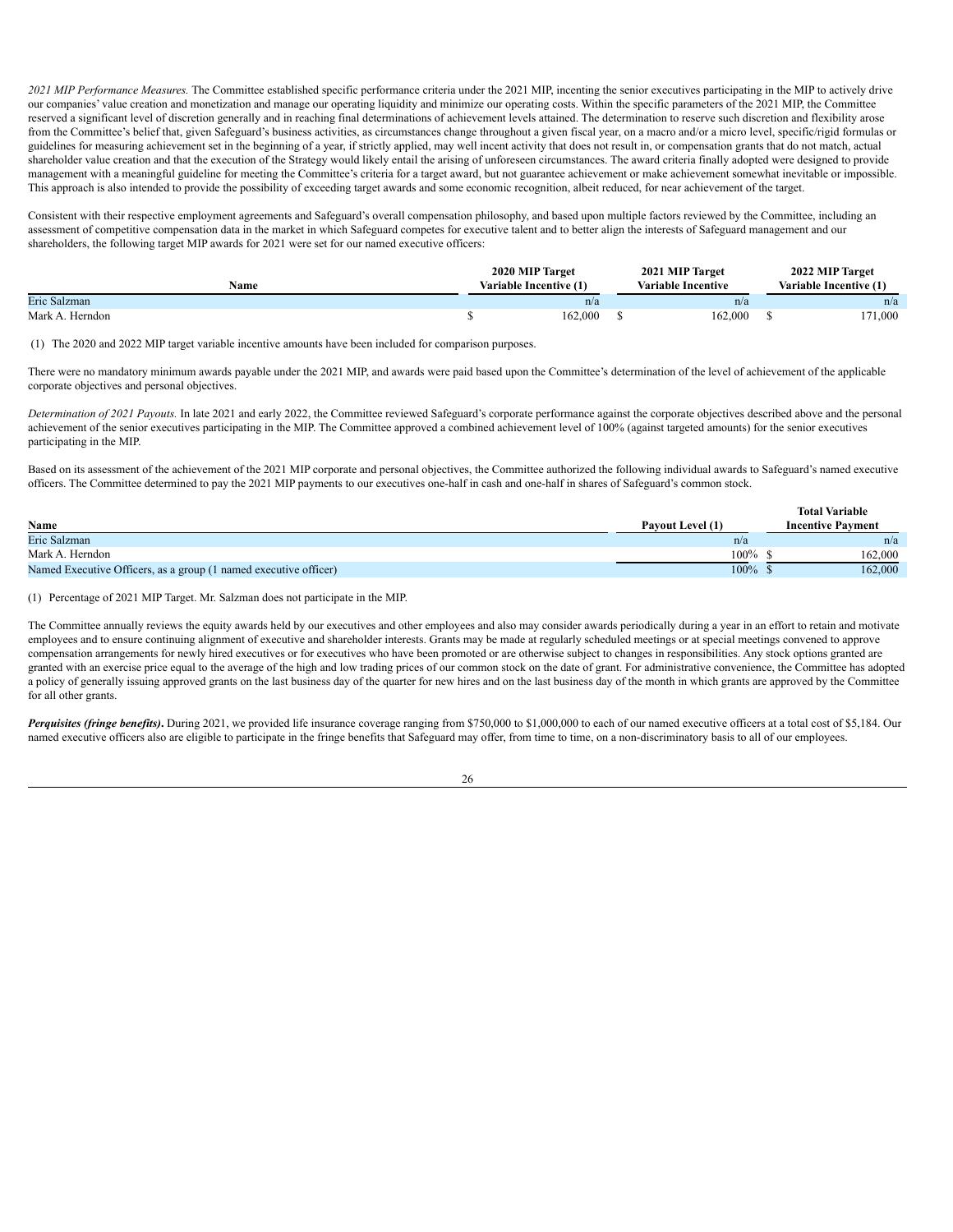#### **Severance and Change-in-Control Arrangements**

During 2021, each of our current named executive officers, respectively, was a party to an employment agreement with Safeguard. Mr. Salzman's current employment agreement provides for a term of employment through December 31, 2022, following which he will be an "employee-at-will." Mr. Herndon is an "employee-at-will" since his employment agreement does not provide for a term of employment. Such employment agreements with Safeguard provide for certain severance benefits in the event of termination of employment by Safeguard without "cause" or by the officer for "good reason" (as defined in the agreements). See "Executive Compensation—Potential Payments upon Termination or Change in Control" below for a summary of the specific benefits that each named executive officer will receive upon the occurrence of a termination event.

## <span id="page-30-0"></span>**Key Employee Compensation Recoupment Policy**

In April 2013, the Board approved a Key Employee Compensation Recoupment Policy (the "Recoupment Policy"). Under the Recoupment Policy, we have the right to require any "key employee" to reimburse to Safeguard all or any part of an amount equal to any cash incentive award, and/or to forfeit all or any part of any equity grant (whether vested or not), awarded, paid and/or made to such key employee within three years of a "Triggering Event" under the Recoupment Policy. For purposes of the Recoupment Policy, the term "key employee" means each of our named executive officers, each other Safeguard employee who holds the title of Vice President or above, and our controller and assistant controller. A "Triggering Event" is one or more of the following, as determined by the Board or the Committee, in its sole discretion: (i) it is determined that (a) a key employee engaged in any fraud, misconduct, gross negligence or ethical misconduct which resulted in a financial restatement by Safeguard, or any material adverse impact on Safeguard, and (b) the key employee received any cash incentive award or equity grant from Safeguard, the payment or issuance of which was based in whole or in part on such actions of the key employee; or (ii) it is determined that Safeguard's consolidated financial statements or any other metric utilized by the Committee to establish, in whole or in part, a cash incentive award or equity grant to the key employee were inaccurate due, in whole or in part, to the fraud, misconduct, gross negligence or ethical misconduct of the key employee. The Committee will administer and enforce the Recoupment Policy on behalf of Safeguard and has broad, sole discretionary authority to interpret and to make determinations with respect to the Recoupment Policy. The Committee's determinations will be final and binding on all key employees and other persons.

The Recoupment Policy was adopted in furtherance of the commitment by the Committee and the Board to sound executive compensation practices and effective corporate governance, and not in response to any particular situation or circumstance. Section 954 of the Dodd-Frank Wall Street Reform and Consumer Protection Act requires the SEC to promulgate regulations applicable to public companies that require the recovery of incentive compensation in the event of a financial statement restatement and certain other circumstances. The Board intends to review the Recoupment Policy following SEC adoption of final rules to implement Section 954 of Dodd-Frank and the effectiveness of the applicable NYSE listing standards to ensure compliance.

#### **Deductibility of Executive Compensation**

Section 162(m) of the Internal Revenue Code of 1986, as amended (the "Code") generally disallows a tax deduction to public companies for compensation in excess of \$1 million paid to any of the companies' chief executive officer and certain other NEOs. Prior to the effectiveness of the Tax Cuts and Jobs Act, performance-based compensation satisfying certain requirements was not subject to this deduction limitation. Effective January 1, 2018, the performance-based compensation exception is not available to public companies, except for certain limited grandfathered arrangements. We periodically reviewed potential consequences of Section 162(m) and, prior to January 1, 2018, the stock options and PSUs awarded under our equity compensation plan were intended to comply with the provisions of Section 162(m).

## <span id="page-30-1"></span>**Stock Ownership Guidelines**

Our Board has established stock ownership guidelines that are designed to closely align the long-term interests of our named executive officers and other senior executives with the longterm interests of our shareholders. During 2021 our ownership guidelines were as follows:

| Executive                                          | <b>Ownership Requirement</b> |
|----------------------------------------------------|------------------------------|
| Chief Executive Officer                            | 4X Base Salary               |
| Executive Vice President / Chief Financial Officer | 3X Base Salary               |
| Senior Vice President                              | 2X Base Salary               |

The Nominating & Corporate Governance Committee monitors compliance with the ownership requirements as of the end of each calendar year. Shares counted toward these guidelines include:

Shares beneficially owned by the executive officer;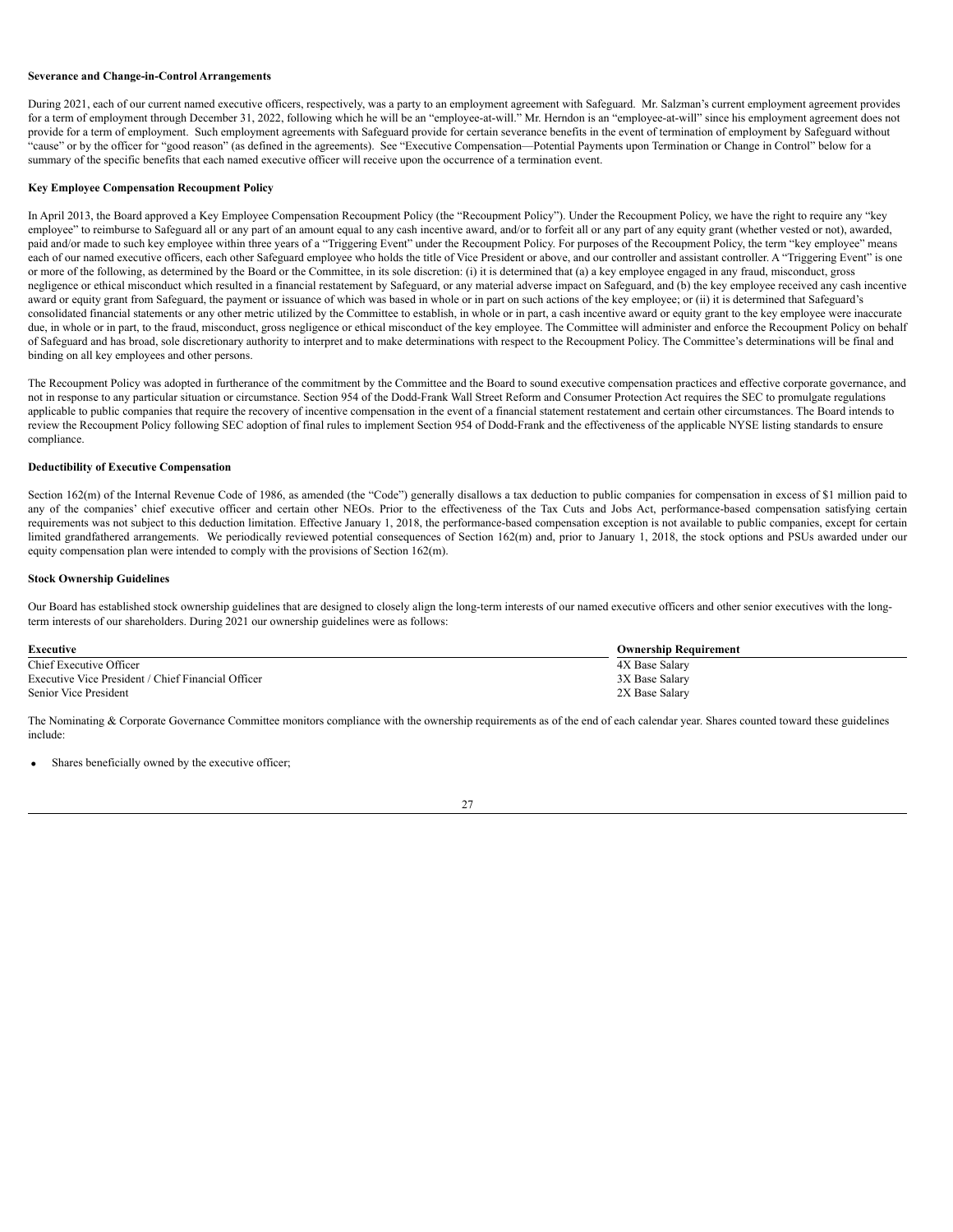- Vested portion of restricted stock units and restricted stock awards; and
- Net value of shares underlying vested, in-the-money options ("Net Option Value").

For purposes of calculating the value to be used in monitoring compliance with the ownership guidelines, we utilize (a) the greater of the current value or the cost basis of purchased shares or vested restricted stock units/restricted stock awards as to which the executive has declared income and paid taxes; and (b) our trailing six-month average share price in determining Net Option Value.

The stock ownership guidelines in effect in 2021 provided that each executive generally must meet the stock ownership requirement by December 31<sup>st</sup> of the year of the fifth anniversary of the event triggering the stock ownership requirement (or any increase in the stock ownership requirement). Due to the Strategy, in March 2019, the Nominating & Corporate Governance Committee eliminated the specific timeframe by which our named executive officers and other senior executives must satisfy the stock ownership requirements; provided that no sales of Safeguard stock by our named executive officers and other senior executives are permitted until the stock ownership requirement is met (except for (i) limited stock sales to meet tax obligations and (ii) sales of shares awarded under the 2021 management incentive plan) without the approval of the Board or our Nominating & Corporate Governance Committee. As of the date of this proxy statement, our named executive officers have not yet achieved the required stock ownership level.

## **Prohibition on Speculation in Safeguard Stock**

Safeguard's policy on securities trading prohibits our executive officers, directors, and other employees from engaging in activities with regard to our stock that can be considered as speculative, including but not limited to, short selling (profiting if the market price of our securities decreases); buying or selling publicly traded options (e.g., a put option, which is an option or right to sell stock at a specific price prior to a specified date, or a call option, which is an option or right to buy stock at a specific price prior to a specified date); and hedging or any other type of derivative arrangement that has a similar economic effect. Our executive officers and directors also are prohibited from pledging, directly or indirectly, our common stock or the stock of any of our companies, as collateral for indebtedness.

## <span id="page-31-0"></span>**The Strategy - Changes in Compensation Policies and Practices**

In January 2018, Safeguard ceased deploying capital into new opportunities in order to focus on supporting its existing ownership interests and maximizing monetization opportunities to enable returning value to shareholders. Initiatives considered to do so include, among others: the sale of our ownership interests, the sale of certain or all of our ownership interests in secondary market transactions, or a combination thereof, as well as other opportunities to maximize shareholder value (the "Strategy").

In connection with the Strategy, on April 6, 2018, the Committee approved, and the Board adopted, the Safeguard Scientifics, Inc. Transaction Bonus Plan, which was amended and restated as the Safeguard Scientifics, Inc. Amended and Restated Transaction Bonus Plan (the "LTIP"), which was approved and adopted on February 18, 2019 and further amended effective May 29, 2020. The purpose of the LTIP is to better promote the interests of Safeguard and its shareholders by providing a definitive incentive to employees to maximize the value of Safeguard in connection with the execution of the Strategy.

Under the LTIP, participants, which include certain current and former employees, may receive a contingent right to receive a payment under the LTIP from a cash bonus pool. The bonus pool becomes available only after cash consideration is received by Safeguard in connection with the sale or other liquidation of its assets, including the sale of interests in its companies. ("Sale Transaction(s)").

Following a Sale Transaction, the bonus pool will be equal to, and participants will receive an aggregate of, 0.2% to 1.3% of the transaction consideration (as defined in the LTIP and set forth below) received by Safeguard in connection with the Sale Transaction, provided that (i) the cash bonus pool shall not be available until Safeguard has received a specified minimum amount of transaction consideration and (ii) each additional payment from the bonus pool will first require that Safeguard has received a further specified minimum amount of transaction consideration. In addition, the cash bonus pool will be equal to, and participants will receive, a specified minimum dollar amount upon the occurrence of a single transaction or a series of related transactions pursuant to which either (i) Safeguard sells, transfers or otherwise disposes of multiple assets representing, in the aggregate, a material portion of Safeguard's assets (as determined in good faith by Safeguard's Board of Directors) or (ii) Safeguard is sold, merged or consolidated with or into another company.

For purposes of the LTIP, "transaction consideration" means, in connection with a Sale Transaction(s), (i) the cash consideration received directly or indirectly by Safeguard, minus (ii) the sum of the commissions, fees and expenses payable to the Safeguard's investment bankers and the amount of fees and expenses payable to Safeguard's professional advisors in connection with the Sale Transaction. For purposes of Transaction Consideration, cash shall not be considered paid to Safeguard unless and until the cash has been received by Safeguard and shall include any cash received by Safeguard upon the sale of securities or other consideration received in connection with any Sale Transaction.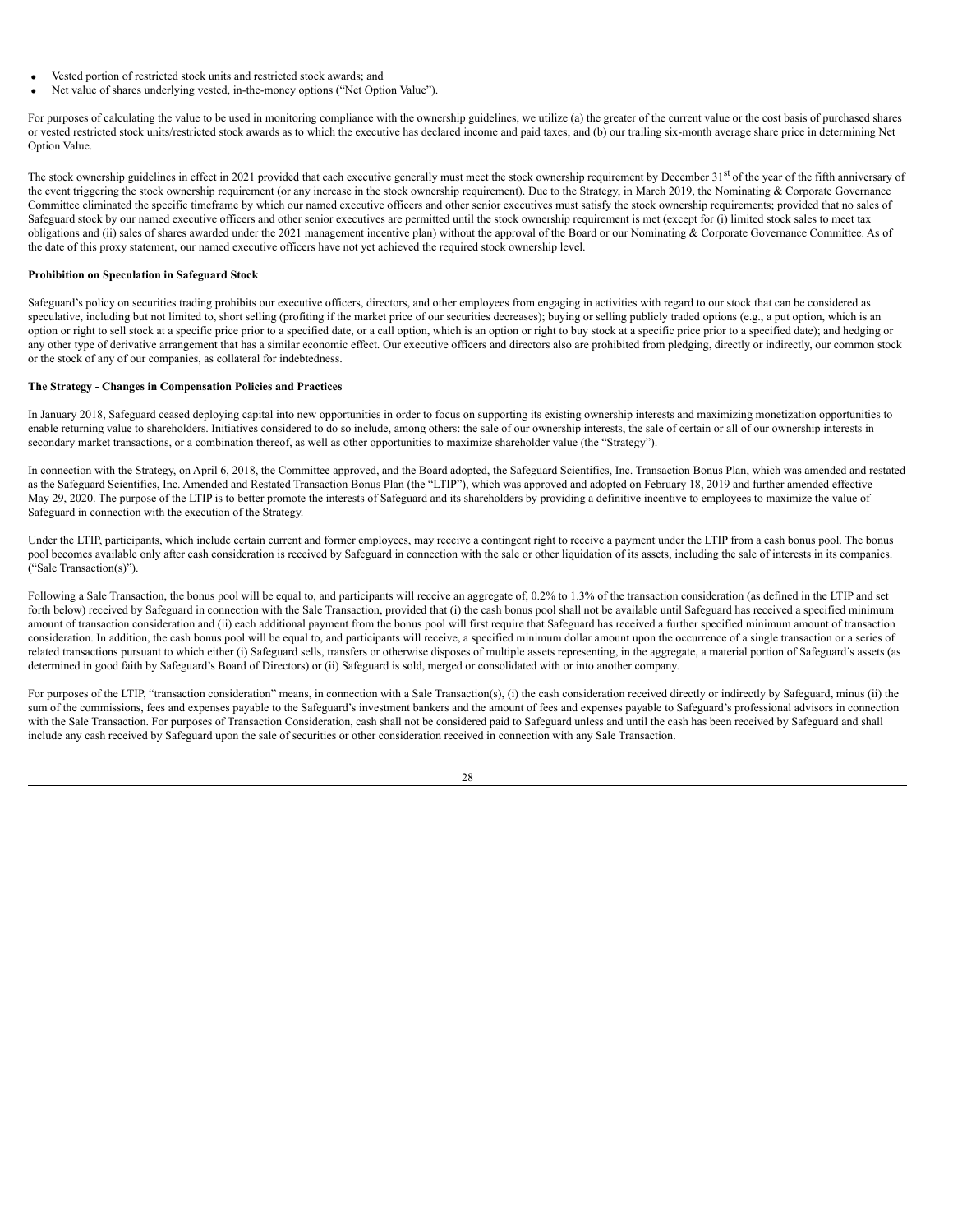All current officers and employees of Safeguard are eligible to participate in the LTIP. The Board, in its sole discretion, determines the participants to whom awards are granted under the LTIP, and the amounts of the awards relating to the bonus pool, provided that any award made to an officer or employee may not be rescinded unless the officer or employee has been terminated for cause or the employee has resigned without good reason.

At the time of the adoption of the initial Transaction Bonus Plan on April 6, 2018, the Committee also awarded, to all holders of performance unit and stock unit awards previously granted under Safeguard's 2014 Equity Compensation Plan (the "Plan"), dividend equivalents relating to such awards. The Committee awarded such dividend equivalents, meaning amounts determined by multiplying (i) the number of shares of Company stock or stock units subject to an award under the Plan by (ii) the per-share extraordinary dividend or distribution paid by Safeguard on its stock as described in Section 5(c) of the Plan ("Dividend Equivalents"), to grantees to the extent the grantees held any of the following awards under the Plan: (1) stock units that have not yet been vested and distributed, and (2) performance units that have not yet been vested and distributed. The Dividend Equivalents are subject to the same vesting terms and other conditions of the existing awards and will be governed by the terms of the existing award and the Plan.

On February 18, 2019, the Board approved an award under the LTIP to Mark A. Herndon, the Company's Senior Vice President and Chief Financial Officer, with a bonus pool percentage equal to 7%. Mr. Salzman, the Company's current Chief Executive Officer, has not received a fixed award under the LTIP, but he, like all LTIP participants, is eligible to receive any portion of a bonus pool that was not previously awarded to an LTIP participant.

Payments under the LTIP became due and payable for the first time during 2021. The total amount of these payments was \$2,500,000. The LTIP payments made to Mr. Salzman and Mr. Herndon in 2021 were equal to \$135,000 and \$473,333, respectively (which is equal to 5.4% and 18.9%, respectively, of the total LTIP payments).

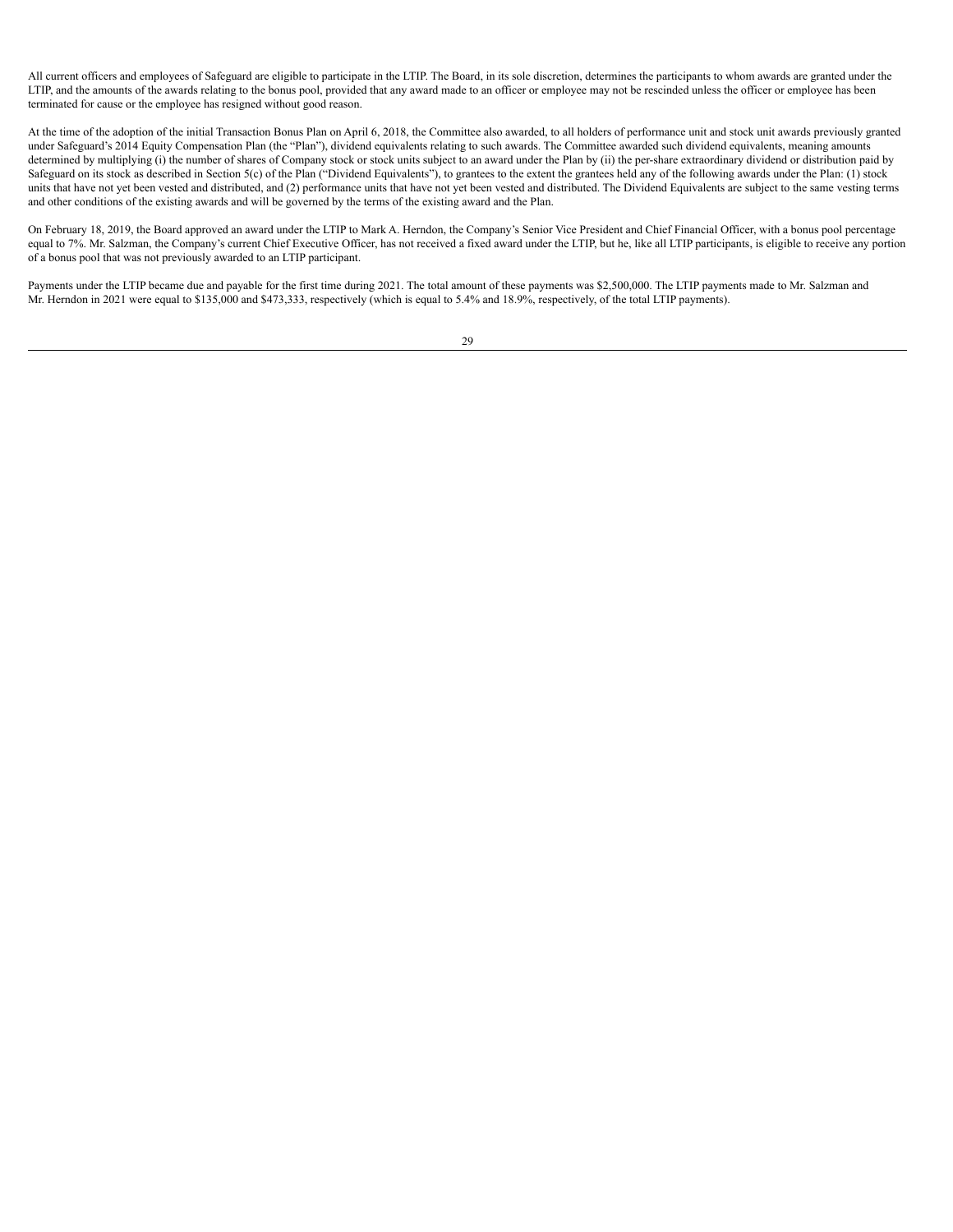## **EXECUTIVE COMPENSATION**

#### <span id="page-33-0"></span>**Summary Compensation Table — Fiscal Years Ended December 31, 2021 and 2020**

The table below is a summary of total compensation paid to or earned by our named executive officers for the fiscal years ended December 31, 2021 and 2020. At December 31, 2021, there were two individuals serving as named executive officers of Safeguard.

| Name and<br><b>Principal Position</b>        | Year | Salary<br>(S)(1) | <b>Bonus</b><br>$($ S $)(2)$    | Stock<br>Awards<br>(S)(3)(4)    | Option<br>Awards                | Non-Equity<br>Incentive Plan<br>Compensation<br>(S)(5) | Change in Pension<br>Value and<br>Nonqualified<br>Deferred<br>Compensation<br>Earnings (\$) | All Other<br>Compensation<br>(S)(6) | Total $(S)$ |
|----------------------------------------------|------|------------------|---------------------------------|---------------------------------|---------------------------------|--------------------------------------------------------|---------------------------------------------------------------------------------------------|-------------------------------------|-------------|
| Eric C. Salzman                              | 2021 | 500,000          | 135.000                         | 312,101                         |                                 | $-$                                                    | $\hspace{0.1mm}-\hspace{0.1mm}$                                                             | 18.347                              | 965,448     |
| Chief Executive Officer                      | 2020 | 395,000          | $\hspace{0.1mm}-\hspace{0.1mm}$ | 358,177                         |                                 |                                                        |                                                                                             | 16,919                              | 770,096     |
| Mark A. Herndon<br>Senior Vice President and | 2021 | 270,000          | 298,333                         | $\hspace{0.1mm}-\hspace{0.1mm}$ | $\hspace{0.1mm}-\hspace{0.1mm}$ | 337.000                                                | $\hspace{0.1mm}-\hspace{0.1mm}$                                                             | 16.909                              | 922.242     |
| Chief Executive Officer                      | 2020 | 266,398          | $\overline{\phantom{a}}$        | $\overline{\phantom{a}}$        | $-$                             | 145,800                                                | $\overline{\phantom{a}}$                                                                    | 16,699                              | 428,897     |

(1) In May 2020, Mr. Herndon's annual base salary was increased from \$260,000 to \$270,000. The salary for Mr. Herndon for 2020 represents a blended rate based on such compensation changes that the Committee approved during 2020.

- (2) For Mr. Salzman, the amounts reported in this column for 2021 represent discretionary payments made under the LTIP during 2021 in the amount of \$135,000. For Mr. Herndon, the amounts reported in this column for 2021 in
- (3) Consistent with SEC rules, stock awards are required to be valued using the aggregate grant date fair value computed in accordance with stock-based compensation accounting rules (FASB ASC Topic 718). Even though awards may be forfeited, the amounts reported do not reflect this contingency. Amounts reported for these awards do not reflect our accounting expense for these awards during the year and may not represent the amounts that our na
- (4) During 2020, the Committee awarded Mr. Salzman a combination of (i) time-based vesting restricted stock and restricted stock units and (ii) and performance-based vesting restricted stock units (the "PSUs"). The fair va restricted stock and restricted stock units was equal to the average of the high and low trading prices of a share of our common stock on the grant dates as follows: \$5.715 per share for awards granted on April 10, 2020, \$ performance conditions as of the grant date. Ultimately, 85,000 of such PSUs vested in January 2022, which is equal to the grant date fair value of \$461,975 for the vested PSUs granted to Mr. Salzman in 2020.

During 2021, 60,000 shares of restricted stock held by Mr. Salzman vested. The fair value of each share of such restricted stock was equal to the average of the high and low trading prices of a share of our common stock on grant date, which was \$5.435.

In early January 2022, Mr. Salzman received an additional restricted stock award of 60,000 shares of Safeguard's common stock, which will vest and be paid ratably on a monthly basis through December 31, 2022, subject to Mr. Salzman's continued employment, and a performance stock unit grant representing a right to receive 80,000 shares of Safeguard's common stock, which will vest based on the Committee's discretion and if certain performan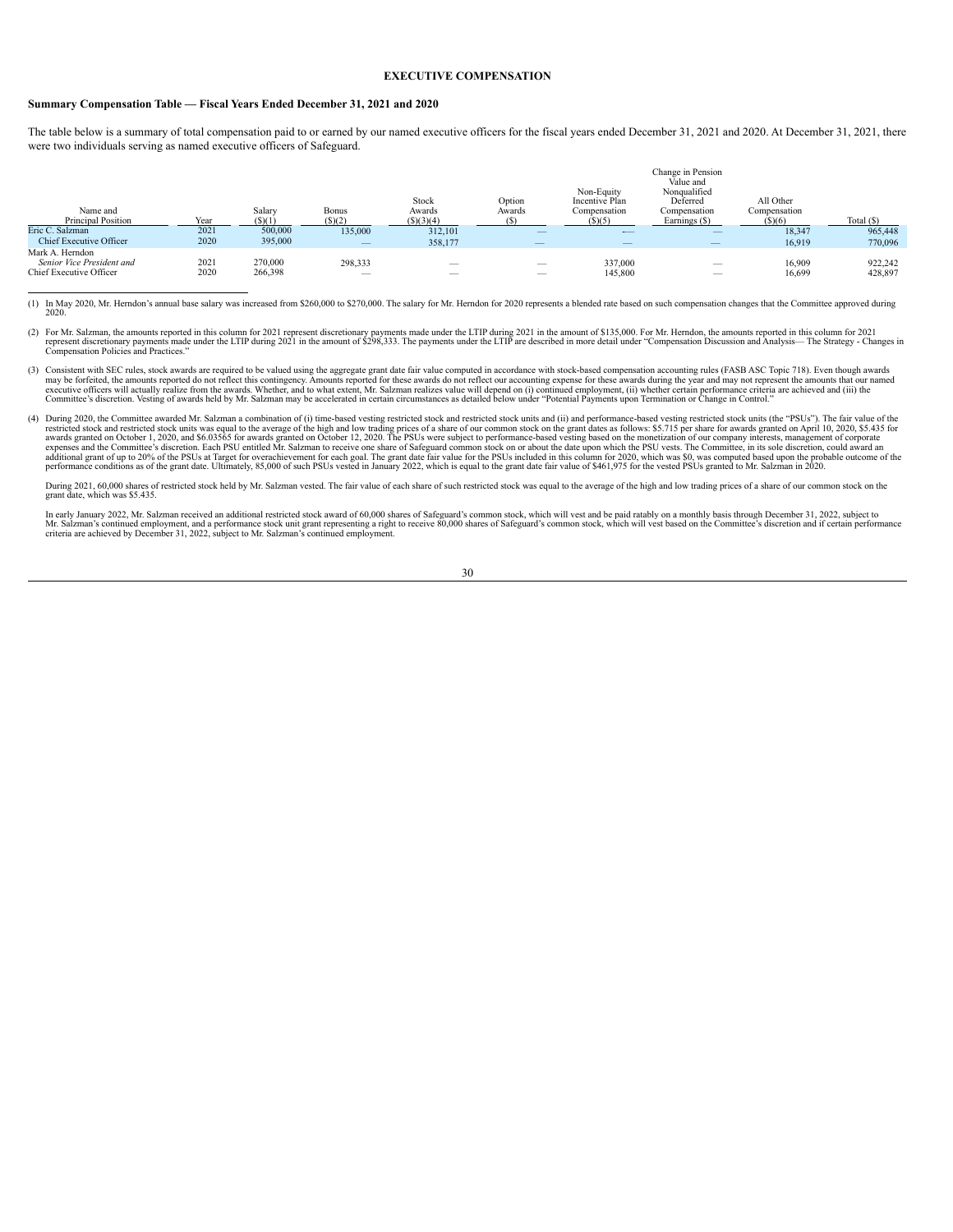(5) For Mr. Herndon, the amounts reported in this column for 2021 represent payments: (i) made pursuant to a fixed award under the LTIP during 2021 in the amount of \$175,000 and (ii) payments for awards earned under our 20

(6) For 2021, All Other Compensation includes the following amou

| Name            | $401(k)$ Matching<br>Contribution (\$) | Life Insurance<br>Premiums (\$) | Group Life Insurance<br>Imputed Income (\$) | Severance Benefits       |
|-----------------|----------------------------------------|---------------------------------|---------------------------------------------|--------------------------|
| Eric C. Salzman | 14.250                                 | 3,132                           | 965                                         | $\overline{\phantom{a}}$ |
| Mark A. Herndon | 14,250                                 | 2,052                           | 607                                         | $\overline{\phantom{a}}$ |

Our named executive officers also are eligible to receive matching charitable contributions under our program, which is available to all employees, subject to a maximum of \$1,500 in matching contributions for each individual for each calendar year.

The terms of the employment agreements of our current named executive officers provided that Mr. Salzman's initial base salary shall be \$500,000 and Mr. Herndon's initial base salary shall be \$260,000 and Mr. Herndon's initial minimum annual cash incentive target award shall be \$130,000. The base salary and annual cash incentive target award for our named executive officers are reviewed by the Committee each year and in connection with such reviews, Mr. Herndon's current base salary is \$285,000 and his current target award is \$171,000. Mr. Salzman's employment agreement provides for a term of employment through December 31, 2022, following which his employment term may be extended upon mutual agreement. Mr. Herndon is an "employee-at-will" since his employment agreement does not provide for a term of employment. The primary focus of these agreements is to provide our executive officers with severance benefits in the event of a termination of employment involuntarily, without cause or for good reason, or upon a change in control, as described below under "Potential Payments upon Termination or Change in Control."

The components of compensation reported in the Summary Compensation Table, including an explanation of the amount of salary and cash incentive compensation in proportion to total compensation, are described in detail under "Compensation Discussion and Analysis."

#### <span id="page-34-0"></span>**Grants of Plan-Based Awards — 2021**

The following table shows awards granted during 2021 to our named executive officers.

|                 |                          |                      |           | <b>Estimated Possible Payouts</b><br><b>Under Non-Equity Incentive</b><br>Plan Awards (1) |         |                                 | <b>Estimated Future Pavouts Under</b><br><b>Equity Incentive Plan Awards (2)</b> |                   | <b>All Other</b><br>Stock<br>Awards:<br>Number of<br><b>Shares</b> of | All Other<br>Option<br><b>Awards:</b><br>Number of<br><b>Securities</b> | <b>Exercise</b><br>or Base<br>Price of | Closing<br>Market<br>Price on   | Date<br>Fair<br>Value of<br>Stock<br>and |
|-----------------|--------------------------|----------------------|-----------|-------------------------------------------------------------------------------------------|---------|---------------------------------|----------------------------------------------------------------------------------|-------------------|-----------------------------------------------------------------------|-------------------------------------------------------------------------|----------------------------------------|---------------------------------|------------------------------------------|
|                 |                          | Date of<br>Committee | Threshold | Target                                                                                    | Maximum | Threshold                       | <b>Target</b>                                                                    | <b>Maximum</b>    | Stock or<br>Units                                                     | Underlying<br><b>Options</b>                                            | Option                                 | Date of<br>Grant                | Option                                   |
| Name            | <b>Grant Date</b>        | Action               | (C)       |                                                                                           |         |                                 |                                                                                  |                   | (H)                                                                   |                                                                         | Awards<br>(S/Sh)                       | (S/Sh)                          | Awards                                   |
| Eric C. Salzman | $\overline{\phantom{a}}$ |                      |           |                                                                                           |         |                                 |                                                                                  |                   |                                                                       |                                                                         |                                        |                                 |                                          |
| Mark C. Herndon | 3/18/21                  | 3/2/21               |           | 162.000                                                                                   |         | $\hspace{0.1mm}-\hspace{0.1mm}$ |                                                                                  | $\hspace{0.05cm}$ |                                                                       | $\overline{\phantom{a}}$                                                | $\hspace{0.5cm}$                       | $\hspace{0.1mm}-\hspace{0.1mm}$ |                                          |

**Grant**

(1) This award was made to Mr. Herndon under our 2021 MIP. There was no mandatory minimum award payable under our 2021 MIP other than in connection with a termination of employment as specified in a named executive officer's employment agreement. The amount in the table payable to Mr. Herndon represents a payout that might have been achieved based on performance at target performance levels. The actual payment under his award, which<br> cash and one-half in shares of Safeguard's common stock.

<sup>(2)</sup> In early January 2022, Mr. Salzman received a restricted stock award of 60,000 shares of Safeguard's common stock, which will vest and be paid ratably on a monthly basis through December 31, 2022, subject to Mr. Salzma continued employment, and a performance stock unit grant representing a right to receive 80,000 shares of Safeguard's common stock, which will vest based on the Committee's discretion and if certain performance criteria ar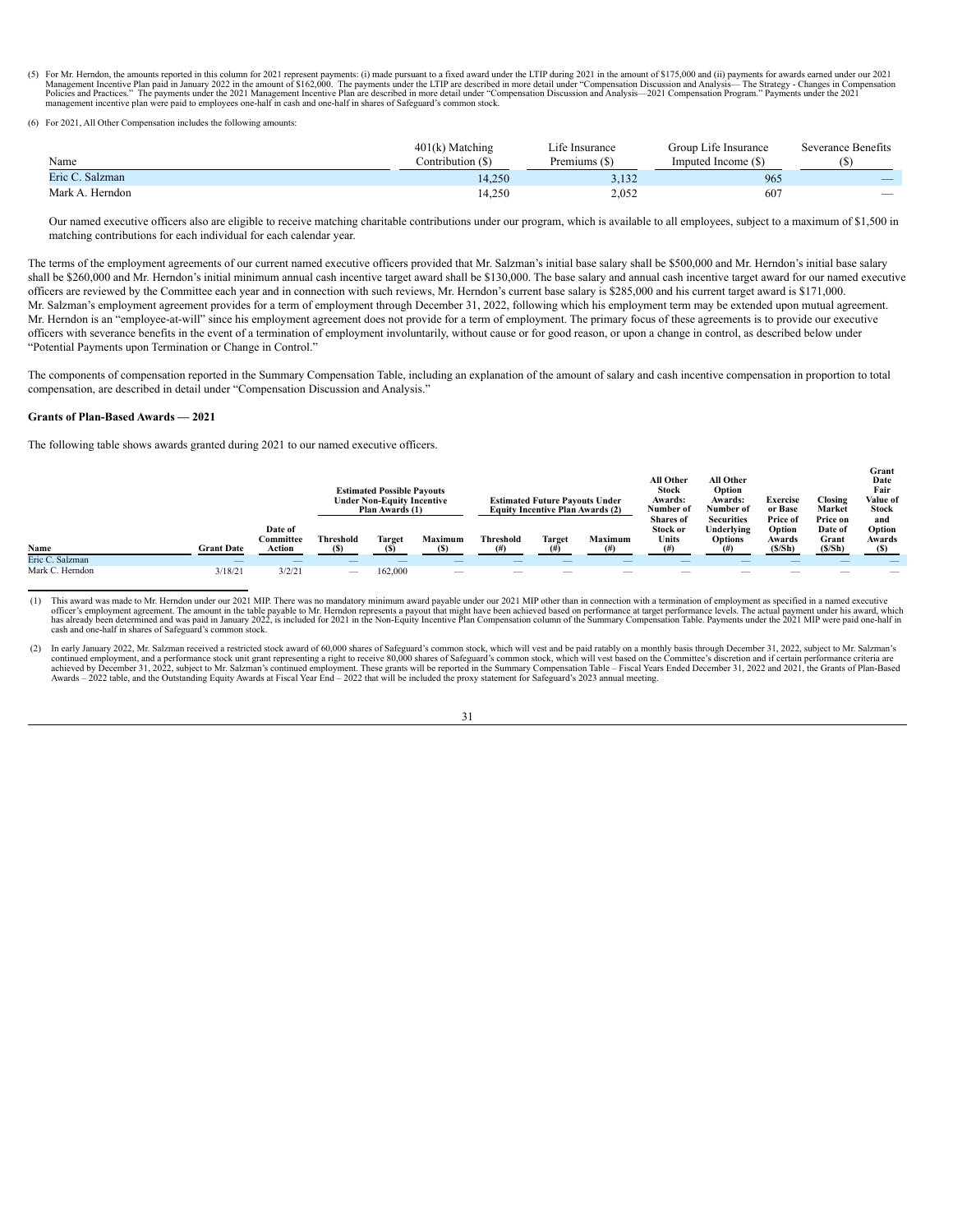# <span id="page-35-0"></span>**Outstanding Equity Awards at Fiscal Year-End — 2021**

The below table shows the equity awards we have made to our named executive officers that were outstanding at December 31, 2021.

|                 |          |                                                                               |                                                                                        | <b>Option Awards</b>                                                                                                                        |                                    |                             |                                                                                         |                                                                                                         | <b>Stock Awards</b>                                                                                                                                         |                                                                                                                                                                                       |
|-----------------|----------|-------------------------------------------------------------------------------|----------------------------------------------------------------------------------------|---------------------------------------------------------------------------------------------------------------------------------------------|------------------------------------|-----------------------------|-----------------------------------------------------------------------------------------|---------------------------------------------------------------------------------------------------------|-------------------------------------------------------------------------------------------------------------------------------------------------------------|---------------------------------------------------------------------------------------------------------------------------------------------------------------------------------------|
|                 | Grant    | Number of<br><b>Securities</b><br>Underlying<br>Unexercised<br>Options<br>(#) | Number of<br><b>Securities</b><br>Underlying<br>Unexercised<br>Options<br>$^{(\#)}(1)$ | <b>Equity Incentive</b><br><b>Plan Awards:</b><br>Number of<br><b>Securities</b><br>Underlying<br>Unexercised<br>Unearned<br><b>Options</b> | Option<br><b>Exercise</b><br>Price | Option<br><b>Expiration</b> | <b>Number</b><br>of Shares<br>or Units<br>of Stock<br>That<br><b>Have Not</b><br>Vested | Market<br>Value of<br><b>Shares</b> or<br><b>Units of</b><br>Stock<br><b>That Have</b><br>Not<br>Vested | <b>Equity Incentive</b><br><b>Plan Awards:</b><br>Number of<br>Unearned<br><b>Shares.</b> Units or<br><b>Other Rights</b><br><b>That Have Not</b><br>Vested | <b>Equity Incentive</b><br><b>Plan Awards:</b><br>Market or<br><b>Pavout Value of</b><br>Unearned<br><b>Shares. Units or</b><br><b>Other Rights</b><br><b>That Have Not</b><br>Vested |
| Name            | Date     | Exercisable                                                                   | Unexercisable                                                                          | $(\#)(1)$                                                                                                                                   |                                    | Date                        | $^{(\#)}(1)$                                                                            | (S)(2)                                                                                                  | $(\#)(1)(3)$                                                                                                                                                | (S)(2)(3)                                                                                                                                                                             |
| Eric C. Salzman | 10/01/20 | $\hspace{0.1mm}-\hspace{0.1mm}$                                               | $\overline{\phantom{a}}$                                                               |                                                                                                                                             | $\hspace{0.1mm}-\hspace{0.1mm}$    |                             | $\hspace{0.1mm}-\hspace{0.1mm}$                                                         | $\qquad \qquad - \qquad$                                                                                | 100,000                                                                                                                                                     | 735.000                                                                                                                                                                               |
| Mark A. Herndon |          | _                                                                             | $\overline{\phantom{a}}$                                                               |                                                                                                                                             |                                    | _                           |                                                                                         | _                                                                                                       |                                                                                                                                                             |                                                                                                                                                                                       |

Vesting of equity awards may be accelerated upon death, permanent disability, retirement on or after 65th birthday, termination of employment for good reason or without cause, or termination of employment in connection wit

have not vested. (3) The PSUs are subject to performance-based vesting based on the monetization of our company interests, management of corporate expenses and the Committee's discretion. Each PSU entitles Mr. Salzman to receive one share approved the vesting of 85,000 of such PSUs, with the remaining PSUs being canceled.

#### **Option Exercises and Stock Vested — 2021**

The following table shows restricted stock awards that vested during 2021. No stock options were exercised during 2021.

|                 | <b>Option Awards</b>                                   |                                             | <b>Stock Awards</b>                                   |                                            |
|-----------------|--------------------------------------------------------|---------------------------------------------|-------------------------------------------------------|--------------------------------------------|
|                 | <b>Number of Shares</b><br><b>Acquired on Exercise</b> | <b>Value Realized on</b><br><b>Exercise</b> | <b>Number of Shares</b><br><b>Acquired on Vesting</b> | <b>Value Realized on</b><br><b>Vesting</b> |
| Name            | (#                                                     | (S)(1)                                      | (#)                                                   | (S)(2)                                     |
| Eric C. Salzman | $\qquad \qquad \blacksquare$                           | $\qquad \qquad$                             | 60,000                                                | 452,740                                    |
| Mark A. Herndon | $\overline{\phantom{a}}$                               | $\overline{\phantom{a}}$                    | $\overline{\phantom{a}}$                              |                                            |

(1) The value realized on exercise is determined by multiplying the number of shares acquired on exercise by the difference between the exercise price and the average of the high and low trading prices of Safeguard's common stock, as reported on the NYSE consolidated tape, on the exercise date, or, for those shares that were sold upon exercise of the options, the difference between the sales price of the shares underlying the options exercised and the applicable exercise price of those options.

(2) The value realized on vesting is determined by multiplying the number of shares vested by the average of the high and low trading prices of Safeguard's common stock, as reported on the NYSE consolidated tape, on each vesting date.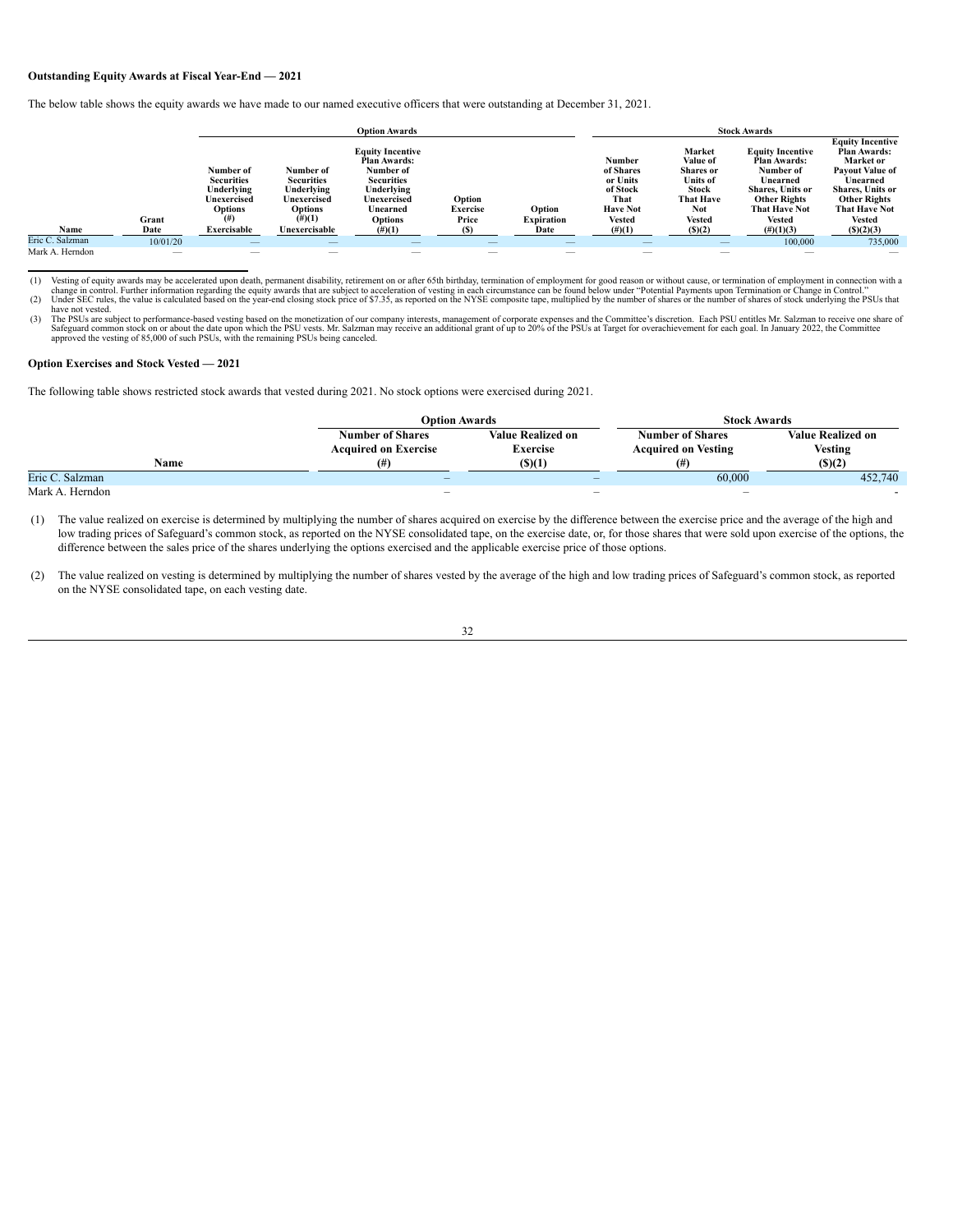#### <span id="page-36-0"></span>**Potential Payments upon Termination or Change in Control**

#### *Agreements with Mr. Salzman and Mr. Herndon*

Mr. Salzman has an agreement with us that provides for certain benefits upon termination of employment without cause or for good reason. Mr. Herndon has an agreement with us that provides for certain benefits upon his termination of employment without cause. Under these agreements, the following definitions, as applicable, apply:

| Cause       | Willful failure to abide by the reasonable work-related instructions and requests and/or failure to adhere to any written Safeguard policy;<br>appropriation (or attempted appropriation) of a material business opportunity of Safeguard; misappropriation (or attempted<br>misappropriation) of any of Safeguard's funds or property, or conviction of, indictment for (or its procedural equivalent), or entering of a |
|-------------|---------------------------------------------------------------------------------------------------------------------------------------------------------------------------------------------------------------------------------------------------------------------------------------------------------------------------------------------------------------------------------------------------------------------------|
|             | guilty plea or plea of no contest with respect to, a felony, the equivalent thereof, or any other crime with respect to which imprisonment is<br>a possible punishment.                                                                                                                                                                                                                                                   |
| Good Reason | A material diminution, without the executive's consent, in the nature or status of the executive's position, title, responsibilities, or duties;<br>a material reduction of the executive's base salary; or a material breach by Safeguard of the executive's agreement.                                                                                                                                                  |

*Payments Made upon Involuntary Termination of Employment without Cause or for Good Reason*

Mr. Salzman will receive the following benefits upon involuntary termination of employment without cause by Safeguard or by Mr. Salzman for good reason:

- · The unpaid portion of his base salary which would have been payable through December 31, 2022;
- Any shares subject to the time-based restricted stock grant and any units subject to the performance-based stock unit grant awarded prior to Mr. Salzman's termination date and not previously vested and paid will vest; and
- · The cost of COBRA continuation coverage with respect to medical insurance, less such co-payment amount payable by Mr. Salzman, under the terms of Safeguard's medical insurance program as in effect on the date of such termination, through December 31, 2022.

Mr. Herndon will receive the following benefits upon involuntary termination of employment without cause by Safeguard:

- Payment equal to six months of his base annual salary then in effect, payable in semi-monthly installments over six months;
- Continued vesting during the severance period in any restricted stock and/or other equity related instruments granted to him;
- Up to six months' continued COBRA coverage under Safeguard's medical insurance program; provided, however, that such coverage shall terminate immediately upon his commencement of full-time employment with any other employer during the severance period; and
- · A lump sum payment equal to the applicable premium otherwise payable for COBRA continuation coverage with respect to dental insurance for a six-month period.

*Payments Made upon a Change in Control*

Mr. Salzman will receive the following benefits upon a change in control:

Any shares subject to the time-based restricted stock grant and any units subject to the performance-based stock unit grant awarded to Mr. Salzman prior to a change in control and not previously vested and paid will vest and be paid to Mr. Salzman.

Mr. Herndon will receive the following benefits upon a change in control:

· Payment in full of Mr. Herndon's 2022 MIP target variable incentive at 100% achievement.

*Other Payments Made upon Termination of Employment*

Regardless of the manner in which a named executive officer's employment terminates, he also generally will receive payments and benefits that are provided on a non-discriminatory basis to our employees upon termination of employment, including the following:

- Amounts earned during his term of employment;
- Amounts contributed by us for the year of termination under our 401(k) plan (if he has completed the required hours of service, if any, and is an employee on the date as of which we make a contribution);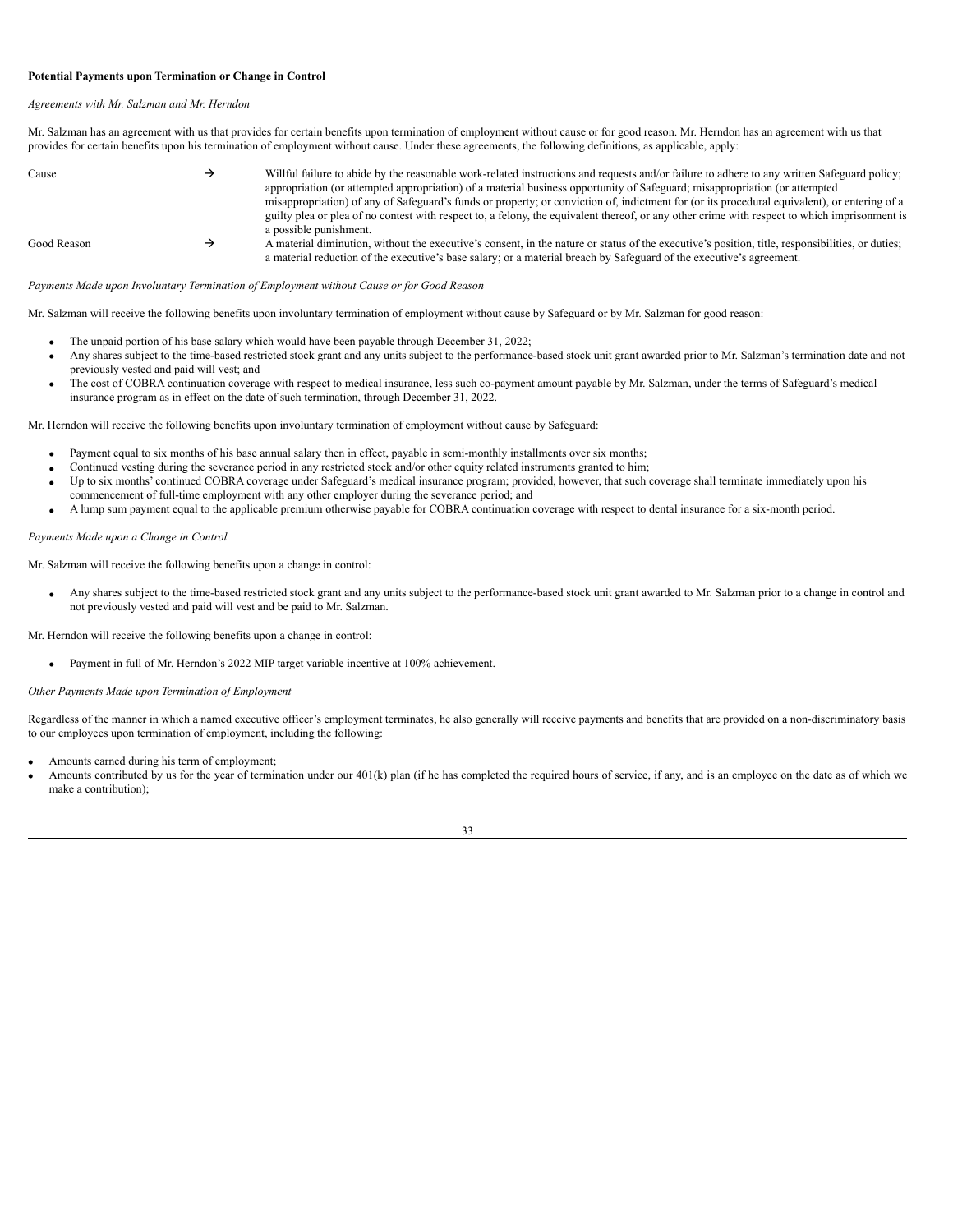- Distribution of accrued and vested plan balances under our 401(k) plan;
- Reimbursement of eligible dental expenses for services incurred prior to termination;
- Upon his death, disability or retirement on or after his 65th birthday, accelerated vesting of stock options subject to time-based vesting that have not otherwise vested and extension of the post-termination exercise period for all stock options from 90 days to 12 months; and
- · Upon his death or disability, payment of benefits under our other broad-based employee benefit programs, including short-term and long-term disability plans, life insurance program, accidental death and dismemberment plan and business travel insurance plan, as applicable.

The following table shows the potential incremental payments and benefits which our named executive officers would have been entitled to receive upon termination of employment in each situation listed in the table below under their respective agreements and our broad-based employee benefit programs. The amounts shown do not include certain payments and benefits available generally to salaried employees upon termination of employment, such as distributions from our 401(k). The amounts shown in the table are based on an assumed termination as of December 31, 2021, and represent estimates of the maximum incremental amounts and benefits that would have been paid to each executive upon his termination which we have calculated: (i) by assuming Mr. Herndon would have been entitled to his full target incentive award for 2021; and (ii) by using our 2022 premium costs for calculating the value of the health and welfare benefits. The amount to be paid to each executive would depend on the time and circumstances of an executive's separation from Safeguard.

| Eric C. Salzman                                                   | Salary and<br><b>Bonus</b><br><b>(S)</b> | <b>Life Insurance</b><br><b>Proceeds or</b><br><b>Disability</b><br>Income<br>(S) | Health<br>and<br>Welfare<br><b>Benefits</b><br>(S) | <b>Acceleration of</b><br><b>Equity Awards</b><br>$($ (\$)(1) | <b>Total</b><br><b>Termination</b><br><b>Benefits</b><br><b>(S)</b> |
|-------------------------------------------------------------------|------------------------------------------|-----------------------------------------------------------------------------------|----------------------------------------------------|---------------------------------------------------------------|---------------------------------------------------------------------|
| Normal Retirement (65+)<br>٠                                      |                                          |                                                                                   |                                                    |                                                               |                                                                     |
| Permanent disability<br>۰                                         |                                          | 3,059,680                                                                         |                                                    |                                                               | 3,059,680                                                           |
| $\bullet$ Death                                                   |                                          | 1,500,000                                                                         |                                                    |                                                               | 1,500,000                                                           |
| Involuntary termination without cause or for good reason<br>۰     | 500,000                                  |                                                                                   | 32,888                                             | 1,764,000<br>S.                                               | 2,296,888                                                           |
| • Change-in-control termination, involuntarily or for good reason | 500,000                                  |                                                                                   | 32,888                                             | 1,764,000                                                     | 2,296,888                                                           |
| Mark A. Herndon                                                   |                                          |                                                                                   |                                                    |                                                               |                                                                     |
| • Normal Retirement $(65+)$                                       |                                          |                                                                                   |                                                    |                                                               |                                                                     |
| Permanent disability<br>۰                                         |                                          | 2,100,195                                                                         |                                                    |                                                               | 2,100,195                                                           |
| • Death                                                           |                                          | 1,020,000                                                                         |                                                    |                                                               | 1,020,000                                                           |
| Involuntary termination without cause<br>۰                        | 297,000                                  |                                                                                   | 16,444                                             |                                                               | 313,444                                                             |
| Change-in-control termination, involuntarily without cause        | 297,000                                  |                                                                                   | 16,444                                             |                                                               | 313,444                                                             |

(1) Under SEC rules, the value related to the acceleration of equity awards in each scenario is calculated as of December 31, 2021, based on the number of shares for which vesting would have been accelerated, multiplied by our year-end closing stock price, as reported on the NYSE composite tape.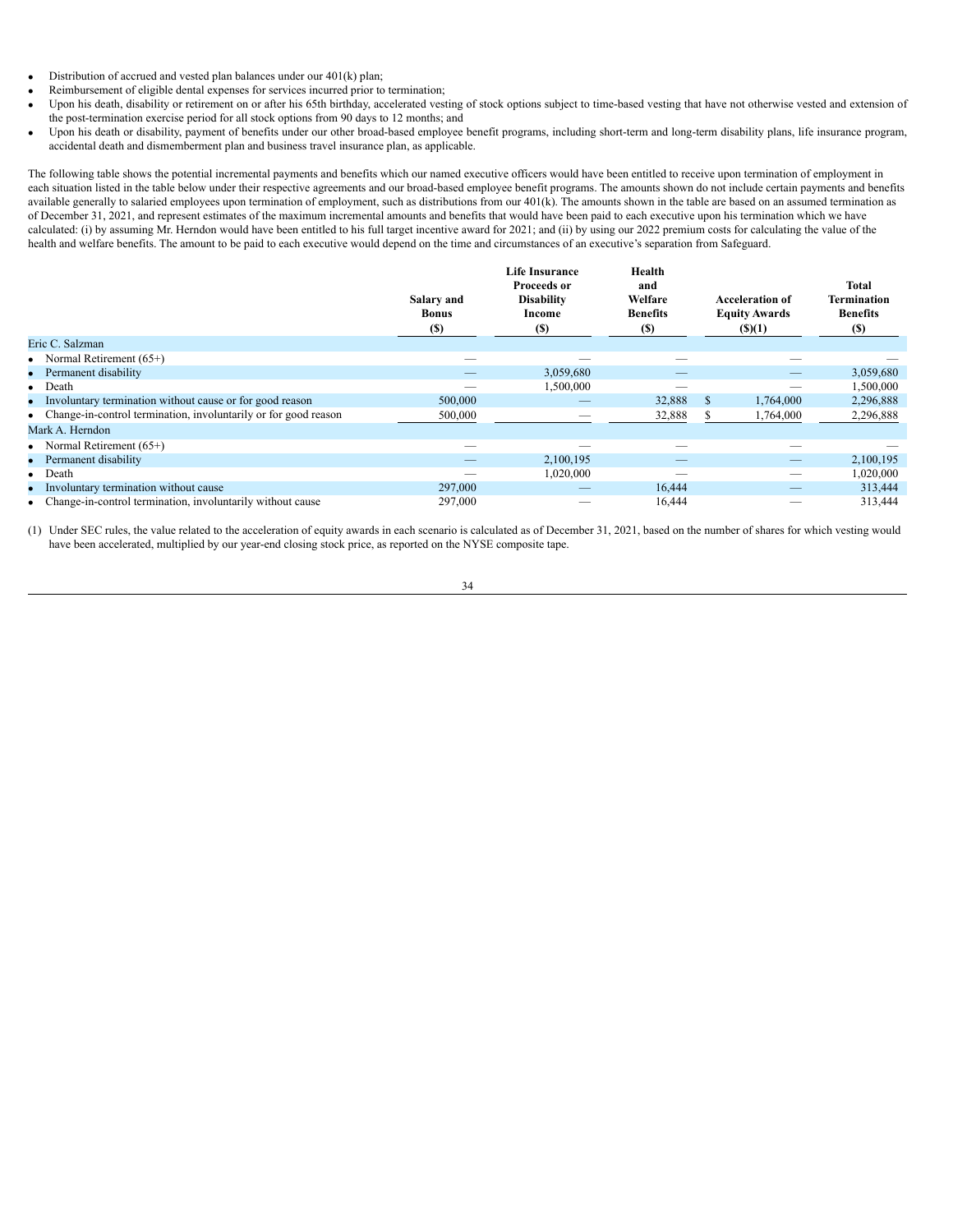## **PROPOSAL NO. 3 – RATIFICATION OF THE AUDIT COMMITTEE'S APPOINTMENT OF INDEPENDENT REGISTERED PUBLIC ACCOUNTING FIRM**

The Audit Committee, composed entirely of independent, non-employee members of the Board, approved the appointment of Grant Thornton LLP ("Grant Thornton") as Safeguard's independent registered public accounting firm for the 2022 fiscal year, and the Board has recommended that our shareholders ratify the appointment. If the shareholders do not ratify the appointment, the Audit Committee may reconsider its recommendation and may retain Grant Thornton or another accounting firm without resubmitting the matter to shareholders. Even if the shareholders ratify the appointment of Grant Thornton, the Audit Committee may select another firm if it determines such selection to be in the best interests of Safeguard and its shareholders.

Services provided to Safeguard and its subsidiaries by Grant Thornton in fiscal year 2021 are described below under "Independent Registered Public Accounting Firm — Audit Fees." Representatives of Grant Thornton are expected to attend the annual meeting. They will have an opportunity to make a statement if they desire to do so.

Ratification requires the affirmative vote of a majority of the votes cast by all shareholders entitled to vote on the proposal.

## **Recommendation of the Board of Directors**

The Board recommends that shareholders vote "FOR" the proposal to ratify the appointment of Grant Thornton as Safeguard's independent registered public accounting firm for the *2022 fiscal year.*

## **Independent Registered Public Accounting Firm**

Grant Thornton served as our independent registered public accounting firm and performed the audit of our financial statements for the year ending December 31, 2021 and certain other services. KPMG LLP ("KMPG") served as our independent registered public accounting firm and performed the audit of our financial statements for the year ending December 31, 2020 and certain other services. The following table presents fees for professional services and fees billed for audit-related services, tax services and all other services:

|                           | 2021                     |  | 2020                            |  |
|---------------------------|--------------------------|--|---------------------------------|--|
| Audit Fees (1)            | 321,000                  |  | 475,000                         |  |
| <b>Audit-Related Fees</b> |                          |  | $\hspace{0.1mm}-\hspace{0.1mm}$ |  |
| Tax Fees $(2)$            | 74,530                   |  | 98,000                          |  |
| All Other Fees            | $\overline{\phantom{a}}$ |  | $\overline{\phantom{a}}$        |  |
| Total                     | 395,530                  |  | 573,000                         |  |

(1) Audit fees include fees for professional services rendered in connection with the audit of the consolidated financial statements included in our Annual Report on Form 10-K, the reviews of the condensed consolidated financial statements included in our Quarterly Reports on Form 10-Q and consents.

(2) Tax fees include the aggregate fees billed by our independent registered public accounting firms for tax consultation and tax compliance services.

The Audit Committee pre-approves each service to be performed by Safeguard's independent public accounting firm at its regularly scheduled meetings. For any service that may require pre-approval between regularly scheduled meetings, the Audit Committee has delegated to the Chairperson of the Audit Committee the authority to pre-approve services not prohibited by law to be performed by Safeguard's independent registered public accounting firm and associated fees up to a maximum of \$100,000, and the Chairperson communicates such preapprovals to the Audit Committee at its next regularly scheduled meeting.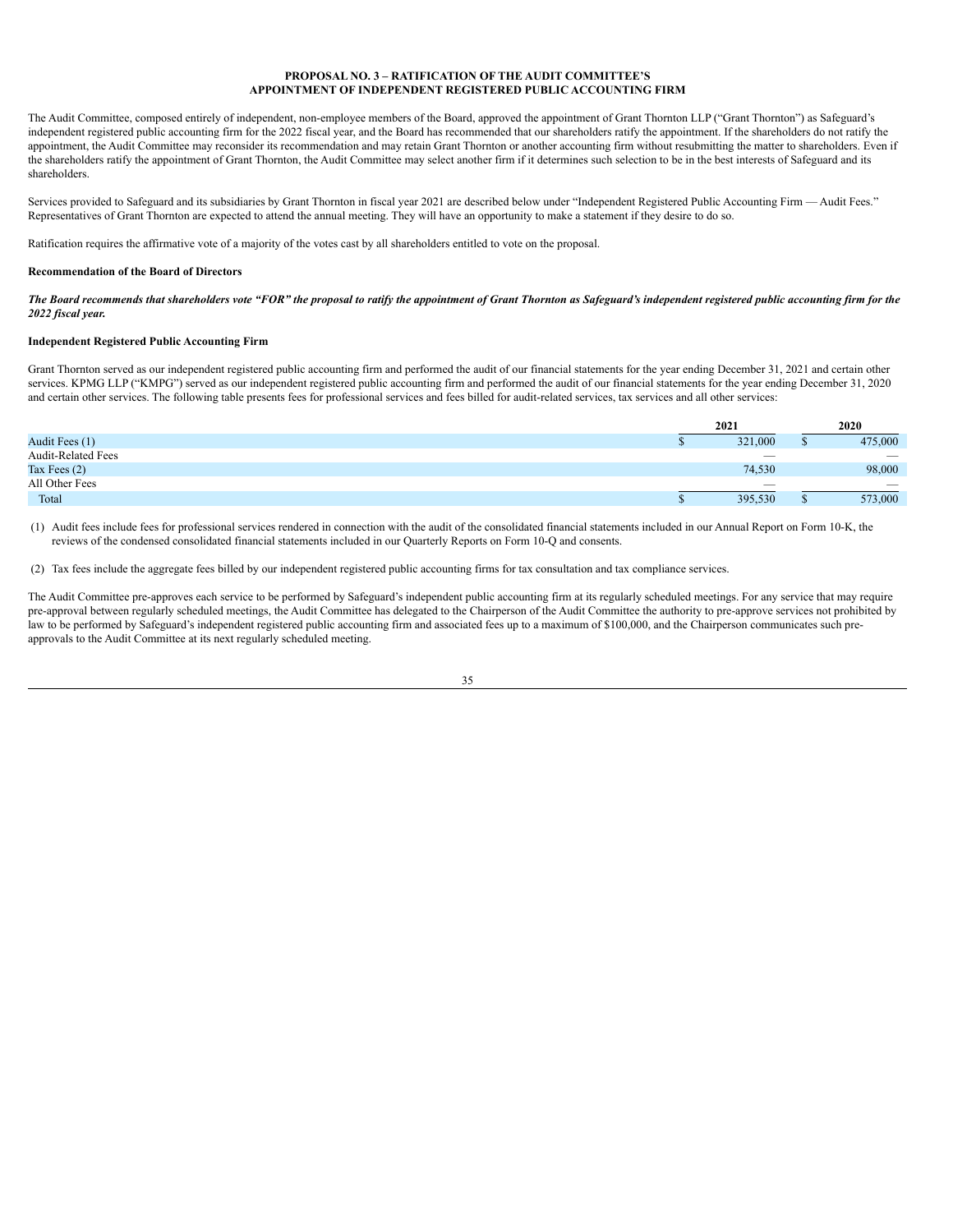# <span id="page-39-0"></span>**AUDIT COMMITTEE REPORT**

The Audit Committee assists the Board of Directors in fulfilling its responsibilities regarding general oversight of the integrity of Safeguard's consolidated financial statements, Safeguard's compliance with legal and regulatory requirements, the performance of Safeguard's internal audit function, review and approval of related party transactions and the performance, qualifications and independence of Safeguard's independent registered public accounting firm.

Safeguard's management has primary responsibility for the financial reporting process, including the system of internal controls, and for preparation of Safeguard's consolidated financial statements in accordance with U.S. generally accepted accounting principles. Safeguard's independent registered public accounting firm is responsible for auditing those consolidated financial statements and issuing opinions as to the conformity of Safeguard's audited consolidated financial statements with U.S. generally accepted accounting principles.

Throughout the year, the Audit Committee regularly meets with management of Safeguard, Safeguard's independent registered public accounting firm and Safeguard's internal auditor. The Audit Committee also regularly meets with each of these groups separately in closed sessions. In this context, the Audit Committee hereby reports as follows:

- 1. The Audit Committee reviewed Safeguard's audited consolidated financial statements for fiscal year 2021 and met and held discussions with management and Grant Thornton LLP regarding the audited consolidated financial statements.
- 2. The Audit Committee discussed with Grant Thornton LLP the matters required to be discussed by the applicable requirements of the Public Company Accounting Oversight Board.
- 3. The Audit Committee received the written disclosures and the letter from Grant Thornton LLP required by applicable requirements of the Public Company Accounting Oversight Board regarding Grant Thornton LLP's communications with the Audit Committee concerning independence and discussed with Grant Thornton LLP its independence.
- 4. Based on the review and discussion referred to in paragraphs 1 through 3 above, the Audit Committee recommended to the Board that the audited consolidated financial statements be included in Safeguard's Annual Report on Form 10-K for fiscal year 2021.

Members of the Audit Committee:

Maureen F. Morrison, Chairperson

Russell D. Glass

Joseph M. Manko, Jr.

Robert J. Rosenthal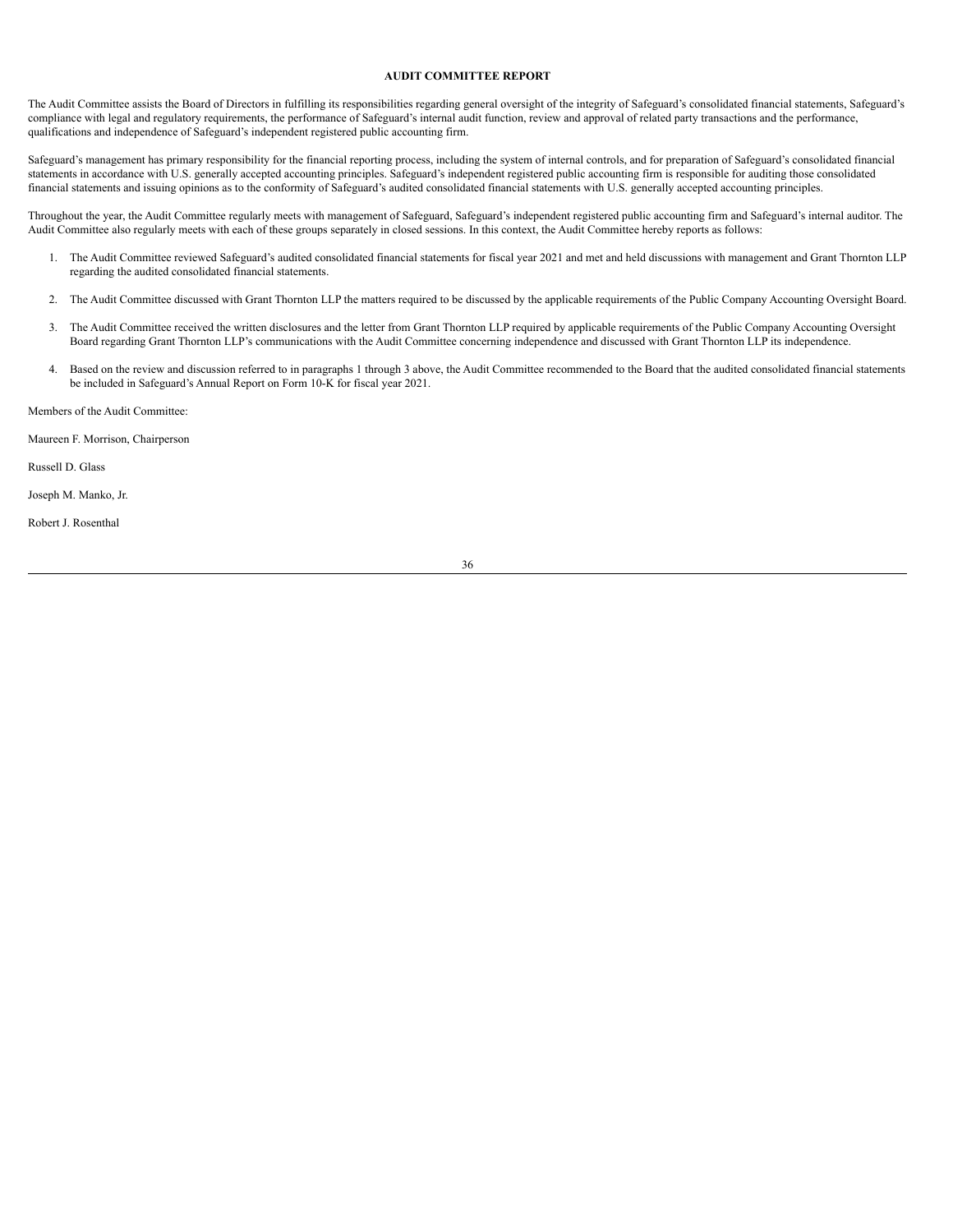# <span id="page-40-0"></span>**STOCK OWNERSHIP OF CERTAIN BENEFICIAL OWNERS, DIRECTORS AND OFFICERS**

The following table shows the number of shares of Safeguard common stock beneficially owned as of March 23, 2022 (unless otherwise indicated), by each person known to us to be the beneficial owner of more than 5% of our outstanding shares of common stock, our directors, persons named in the Summary Compensation Table in this proxy statement and our directors and executive officers as a group. For purposes of reporting total beneficial ownership, shares that may be acquired within 60 days of March 23, 2022 through the exercise of Safeguard stock options are included. On March 23, 2022, there were 16,627,302 shares of common stock outstanding and 8,333 shares underlying stock options held by executive officers and directors, as a group, that were exercisable within 60 days of March 23, 2022.

|                                                                                     | Outstanding<br><b>Shares</b><br><b>Beneficially</b> | <b>Options</b><br>Exercisable | <b>Shares</b><br><b>Beneficially</b><br><b>Owned Assuming</b><br><b>Exercise of</b> | Percent of<br>Outstanding | <b>Other Stock-Based</b><br>Holdings (2) |          |
|-------------------------------------------------------------------------------------|-----------------------------------------------------|-------------------------------|-------------------------------------------------------------------------------------|---------------------------|------------------------------------------|----------|
| Name                                                                                | Owned                                               | Within 60 Days                | <b>Options</b>                                                                      | Shares $(1)$              | <b>Vested</b>                            | Unvested |
| Thomas A. Satterfield, Jr.                                                          |                                                     |                               |                                                                                     |                           |                                          |          |
| 15 Colley Cove Drive                                                                |                                                     |                               |                                                                                     |                           |                                          |          |
| Gulf Breeze, FL 32561                                                               | 1,620,710                                           |                               | 1,620,710                                                                           | 9.7%                      | _                                        |          |
| First Manhattan Co.                                                                 |                                                     |                               |                                                                                     |                           |                                          |          |
| 399 Park Avenue                                                                     |                                                     |                               |                                                                                     |                           |                                          |          |
| New York, NY 10022                                                                  | 1,008,668                                           |                               | 1,008,668                                                                           | 6.1%                      |                                          |          |
| Yakira Partners, L.P.                                                               |                                                     |                               |                                                                                     |                           |                                          |          |
| 1555 Post Road East, Suite 202                                                      |                                                     |                               |                                                                                     |                           |                                          |          |
| Westport, CT 06880                                                                  | 1,009,950                                           |                               | 1,009,950                                                                           | 6.1%                      |                                          |          |
| North Run Capital, LP, North Run Advisors, LLC, Todd B. Hammer, and Thomas B. Ellis |                                                     |                               |                                                                                     |                           |                                          |          |
| 62 Walnut Street                                                                    |                                                     |                               |                                                                                     |                           |                                          |          |
| Wellesley, MA 02481                                                                 | 890,400                                             |                               | 890,400                                                                             | $5.4\%$                   |                                          |          |
| Ross D. DeMont                                                                      | 506,722(3)                                          | –                             | 506,722                                                                             | $3.0\%$                   | –                                        |          |
| Russell D. Glass                                                                    | 53,632                                              |                               | 53,632                                                                              |                           | $\overline{\phantom{a}}$                 |          |
| Joseph M. Manko, Jr.                                                                | 223,761(4)                                          |                               | 223,761                                                                             | 1.3%                      | $\qquad \qquad$                          |          |
| Beth S. Michelson                                                                   |                                                     | -                             | -                                                                                   | $\overline{\phantom{a}}$  | $\hspace{0.05cm}$                        |          |
| Maureen F. Morrison                                                                 | 54,784                                              | 8,333                         | 63,117                                                                              | 家                         |                                          |          |
| Robert J. Rosenthal                                                                 | 76,455                                              |                               | 76,455                                                                              |                           | 43,540                                   |          |
| Eric C. Salzman                                                                     | 216,451                                             |                               | 216,451                                                                             | 1.3%                      |                                          |          |
| Mark A. Herndon                                                                     | 43,790                                              |                               | 43,790                                                                              |                           |                                          |          |
| Executive officers and directors                                                    |                                                     |                               |                                                                                     |                           |                                          |          |
| as a group (8 persons)                                                              | 1,175,595                                           | 8,333                         | 1,183,928                                                                           | 7.1%                      | 43,540                                   |          |
|                                                                                     |                                                     |                               |                                                                                     |                           |                                          |          |

(1) Unless otherwise indicated by footnote, each director and named executive officer has the sole power to vote and to dispose of the shares (other than shares held jointly with an individual's spouse). An \* indicates own less than 1% of the outstanding shares. Shareholding information for First Manhattan Co., Thomas A. Satterfield, Jr., Yakira Partners, L.P. and North Run Capital, LP, North Run Advisors, LLC, Todd B. Hammer, and Thomas B.<br>

(2) The shares in this column represent DSUs that have been credited to each individual, inclusive of any applicable matching DSUs credited to such individual as a result of the deferral of director fees. The DSUs, which m Compensation."

(3) Mr. DeMont has sole voting and dispositive power over 190,000 shares directly held and may be deemed to be the beneficial owner of 12,000 shares held in a spousal IRA account and 304,722 shares owned by Kenneth Rainin his pecuniary interest therein.

(4) Mr. Manko has sole voting and dispositive power over 46,375 shares directly held and may be deemed to be the beneficial owner of 177,386 shares of common stock owned by Horton Capital Partners Fund, L.P. Mr. Manko disc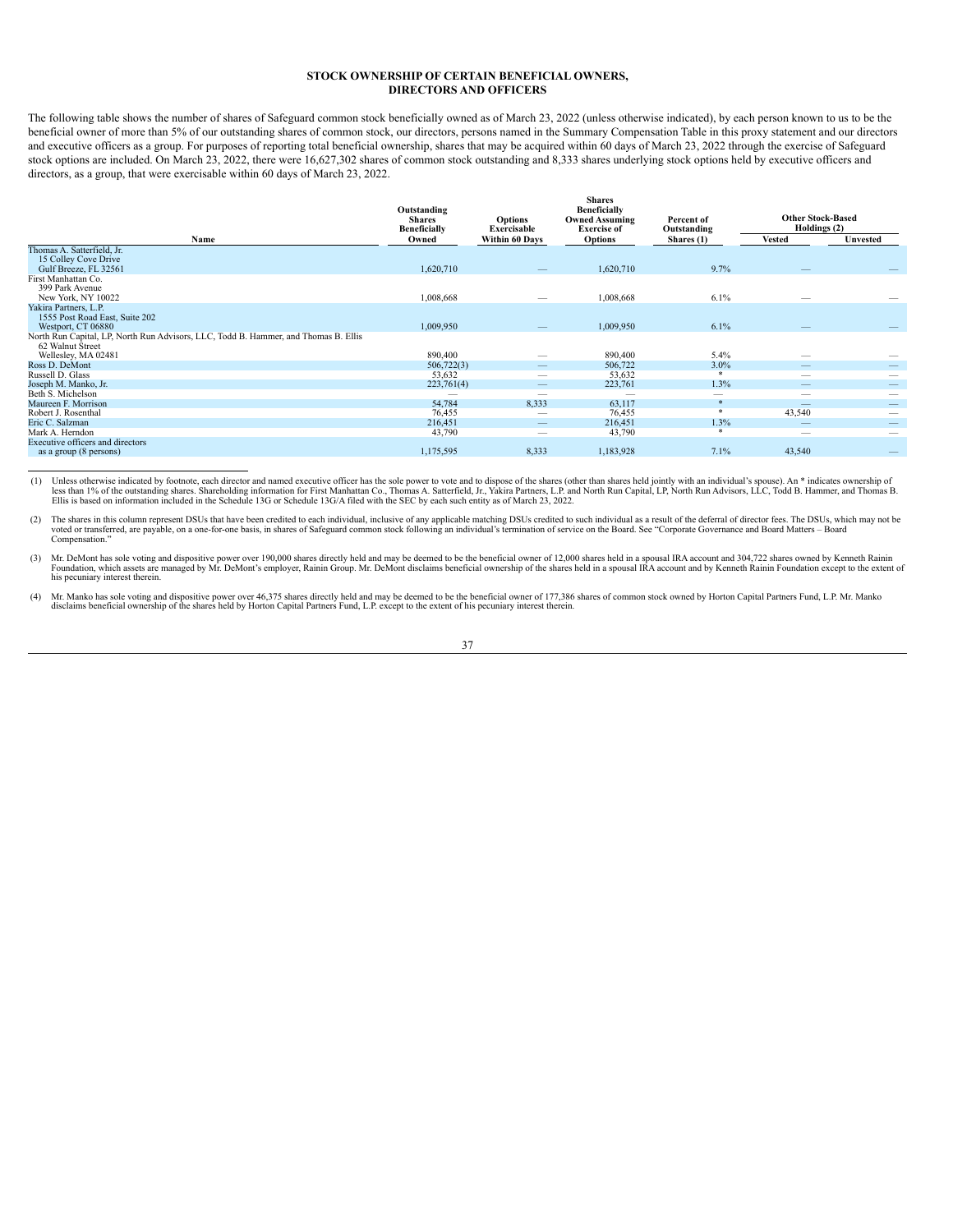# **SECTION 16(a) BENEFICIAL OWNERSHIP REPORTING COMPLIANCE**

Section 16(a) of the Securities Exchange Act of 1934 requires our directors, executive officers and greater than 10% holders of our common stock to file with the SEC reports of ownership of our securities and changes in ownership of our securities. Based solely on our review of the copies of reports we have received and upon written representations from the reporting persons that no Form 5 reports were required to be filed by those persons, Safeguard believes there were no late filings by our directors and executive officers during 2021. There were no known holders of greater than 10% of our common stock during 2021 who failed to file the required reports.

#### **OTHER MATTERS**

## <span id="page-41-0"></span>**Shareholder Proposals and Director Nominations**

Shareholder Proposals Submitted Pursuant to Rule 14a-8 of the Exchange Act. To be considered for inclusion in next year's proxy statement and form of proxy pursuant to Rule 14a-8 of the Exchange Act, and acted upon at the 2023 annual meeting of shareholders, shareholder proposals must be submitted in writing to the attention of our Secretary at our principal office, no later than December 6, 2022. In order to avoid controversy, shareholders should submit proposals by means (including electronic) that permit them to prove the date of delivery. Such proposals also must comply with Rule 14a-8 of the Exchange Act and the interpretations thereof, and may be omitted from Safeguard's proxy materials for the 2023 annual meeting if such proposals are not in compliance with applicable requirements of the Exchange Act.

Director Nominations and Shareholder Proposals Not Submitted Pursuant to Rule 14a-8 of the Exchange Act. Our Third Amended and Restated Bylaws establish advance notice procedures with regard to shareholder proposals that are not submitted for inclusion in the Proxy Statement and director nominations. With respect to such shareholder proposals and director nominations intended to be presented at our 2023 annual meeting, a shareholder's advance notice must be in writing, must meet the requirements set forth in our Bylaws and must be delivered to and otherwise received by, our Secretary no earlier than January 26, 2023 and no later than the close of business on February 27, 2023. However, in the event the 2023 annual meeting is scheduled to be held on a date before April 25, 2023, or after June 24, 2023, then such advance notice must be received by us not later than the close of business on the tenth (10th) day following the day on which public disclosure of the date of the annual meeting is first made by Safeguard.

*General Requirements.* Each proposal submitted must be a proper subject for shareholder action at the annual meeting. The shareholder proponent must appear in person to present the proposal or nomination at the meeting or send a qualified representative to present such proposal or nomination. If a shareholder gives notice after the applicable deadlines or otherwise does not satisfy the applicable requirements of Rule 14a-8 of the Exchange Act or our Bylaws, the shareholder will not be permitted to present the proposal or nomination for a vote at the meeting. All proposals must be submitted to:

Safeguard Scientifics, Inc. Attention: Investor Relations 150 N. Radnor Chester Rd. STE F-200 Radnor, PA 19087

Discretionary Authority Pursuant to Rule 14a-4(c) of the Exchange Act. If a shareholder who wishes to present a proposal before the 2023 annual meeting outside of Rule 14a-8 of the Exchange Act fails to notify us by the required dates indicated above for the receipt of advance notices of shareholder proposals and proposed director nominations, the proxies that our Board solicits for the 2023 annual meeting will confer discretionary authority on the person named in the proxy to vote on the shareholder's proposal if it is properly brought before that meeting subject to compliance with Rule 14a-4(c) of the Exchange Act. If a shareholder makes timely notification, the proxies may still confer discretionary authority to the person named in the proxy under circumstances consistent with the SEC's proxy rules, including Rule 14a-4(c) of the Exchange Act.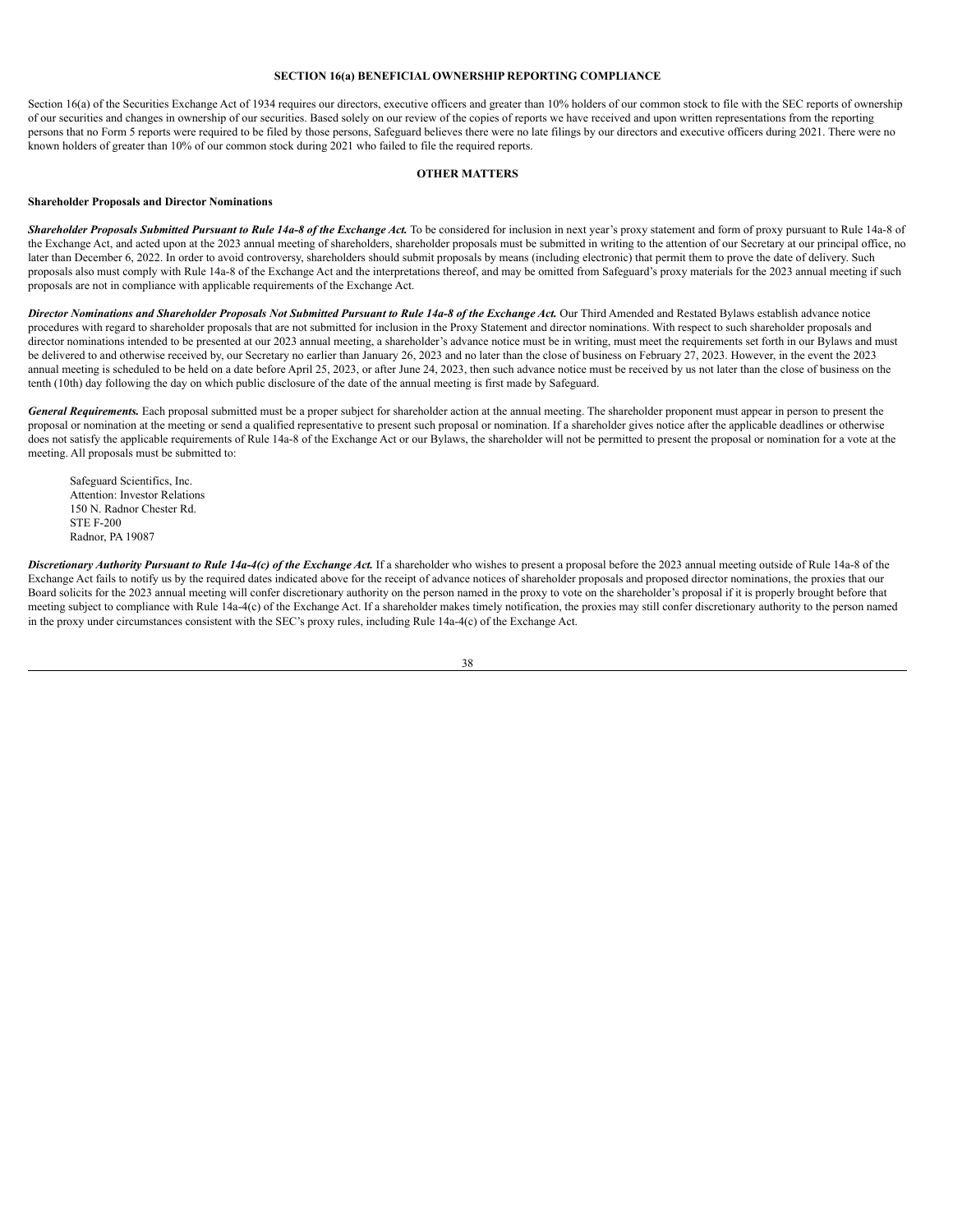# **Additional Information**

Safeguard's annual report to shareholders for the year ended December 31, 2021, including consolidated financial statements and the related notes thereto and other information with respect to Safeguard and our companies, will be made available, together with this proxy statement, on or about April 5, 2022, to shareholders of record as of the close of business on March 23, 2022.

BY ORDER OF THE BOARD OF DIRECTORS

G. Matthew Barnard*, General Counsel and Corporate Secretary*

April 5, 2022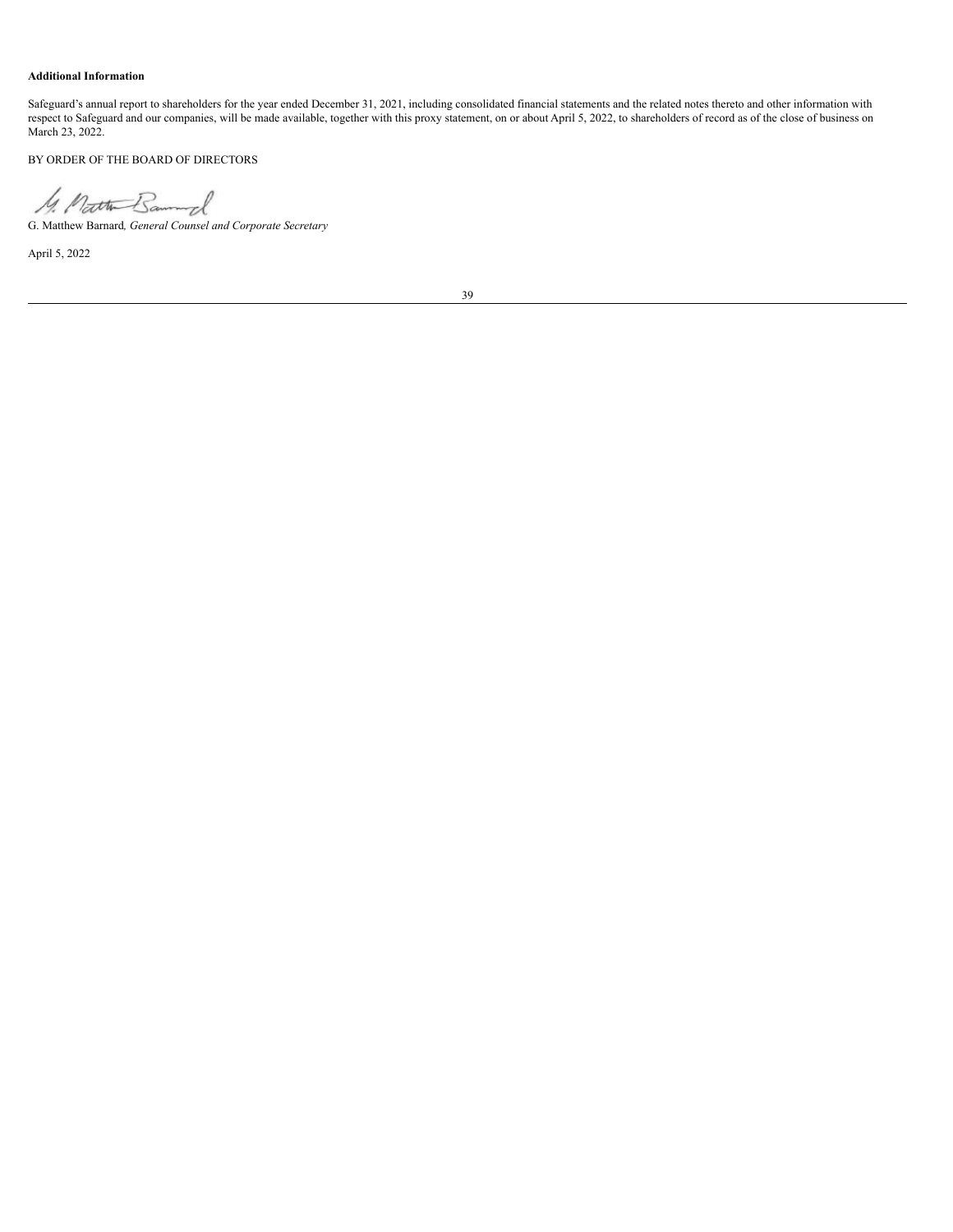

# Your vote matters - here's how to vote!

You may vote online or by phone instead of mailing this card.

|                                                                                                                                                                                                                                                                                                                                                                                                                                                                                                                                                                                                                                                                                                                                                                                                                                                                                                                                                                                                                                                                                                                                                                                                                     |                           |                                                                                                                                                                      | Online<br>Go to www.envisionreports.com/SFE or<br>scan the QR code - login details are<br>located in the shaded bar below. |                        |
|---------------------------------------------------------------------------------------------------------------------------------------------------------------------------------------------------------------------------------------------------------------------------------------------------------------------------------------------------------------------------------------------------------------------------------------------------------------------------------------------------------------------------------------------------------------------------------------------------------------------------------------------------------------------------------------------------------------------------------------------------------------------------------------------------------------------------------------------------------------------------------------------------------------------------------------------------------------------------------------------------------------------------------------------------------------------------------------------------------------------------------------------------------------------------------------------------------------------|---------------------------|----------------------------------------------------------------------------------------------------------------------------------------------------------------------|----------------------------------------------------------------------------------------------------------------------------|------------------------|
|                                                                                                                                                                                                                                                                                                                                                                                                                                                                                                                                                                                                                                                                                                                                                                                                                                                                                                                                                                                                                                                                                                                                                                                                                     |                           |                                                                                                                                                                      | <b>Phone</b><br>Call toll free 1-800-652-VOTE (8683) within<br>the USA. US territories and Canada                          |                        |
| Using a <b>black ink</b> pen, mark your votes with an X as shown in this example.<br>Please do not write outside the designated areas.                                                                                                                                                                                                                                                                                                                                                                                                                                                                                                                                                                                                                                                                                                                                                                                                                                                                                                                                                                                                                                                                              |                           |                                                                                                                                                                      | Save paper, time and money!<br>Sign up for electronic delivery at<br>www.envisionreports.com/SFE                           |                        |
| 2022 Annual Meeting Proxy Card                                                                                                                                                                                                                                                                                                                                                                                                                                                                                                                                                                                                                                                                                                                                                                                                                                                                                                                                                                                                                                                                                                                                                                                      |                           |                                                                                                                                                                      |                                                                                                                            |                        |
|                                                                                                                                                                                                                                                                                                                                                                                                                                                                                                                                                                                                                                                                                                                                                                                                                                                                                                                                                                                                                                                                                                                                                                                                                     |                           | $\blacktriangledown$ if voting by MAIL, sign, detach and return the bottom portion in the enclosed envelope. $\blacktriangledown$                                    |                                                                                                                            |                        |
| Proposals – The Board recommends a vote FOR all nominees, and FOR Proposals 2 and 3.                                                                                                                                                                                                                                                                                                                                                                                                                                                                                                                                                                                                                                                                                                                                                                                                                                                                                                                                                                                                                                                                                                                                |                           |                                                                                                                                                                      |                                                                                                                            |                        |
| 1. Election of Directors of the Company to serve until the 2023 Annual Meeting of Shareholders.<br><b>Nominees:</b>                                                                                                                                                                                                                                                                                                                                                                                                                                                                                                                                                                                                                                                                                                                                                                                                                                                                                                                                                                                                                                                                                                 |                           |                                                                                                                                                                      |                                                                                                                            |                        |
| 01 - Ross D. DeMont<br>02 - Russell D. Glass<br>04 - Beth S. Michelson<br>05 - Maureen F. Morrison                                                                                                                                                                                                                                                                                                                                                                                                                                                                                                                                                                                                                                                                                                                                                                                                                                                                                                                                                                                                                                                                                                                  | 03 - Joseph M. Manko, Jr. |                                                                                                                                                                      |                                                                                                                            |                        |
| Mark here to vote<br>Mark here to WITHHOLD<br><b>FOR all nominees</b><br>vote from all nominees                                                                                                                                                                                                                                                                                                                                                                                                                                                                                                                                                                                                                                                                                                                                                                                                                                                                                                                                                                                                                                                                                                                     |                           | For All EXCEPT                                                                                                                                                       |                                                                                                                            |                        |
| <b>INSTRUCTIONS:</b> IF YOU DO NOT WISH YOUR SHARES OF COMMON STOCK TO BE VOTED "FOR" A PARTICULAR NOMINEE, MARK THE "FOR ALL EXCEPT" BOX AND WRITE THE NUMBER(S) OF THE<br>NOMINEE(S) YOU DO NOT SUPPORT ON THE LINE BELOW. YOUR SHARES OF COMMON STOCK WILL BE VOTED FOR THE REMAINING NOMINEE(S).<br>Unless you specify different directions with respect to cumulative voting (which directions may include withholding authority to cumulate votes with respect to one or more Nominees) and mark the<br>corresponding box below, this proxy authorizes the herein named attorneys and proxies, their substitutes, or any of them to cumulate votes that the undersigned is entitied to cast at the 2022 Annual<br>Meeting at the discretion of the proxy holders. Accordingly, unless otherwise instructed in accordance with the foregoing, the shares represented by this proxy will be voted cumulatively in favor of the<br>Nominees listed above, at the proxy holders' sole discretion, in order to elect as many of the Nominees listed above as possible. The shares represented by this proxy will not be cumulated with respect<br>to any Nominee for whom the authority to vote has been withheld. |                           |                                                                                                                                                                      |                                                                                                                            |                        |
| To specify different directions with respect to cumulative voting, mark the adjacent box and write your instructions in the space provided below under<br>"CUMULATIVE VOTING INSTRUCTIONS."                                                                                                                                                                                                                                                                                                                                                                                                                                                                                                                                                                                                                                                                                                                                                                                                                                                                                                                                                                                                                         |                           |                                                                                                                                                                      |                                                                                                                            |                        |
| 2. Advisory resolution to approve the compensation of the<br>Company's named executive officers for the year ended<br>December 31, 2021.                                                                                                                                                                                                                                                                                                                                                                                                                                                                                                                                                                                                                                                                                                                                                                                                                                                                                                                                                                                                                                                                            | Against Abstain<br>For    | 3. Ratification of the appointment of Grant Thornton LLP as the<br>Company's independent registered public accounting firm for<br>the year ending December 31, 2022. |                                                                                                                            | Against Abstain<br>For |
| <b>CUMULATIVE VOTING INSTRUCTIONS:</b><br>в                                                                                                                                                                                                                                                                                                                                                                                                                                                                                                                                                                                                                                                                                                                                                                                                                                                                                                                                                                                                                                                                                                                                                                         |                           |                                                                                                                                                                      |                                                                                                                            |                        |
| Provide below any instructions with respect to how the undersigned's shares should be cumulatively voted at the 2022 Annual Meeting, including the number of shares of Common Stock to be<br>voted for any particular Nominee and/or the name of any Nominee with respect to whom the undersigned is withholding authority to cumulate votes, as applicable. Unless indicated to the<br>contrary in the space provided below, all cumulative votes of such shareholder will be distributed among the remaining Nominees at the discretion of the proxy holders named herein. If you have<br>any questions regarding cumulative voting, please email us at ir@safeguard.com.                                                                                                                                                                                                                                                                                                                                                                                                                                                                                                                                         |                           |                                                                                                                                                                      |                                                                                                                            |                        |
|                                                                                                                                                                                                                                                                                                                                                                                                                                                                                                                                                                                                                                                                                                                                                                                                                                                                                                                                                                                                                                                                                                                                                                                                                     | 1UPX                      |                                                                                                                                                                      |                                                                                                                            |                        |
| 03LYOC                                                                                                                                                                                                                                                                                                                                                                                                                                                                                                                                                                                                                                                                                                                                                                                                                                                                                                                                                                                                                                                                                                                                                                                                              |                           |                                                                                                                                                                      |                                                                                                                            |                        |